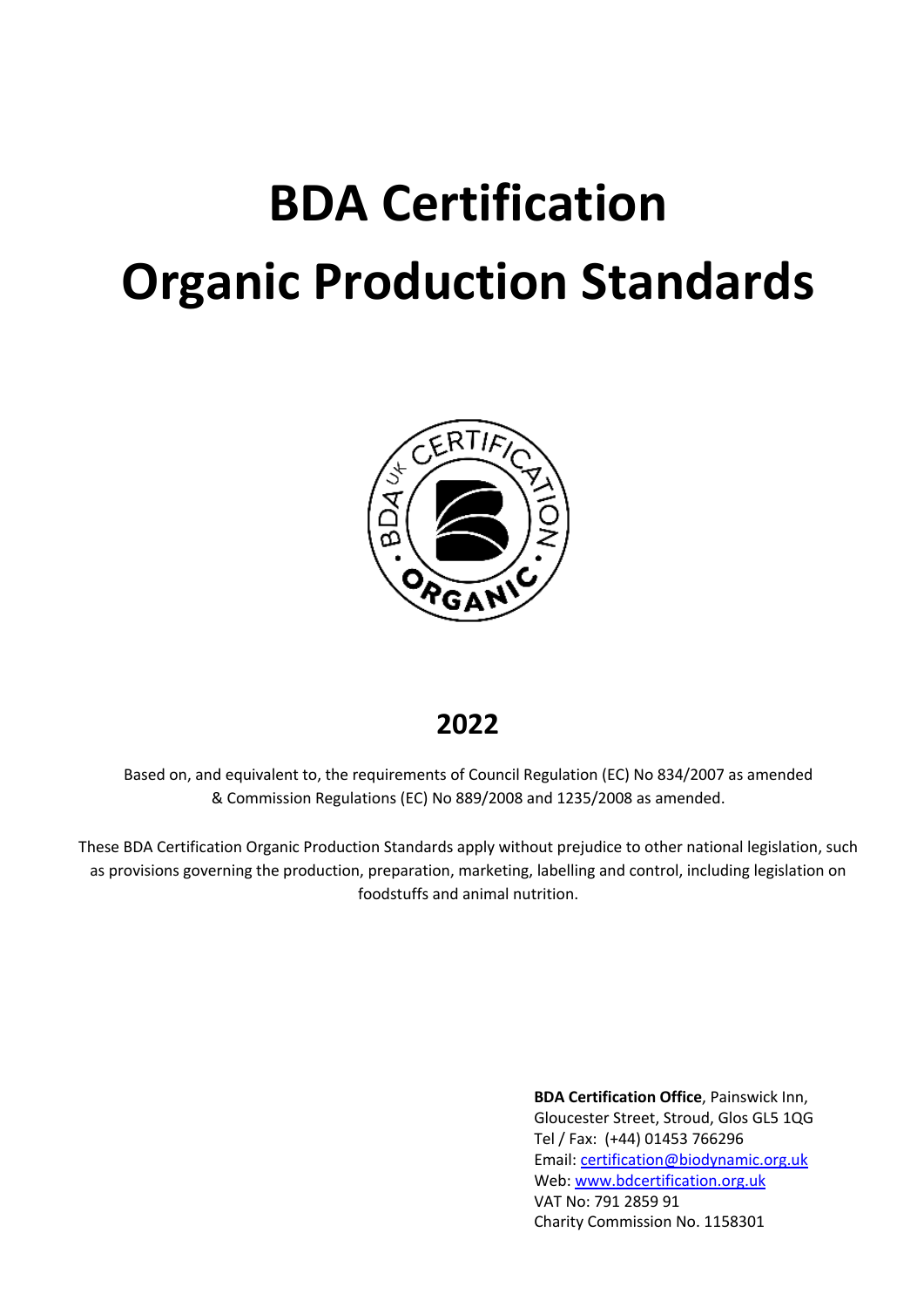# **Changes to these standards for 2022**

These standards have only been minimally revised for 2022.

We have made some **minor editorial changes** to make some areas clearer, including rewording, removal of some repetitions, and moving a couple of small sections to be in a more logical place in the document. Areas which should now read a little easier include sections on vet treatment records, use of non-organic 'guest' livestock, use of in-conversion feed, and applying for a reduced conversion.

Having reflected on our experiences from 2021, we have also made some changes to ensure that our standards are in line with current practice:

- We have completely rewritten the section on **operations and mutilations** to better reflect the guidance we work under from Defra and the limited scenarios in which a derogation can be granted for carrying out tail docking, castration, disbudding and dehorning operations. Nothing has actually changed in practice here, but we have made the existing situation clearer.
- We have added a section on **cross compliance** to make it clear that we can only certify you if you are compliant with all other UK laws and regulations. Our inspectors are not expected to check for compliance with anything other than these organic standards, but occasionally it may become clear that a licensee is obviously not complying with some basic legal requirement, and we can't just ignore this.
- We have strengthened the section requiring a **farm management plan**. Licensees create a basic farm management plan by completing the initial application form for certification with us, and we don't usually check to see that this is maintained and kept up to date. However, if we had specific concerns, we could require a farm management plan to be in place or updated, as a tool to address these concerns, or to resolve a non-compliance.
- We have added a small section to be clear that it is your responsibility as a licensee to let us know if you need us to carry out a **Soil Association equivalence check** for you at your annual inspection.
- We have also given specific mention to a few important pieces of paperwork which occasionally get missed or forgotten, including the signed **declaration** in your annual questionnaire, a **livestock transfer document** for all bought in organic stock, and a **gm-free statement** for any bought in non-organic manure.
- We have moved the section on **bee keeping** into an appendix, as current UK interpretation of the regulations means that we have no certified organic beekeeping in the UK. We hope this move will make the standards document easier to navigate.

If you have any questions on the standards or certification, please do contact the office and we'll be happy to help.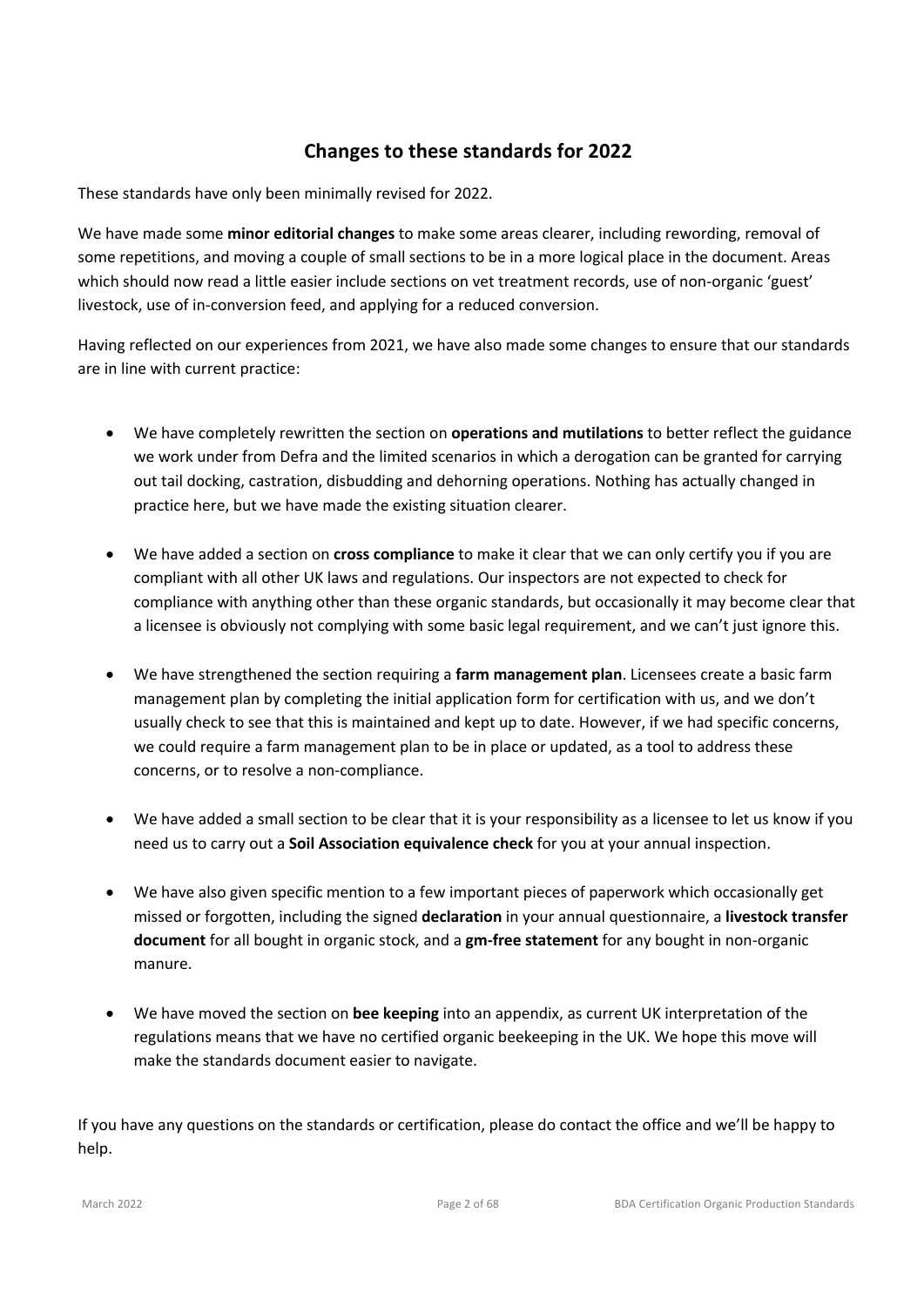# **Contents**

| 1. |     |                                                                                                    |  |
|----|-----|----------------------------------------------------------------------------------------------------|--|
| 2. |     |                                                                                                    |  |
|    | 2.1 |                                                                                                    |  |
|    | 2.2 |                                                                                                    |  |
|    | 2.3 |                                                                                                    |  |
| 3. |     |                                                                                                    |  |
|    | 3.1 |                                                                                                    |  |
|    | 3.2 |                                                                                                    |  |
|    | 3.3 |                                                                                                    |  |
|    | 3.4 |                                                                                                    |  |
|    | 3.5 |                                                                                                    |  |
|    | 3.6 |                                                                                                    |  |
|    | 3.7 |                                                                                                    |  |
|    | 3.8 |                                                                                                    |  |
|    | 3.9 |                                                                                                    |  |
| 4. |     |                                                                                                    |  |
|    | 4.1 |                                                                                                    |  |
|    | 4.2 |                                                                                                    |  |
|    | 4.3 |                                                                                                    |  |
|    | 4.4 |                                                                                                    |  |
| 5. |     |                                                                                                    |  |
| 6. |     |                                                                                                    |  |
|    | 6.1 |                                                                                                    |  |
|    | 6.2 | Use of seed or vegetative propagating material not obtained by the organic production method13     |  |
|    | 6.3 |                                                                                                    |  |
|    | 6.4 |                                                                                                    |  |
|    | 6.5 |                                                                                                    |  |
| 7. |     | Manures, Fertilisers, Supplementary Nutrients and Soil Conditioners - Management and Application15 |  |
|    | 7.1 |                                                                                                    |  |
|    | 7.2 |                                                                                                    |  |
|    | 7.3 |                                                                                                    |  |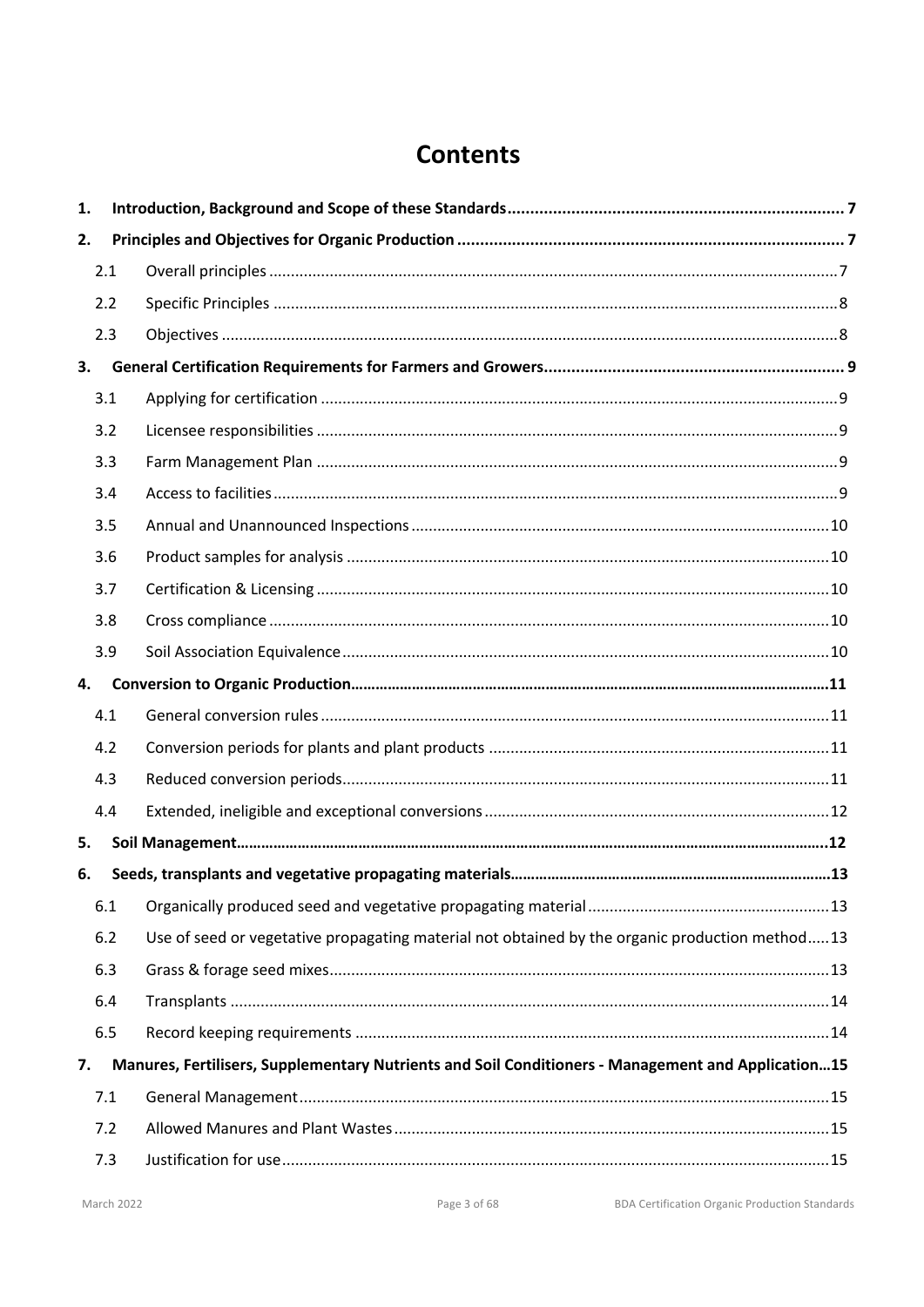| 7.4  |  |
|------|--|
| 7.5  |  |
| 7.6  |  |
| 7.7  |  |
| 7.8  |  |
| 7.9  |  |
| 7.10 |  |
| 8.   |  |
| 8.0  |  |
| 8.1  |  |
| 8.2  |  |
| 9.   |  |
| 9.1  |  |
| 9.2  |  |
| 9.3  |  |
| 9.4  |  |
| 9.5  |  |
|      |  |
|      |  |
| 10.1 |  |
| 10.2 |  |
| 10.3 |  |
|      |  |
| 11.1 |  |
| 11.2 |  |
| 11.3 |  |
| 11.4 |  |
|      |  |
| 12.1 |  |
| 12.2 |  |
|      |  |
| 13.1 |  |
| 13.2 |  |
|      |  |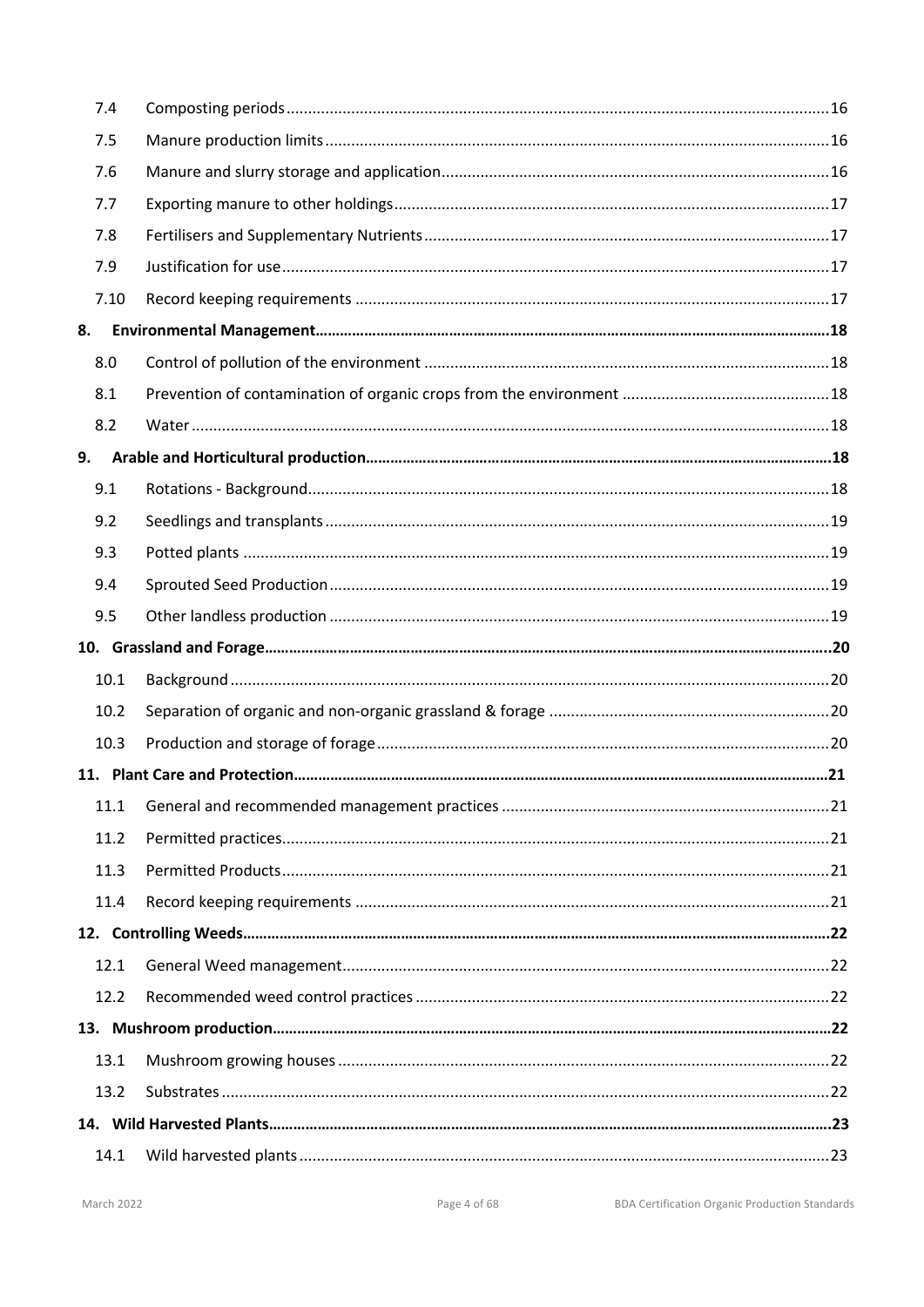|     | 14.2 |                                                                                     |  |
|-----|------|-------------------------------------------------------------------------------------|--|
|     |      |                                                                                     |  |
|     | 15.1 |                                                                                     |  |
|     | 15.2 |                                                                                     |  |
|     | 15.3 |                                                                                     |  |
|     | 15.4 |                                                                                     |  |
|     | 15.5 |                                                                                     |  |
|     | 15.6 |                                                                                     |  |
|     | 15.7 |                                                                                     |  |
|     | 15.8 |                                                                                     |  |
|     | 15.9 |                                                                                     |  |
|     |      |                                                                                     |  |
|     |      |                                                                                     |  |
|     | 17.1 |                                                                                     |  |
|     | 17.2 |                                                                                     |  |
|     | 17.3 |                                                                                     |  |
|     | 17.4 |                                                                                     |  |
|     | 17.5 |                                                                                     |  |
|     | 17.6 |                                                                                     |  |
|     | 17.7 |                                                                                     |  |
|     | 17.8 |                                                                                     |  |
|     |      |                                                                                     |  |
|     |      |                                                                                     |  |
|     |      |                                                                                     |  |
| 21. |      |                                                                                     |  |
|     |      |                                                                                     |  |
|     | 22.1 |                                                                                     |  |
|     | 22.2 |                                                                                     |  |
|     | 22.3 |                                                                                     |  |
|     | 22.4 | Simultaneous production of organic and non-organic products by the same operator 47 |  |
|     |      |                                                                                     |  |
|     | 23.1 |                                                                                     |  |
|     | 23.2 |                                                                                     |  |
|     | 23.3 |                                                                                     |  |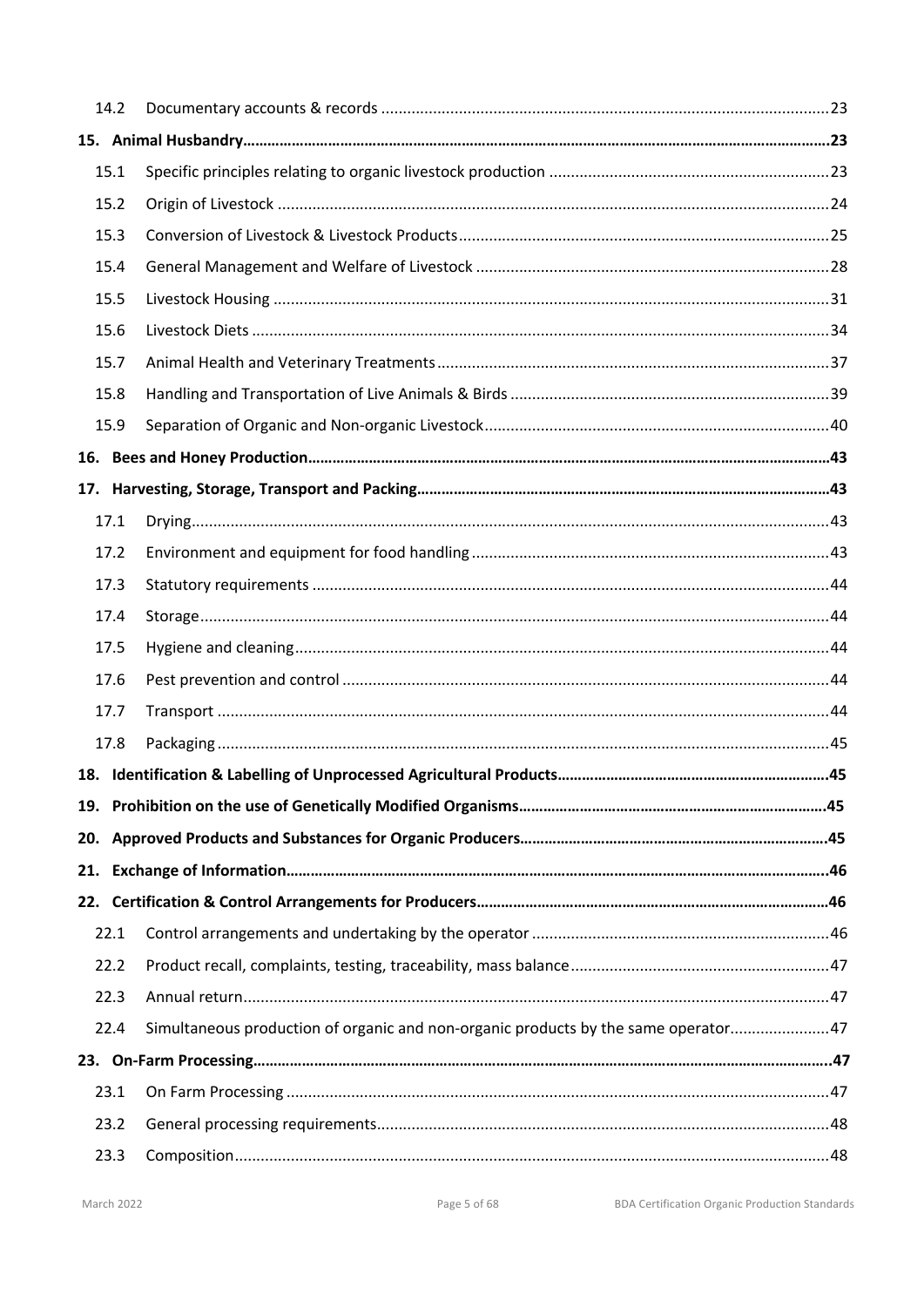| 23.4 |                                                                                      |  |
|------|--------------------------------------------------------------------------------------|--|
| 23.5 |                                                                                      |  |
|      |                                                                                      |  |
| 24.1 |                                                                                      |  |
| 24.2 |                                                                                      |  |
| 24.3 |                                                                                      |  |
|      |                                                                                      |  |
| 25.1 |                                                                                      |  |
| 25.2 |                                                                                      |  |
|      |                                                                                      |  |
|      | Appendix 1: Permitted manures and plant wastes brought in from non-organic sources52 |  |
|      |                                                                                      |  |
|      |                                                                                      |  |
|      |                                                                                      |  |
|      |                                                                                      |  |
|      |                                                                                      |  |
|      |                                                                                      |  |
|      |                                                                                      |  |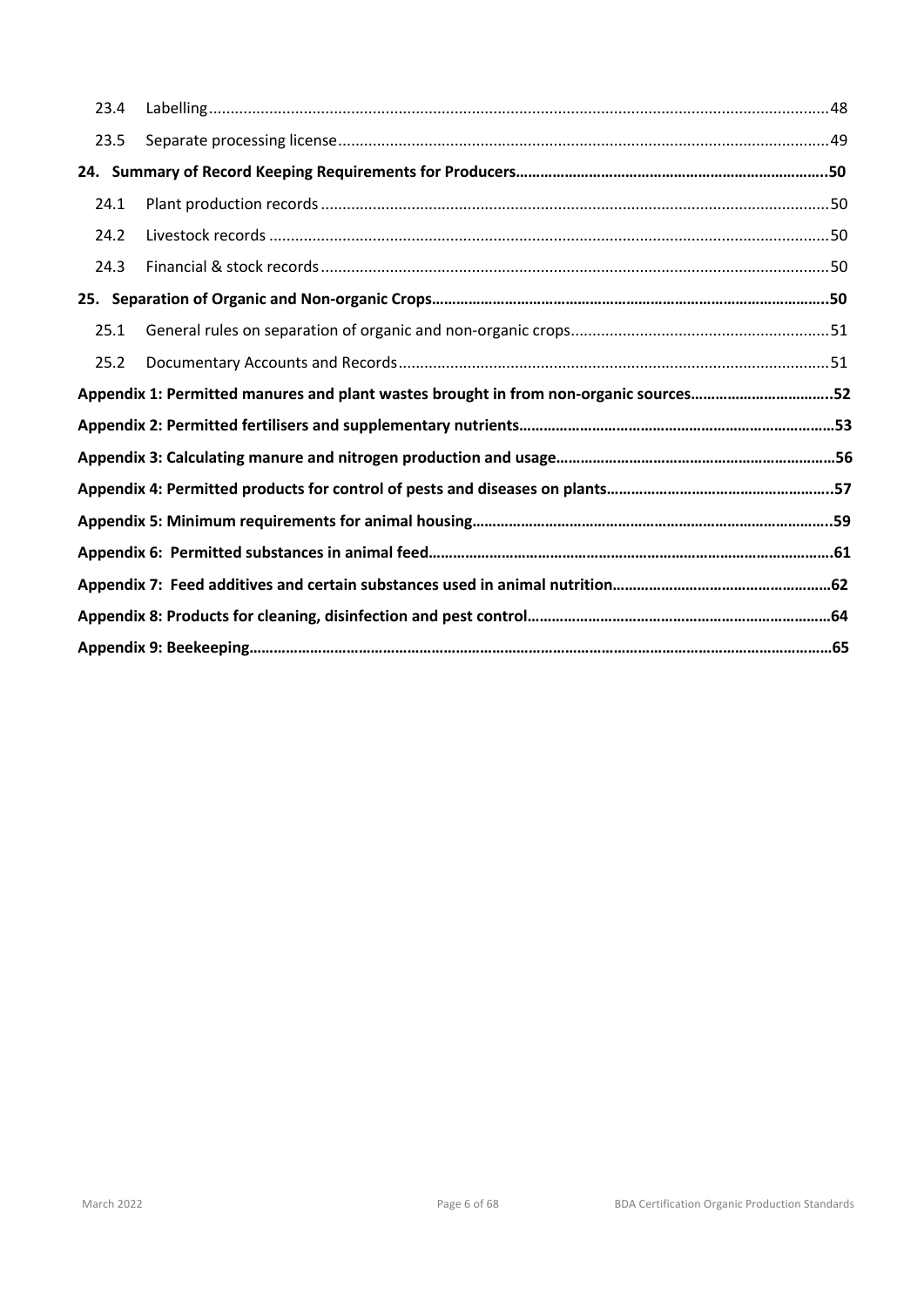# **1. Introduction, Background and Scope of these Standards**

Organic farming is a system of farm management and food production that combines best environmental practices, high levels of biodiversity, the preservation of natural resources, and high animal welfare standards. Organic farmers play a dual societal role; they are meeting a consumer demand for organic products, whilst delivering public goods by contributing to the protection of the natural environment and the creation of a sustainable rural economy.

This document has been produced by the BDA Certification office for use in the certification of organic farmers and growers.

BDA Certification is a specialist certification body (CB) that offers organic and Demeter / biodynamic certification to farmers, growers, food processors and traders. Farmers and growers seeking Demeter certification must comply with the BDA Certification Organic standards (or equivalent) as a prerequisite of their Demeter certification.

These standards are based on, and are equivalent to, the requirements laid down in EC Regulations 834/2007, 889/2008 and 1235/2008 as amended, which specify the regulatory requirements that must be met when food and animal feed products are described as organic.

These standards specify the requirements for:

- a) The production, preparation, storing, and marketing of organic food products for human consumption and
- b) The control and inspection arrangements for organic farmers and growers.

Processing and trading operators engaging in the preparation, storing and marketing of organic food products for human consumption and animal feedstuffs, compound feedstuffs and ingredients for feed materials and animal nutrition, should refer to the BDA Certification Organic Processing Standards.

All certified licensees of BDA Certification must ensure that their products conform to all relevant statutory regulations in addition to the organic regulatory requirements laid down here.

# **2. Principles and Objectives for Organic Production**

# **2.1 Overall principles**

Organic production shall be based on the following principles:

- (a) The appropriate design and management of biological processes based on ecological systems using natural resources which are internal to the system, by methods that:
	- (i) Use living organisms and mechanical production methods;
	- (ii) Practice land-based crop cultivation and livestock production, or practice aquaculture which complies with the principle of sustainable stewardship of fisheries;

(iii) Exclude the use of GMOs and products produced from or by GMOs, with the exception of veterinary medicinal products;

(iv) Are based on risk assessment and the use of precautionary and preventive measures;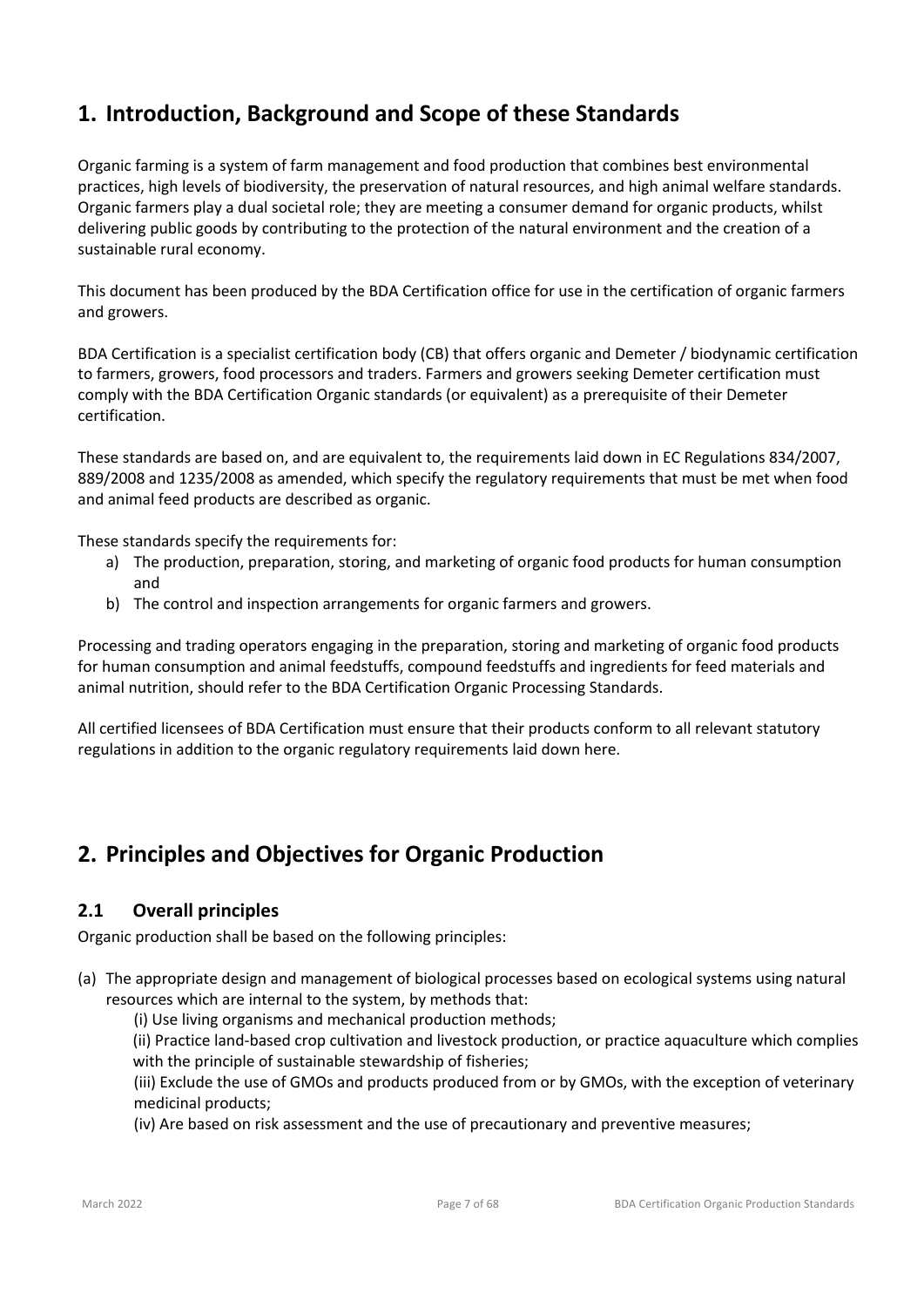- (b) The restriction of the use of external inputs. Where external inputs are required or the appropriate management practices and methods referred to in paragraph (a) above do not exist, these shall be limited to:
	- (i) Inputs from organic production;
	- (ii) Natural or naturally-derived substances;
	- (iii) Low solubility mineral fertilisers;
- (c) The strict limitation of the use of chemically synthesized inputs to exceptional cases, these being:
	- (i) Where the appropriate management practices do not exist; and
	- (ii) The external inputs referred to in paragraph (b) are not available on the market; or
	- (iii) Where the use of external inputs referred to in paragraph (b) contributes to unacceptable environmental impacts;

# **2.2 Specific Principles**

In addition to the overall principles set out above**,** organic farming and growing is based on the following specific principles:

- a) The maintenance and enhancement of soil life and natural soil fertility, soil stability and soil biodiversity, preventing and combating soil compaction and soil erosion, and the nourishing of plants primarily through the soil ecosystem;
- b) The minimisation of the use of non-renewable resources and off-farm inputs;
- c) The recycling of wastes and by-products of plant and animal origin as input in plant and livestock production;
- d) Taking account of the local or regional ecological balance when taking production decisions;
- e) The maintenance of plant health by preventative measures, such as the choice of appropriate species and varieties resistant to pests and diseases, appropriate crop rotations, mechanical and physical methods and the protection of natural enemies of pests;
- f) The practice of site-adapted and land-based livestock production;
- g) The observance of a high level of animal welfare respecting species-specific needs;
- h) The production of products from organic animals that have been raised on organic holdings since birth or hatching and throughout their life;
- i) The choice of breeds having regard to the capacity of animals to adapt to local conditions, their vitality, and their resistance to disease or health problems;
- j) The feeding of livestock with organic feed composed of agricultural ingredients from organic farming and of natural non-agricultural substances;
- k) The application of animal husbandry practices, which enhance the immune system and strengthen the natural defence against diseases, in particular including regular exercise and access to open air areas and pastureland where appropriate;
- l) The maintenance of the biodiversity of natural aquatic ecosystems, the continuing health of the aquatic environment and the quality of surrounding aquatic and terrestrial ecosystems in aquaculture production;
- m) The feeding of aquatic organisms with feed from sustainable exploitation of fisheries or with organic feed composed of agricultural ingredients from organic farming and of natural non-agricultural substances.

# **2.3 Objectives**

Organic producers should pursue the objective of establishing a sustainable management system for farming and growing that:

a) Respects nature's systems and cycles and sustains and enhances the health of soil, water, plants and animals and the balance between them;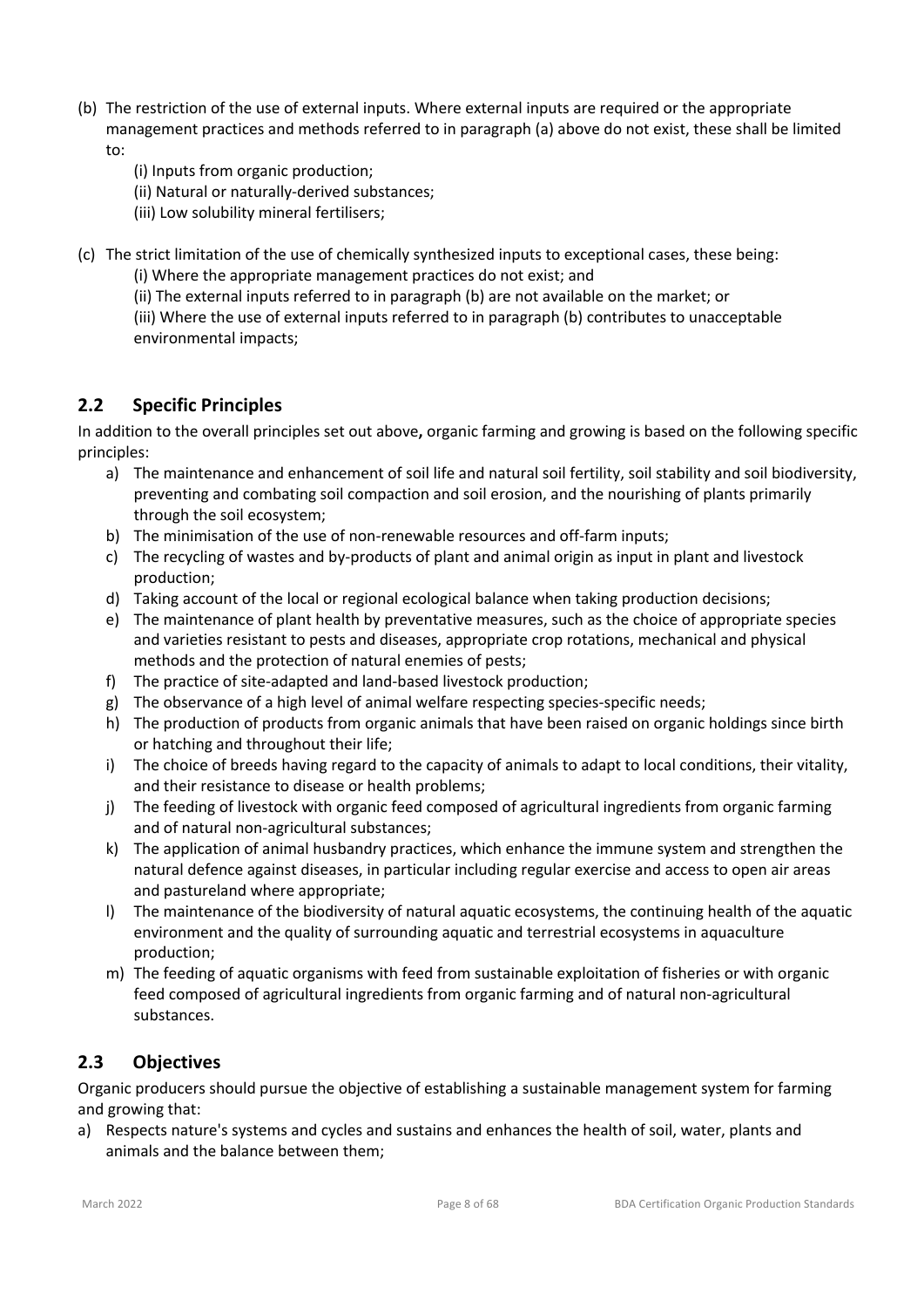- b) Contributes to a high level of biological diversity;
- c) Makes responsible use of energy and the natural resources, such as water, soil, organic matter and air;
- d) Respects high animal welfare standards and in particular meets animals' species-specific behavioural needs

# **3. General Certification Requirements for Farmers and Growers**

### **3.1 Applying for certification**

If you would like to be certified by BDA Certification you should, in the first instance, contact the BDA Certification office. You must then submit a completed application form to the office, which includes:

- A full description of the farm and or garden
- Details of all the practical measures to be taken on the farm or garden to ensure compliance with these organic production standards
- A signed declaration to manage your holding in accordance with these production standards

#### **3.2 Licensee responsibilities**

You must not place on the market any products labelled as 'organic' or 'in conversion to organic' until we have issued a valid certificate listing that product..

You must sign a declaration agreeing to work to these standards and to abide by the licensee responsibilities and obligations in the BDA Certification Quality Manual. This is covered by your initial application form, and then by the declaration that you sign at each annual inspection.

For a copy of our Quality Manual, please have a look on our website, or contact the BDA Certification office.

#### **3.3 Farm Management Plan**

You must draw up and maintain a farm management plan. Initially this is covered by your completed application form. The plan must include, but is not necessarily limited to:

- Your crop rotation and cropping plan
- Your approach to soil cultivation
- How you maintain plant health, including any plant protection products in use
- How you manage and build soil fertility, including how you store and handle any manures and composts
- How you manage any pasture land
- If you have livestock, your livestock health and management plan (see section 15.4.2 below)
- A plan/description of any buildings or premises used for storage of products or inputs, or for packing and preparing products
- Your approach to managing, improving, or creating any specific habitats, or caring for any specific wild species on the holding
- How you manage any waste produced on the farm

#### **3.4 Access to facilities**

For the purposes of inspection and certification, you must:

- Grant BDA Certification personnel access to all parts of the farm, garden or unit.
- Provide BDA Certification with any information deemed reasonably necessary for the purposes of certification, including accounts and relevant supporting documents.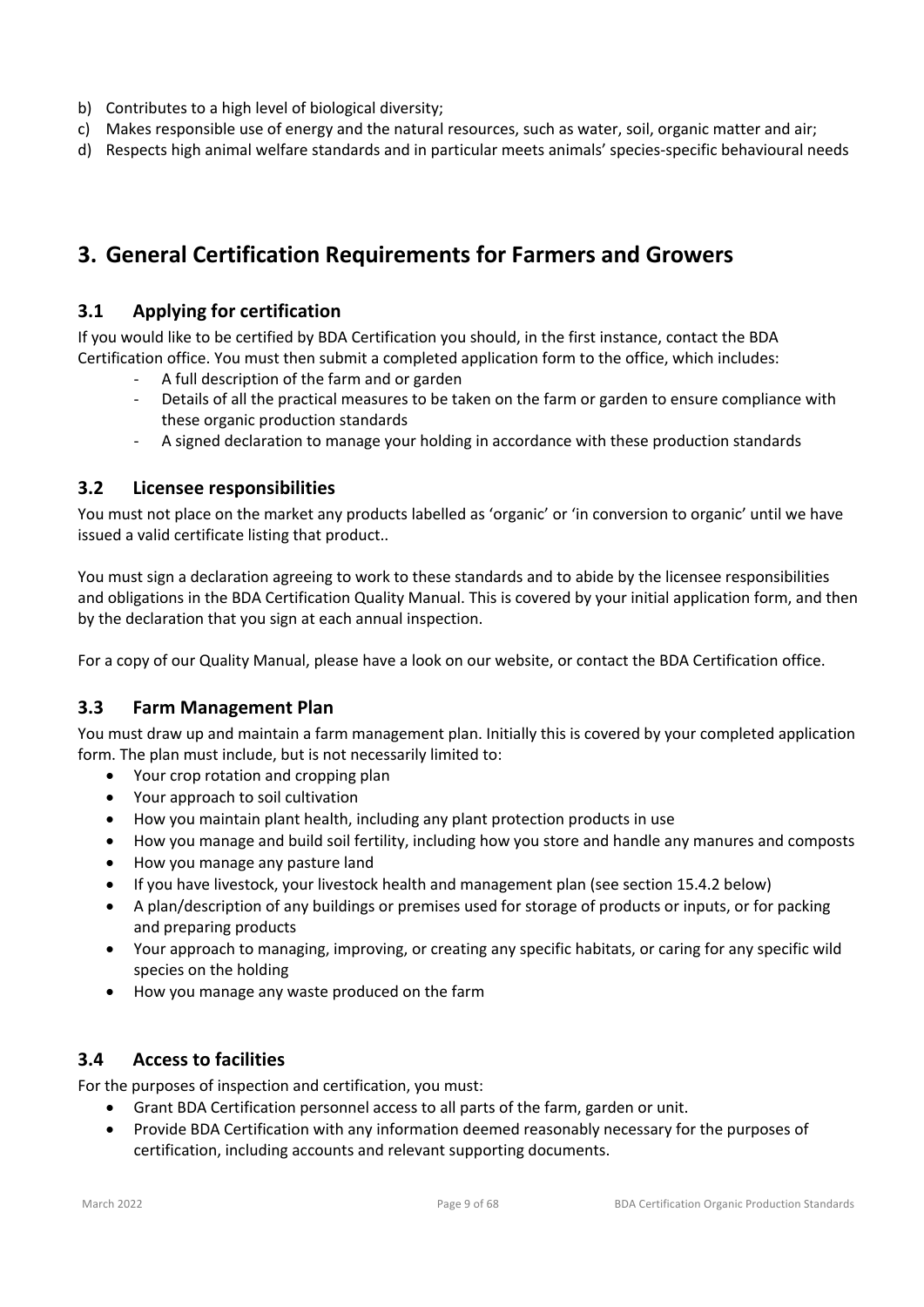# **3.5 Annual and Unannounced Inspections**

BDA Certification carries out a physical inspection of all its licensees at least once a year.

BDA Certification also carries out additional unannounced control visits, allocated both randomly, and according to the risk of non-compliance.

# **3.6 Product samples for analysis**

BDA Certification takes samples for detecting products not authorised for organic production or detecting production techniques not in conformity with the organic production rules. Samples will be taken from a minimum of 5% of BDA Certification licensees per year.

All samples taken for testing will be at the expense of the relevant organic farmer or grower. Please contact the BDA Certification office for more information on our testing policy.

# **3.7 Certification & Licensing**

BDA Certification provides a certificate to all farmers and growers who are inspected and certified and who meet the requirements laid down in these standards. The certificate identifies the licensee, their facilities and subcontractors, the type or range of products, and the period of validity.

BDA Certification requires all of its licensed operators to:

- a) Comply with all the relevant requirements of these standards.
- b) Notify BDA Certification of any and all changes to their licensed operations to ensure their licence with BDA Certification is kept up to date and reflects the premises, processes and products certified.
- c) Not put any product on the market before it has been certified by BDA Certification and specified on the licence or schedule to the certificate.
- d) Ensure that key personnel who have responsibility for maintaining organic integrity have adequate training. Training records must be kept.
- e) Ensure that key personnel who have responsibility for maintaining integrity have access to the current issue of these Standards.
- f) Ensure that all areas of non-compliance identified at inspections and by other means are corrected within the agreed time frames which are specified by BDA Certification.
- g) Notify BDA Certification of all subcontractors that are used and their status.
- h) If supervised subcontractors are used, checklists must be filled out at each instance.

# **3.8 Cross compliance**

As a licensee, you must ensure that you are compliant with all relevant statutory requirements, national laws and Defra Codes of Practice. This includes, but is not limited to, requirements for Nitrate Vulnerable Zones, Avian Influenza Prevention Zones, veterinary treatments and animal welfare, Weeds Act 1952, employment law, and food safety.

# **3.9 Soil Association Equivalence**

Please be aware that if you sell pig or poultry products to anyone certified by the Soil Association, you will need to have information available to enable us to complete an equivalence form at your annual inspection. In some areas the Soil Association standards are higher than ours; in order for their licensees to use your products we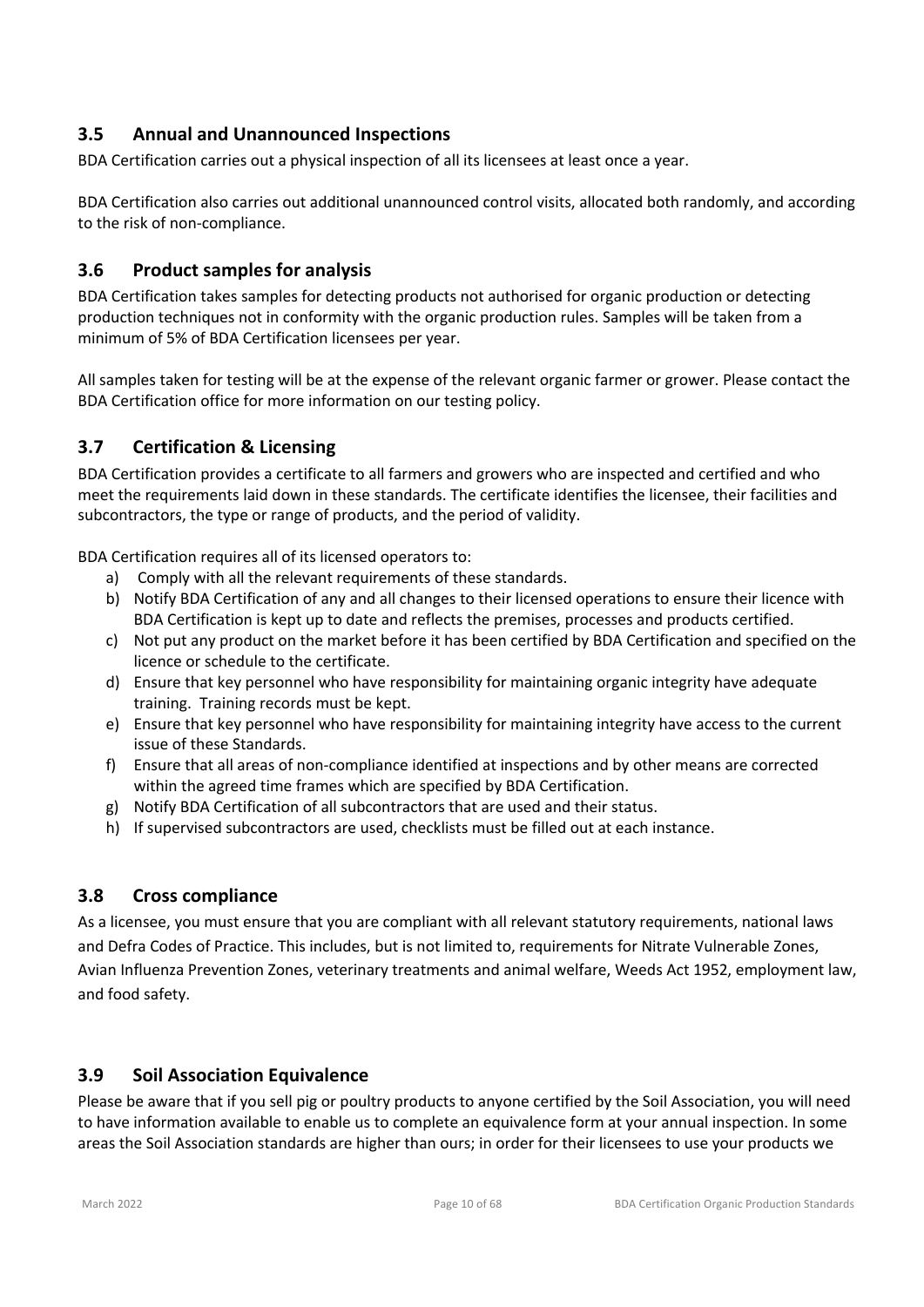have to verify that you meet not only our standards but also the Soil Association higher standards. It is your responsibility to let us know if we need to carry out an equivalence check.

# **4. Conversion to Organic Production**

# **4.1 General conversion rules**

The following rules apply to all farms or gardens on which organic production is started:

- a) The conversion period starts when BDA Certification receives the completed application from the licensee;
- b) During the conversion period all rules in these standards apply;
- c) On a holding or unit partly under organic production and partly in conversion to organic production, the operator shall keep the organically produced and in-conversion products separate and the animals separate or readily separable, and keep adequate records to show the separation;
- d) Animals and animal products produced during the conversion period shall not be marketed with the indications referring to organic until authorisation has been approved by BDA Certification

Conversion periods specific to the type of crop or animal production are defined below. The standard conversion may period may be reduced or increased.

Landless production (i.e. crops grown in isolation from the soil), is not permitted, except in the specific circumstances outlined in these standards (e.g. mushroom production, sprouted seeds).

# **4.2 Conversion periods for plants and plant products**

For plants and plant products to be considered organic, the requirements of these standards must have been applied on the holding, fields and/or parcels for a minimum conversion period as follows:

- Annual crops organic standards applied for at least two years before sowing of crops.
- Grassland or perennial forage organic standards applied for at least two years before harvest/grazing
- Perennial crops other than forage (e.g. orchards) organic standards applied for at least three years before harvest

#### **4.3 Reduced conversion periods**

Where there is good evidence that the land concerned has not received any inputs prohibited for use in organic production for at least three years prior to the start of conversion, you may apply for a reduced conversion period after your first inspection.

If you are requesting a reduction of up to 3 months in the conversion period, this can be approved by us in the BDA Certification office. Requests for a reduction of more than 3 months must be approved by Defra.

In all cases there must be at least 12 months of the conversion that is subject to inspection.

Reduced conversion periods exclude livestock holdings undergoing simultaneous conversion.

*See also: 15.3.3 Reduced conversion for areas grazed by non-herbivores*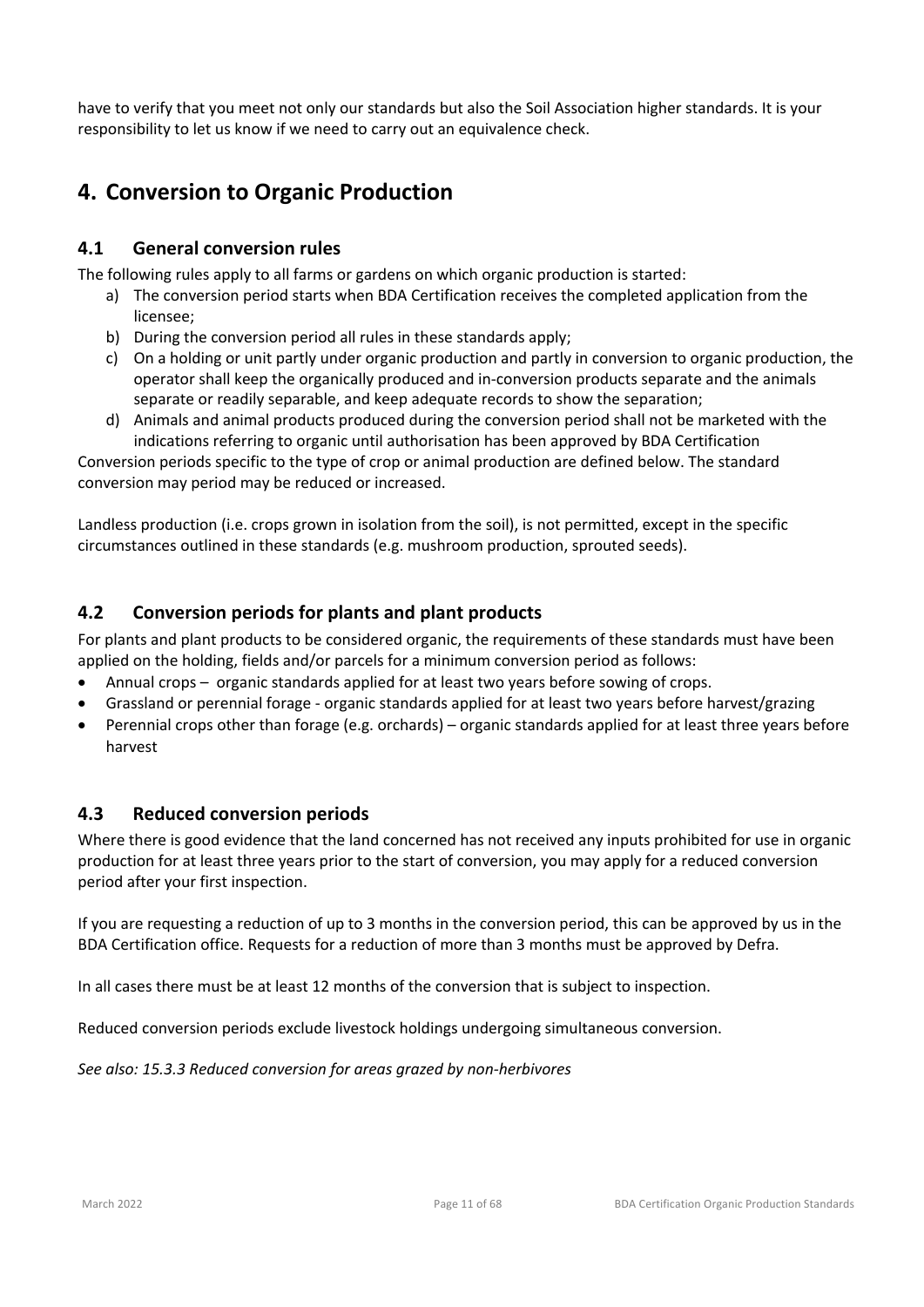# **4.4 Extended, ineligible and exceptional conversions**

Land contaminated by environmental pollution (for example from factories, heavy traffic or sewage sludge), or by residual pesticides, may render the holding ineligible for organic status or require a longer conversion period.

In some instances, BDA Certification may extend the conversion period beyond the standard period.

In the case of parcels of land which have already been converted to, or were in the process of conversion to, organic farming, and which are treated with a product not authorised for organic production, BDA Certification may shorten the reconversion period in the following two cases:

- a) Parcels treated with a product not authorised for organic production as part of a compulsory disease or pest control measure.
- b) Parcels treated with a product not authorised for organic production as part of scientific tests approved by BDA Certification.

In the cases provided for in points (a) and (b) above, the length of the conversion period shall be fixed taking into account the following factors:

- (a) The process of degradation of the product concerned shall guarantee, at the end of the conversion period, an insignificant level of residues in the soil and, in the case of a perennial crop, in the plant;
- (b) The harvest immediately following the treatment may not be sold with reference to organic production methods.

# **5. Soil Management**

Organic soil and plant management uses tillage and cultivation practices that maintain or increase soil organic matter, enhance soil stability and soil biodiversity, and prevent soil compaction and soil erosion.

Where the nutritional needs of plants cannot be met by measures provided for in these standards, only fertilisers and soil conditioners referred to in Appendix 1 and Appendix 2 may be used in organic production and only to the extent necessary. You must keep documentary evidence of the need to use these products.

Appropriate preparations of micro-organisms may be used to improve the overall condition of the soil or the availability of nutrients in the soil or in the crops.

For compost activation, appropriate plant-based preparations, including the biodynamic preparations, or preparations of microorganisms, may be used.

Hydroponic production is prohibited.

Farmers and growers must manage their soils in ways that ensure:

- a) A regular input of organic residues in the form of organic manures / compost and plant remains to maintain the level of humus, biological activity and plant nutrients (except in the case of permanent pasture).
- b) A level of microbial activity sufficient to initiate the decay of organic materials and breakdown of nonsoluble minerals into simple nutrient salts capable of being absorbed by the plant roots.
- c) Conditions conducive to the continual activity of soil fauna and other soil-stabilising agents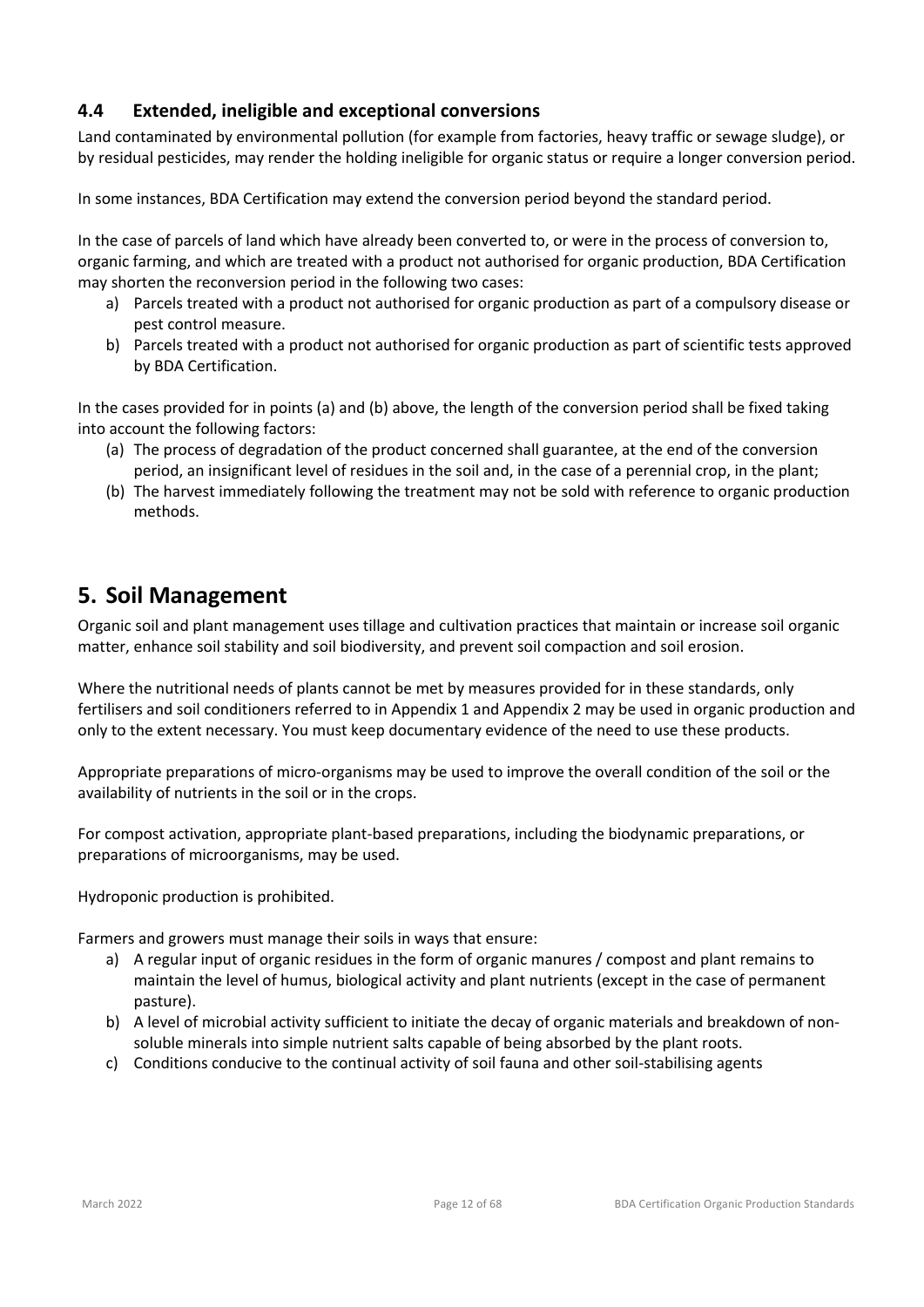# **6. Seeds, transplants and vegetative propagating materials**

# **6.1 Organically produced seed and vegetative propagating material**

If you use seeds or vegetative propagating material you must try to source organic seeds and organic vegetative propagating material. You may use seed and vegetative propagating material that you produce yourself on the organic holding.

'Vegetative propagating material' includes bulbs, tubers, corms, rhizomes, seed potatoes, onion sets, rootstock and scions (before grafting), rhubarb and asparagus crowns, and strawberry runners before potting up.

In order for seed and propagating material to be organic, it must come from a parent plant that has been produced in accordance with the rules laid down in these Standards for at least one generation, or, in the case of perennial crops, two growing seasons.

For a list of organic seed and organic vegetative propagating material available in the UK, please see the official database: http://www.organicxseeds.co.uk/

# **6.2 Use of seed or vegetative propagating material not obtained by the organic production method**

If you cannot find suitable organic seed or organic vegetative propagating material, it is possible to request a derogation to use untreated, non-organic seeds or vegetative propagating material. You must request this derogation before purchase, sowing or planting.

BDA Certification may authorise the use of non-organic untreated seed or vegetative propagating material only in the following cases:

- a) Where no variety of the required species is registered in the organicxseeds database: http://www.organicxseeds.co.uk/
- b) Where no supplier / merchant is able to deliver the seed or material before sowing or planting, in situations where the seed or material has been ordered in reasonable time;
- c) Where the required variety is not registered in the database, and it is demonstrated that none of the registered alternatives of the same species are appropriate
- d) Where it is justified for use in research, test in small-scale field trials or for variety conservation purposes (in this case, authorisation is required by Defra).

Any derogations that BDA Certification authorises must meet the following criteria:

- (a) The derogation shall be granted for one season at a time and shall register the quantities of seed or vegetative propagating materials authorised;
- (b) Non-organic seeds and vegetative propagating materials must not be treated with prohibited plant protection products unless those products / treatments have been prescribed in accordance with Council Directive 2000/29/EC (16) for phytosanitary purposes by the Competent Authority.

# **6.3 Grass & forage seed mixes**

Producers wishing to use grass seed mixtures which contain a mixture of organic and non-organic untreated seed must obtain permission for use of the non-organic percentage of such seeds in advance of any such use. This still applies even where the non-organic percentage of the mix is 30% or less.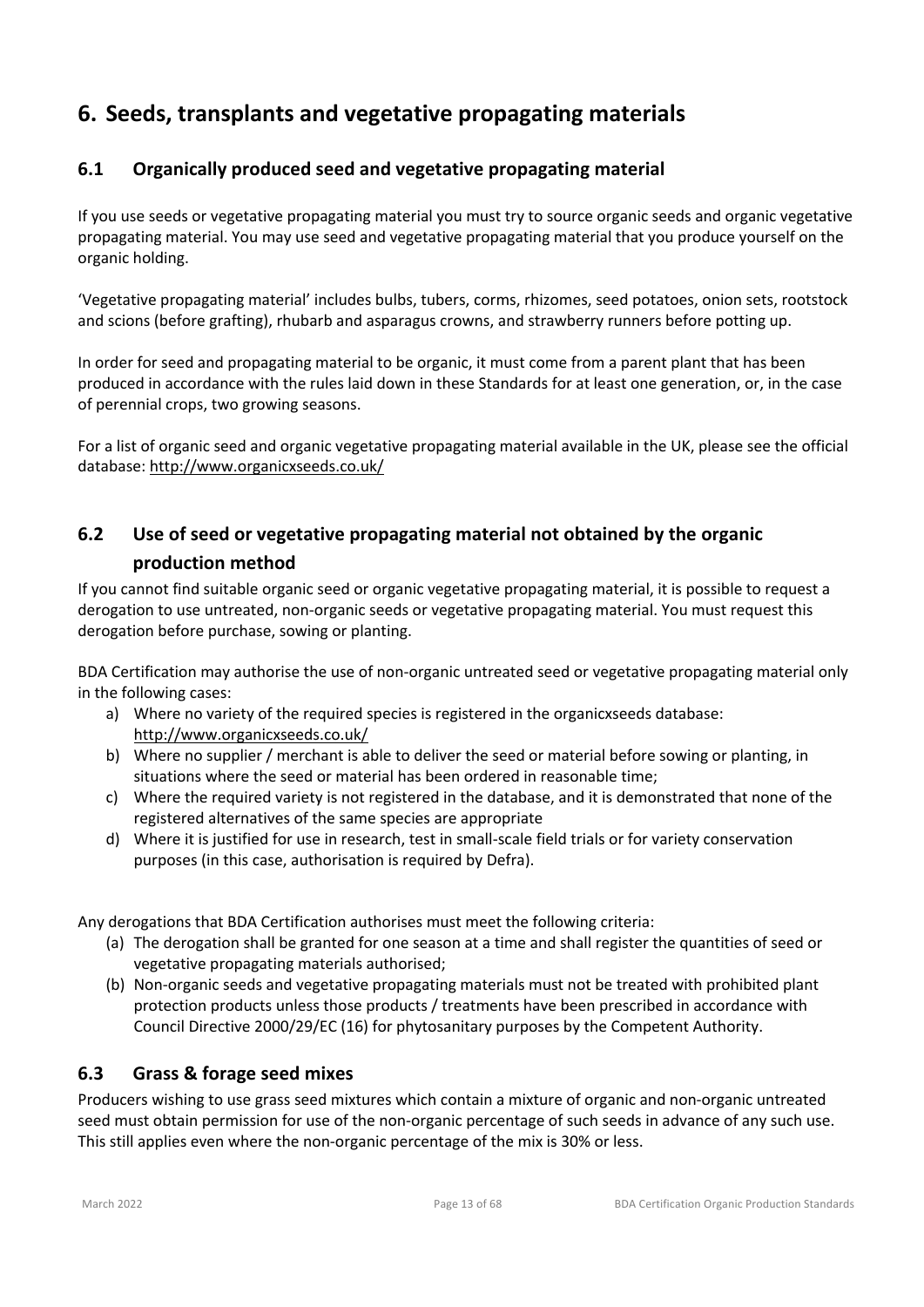# **6.4 Transplants**

If you buy in transplants of annual plants (eg vegetable seedlings) you must use certified organic transplants.

If you buy in transplants of perennial plants (eg fruit trees, fruit bushes) you must try to source organic transplants. The official database of organic seed and vegetative propagating material includes some available organic transplants in the UK: http://www.organicxseeds.co.uk/

Perennial transplants include fruit trees, fruit bushes, vines, ornamental plants, perennial herbs, and strawberry transplants.

Where it is not possible to source organic perennial transplants, you can request a derogation to bring in untreated non-organic transplants. You must request the derogation in advance of buying or planting the transplants.

All non-organic transplants must go through a **three-year** conversion period. 12 months after planting, the crop can be sold or labelled as in-conversion, and 3 years after planting the crop can be sold or labelled as organic. The status of the land is not affected.

| Non-organic perennial transplants    | Non-organic vegetative propagating material |  |
|--------------------------------------|---------------------------------------------|--|
| Three year conversion period.        | No conversion period.                       |  |
| Derogation required                  | Derogation required.                        |  |
| <b>Fruit trees</b>                   | Bulbs, corms, tubers, rhizomes              |  |
| <b>Fruit bushes</b>                  | Cuttings                                    |  |
| <b>Vines</b>                         | Onion sets, seed potatoes                   |  |
| Perennial herbs                      | Scions and rootstock (before grafting)      |  |
| Ornamental plants and hedging plants | Asparagus and rhubarb crowns                |  |
| Strawberry transplants (potted up)   | Strawberry runners (not potted up)          |  |

# **6.5 Record keeping requirements**

You must keep records of receipts, invoices and supplier certificates for each purchase to demonstrate that you are using organic seed and organic vegetative propagating material.

You must keep copies of all approved derogations for use of non-organic seeds, non-organic vegetative propagating material, and non-organic transplants.

If you are saving your own seed, you must keep some records to evidence this.

Please note that anyone who brings in organic products (including seeds) from outside the UK is classified as an importer. Everything organic from outside the UK must be accompanied by an organic certificate and will lose its status unless it is declared as organic and inspected by the Port Health Authority. If you want to bring in organic material from outside the UK, please get in touch with us to ensure that everything is done to maintain organic status.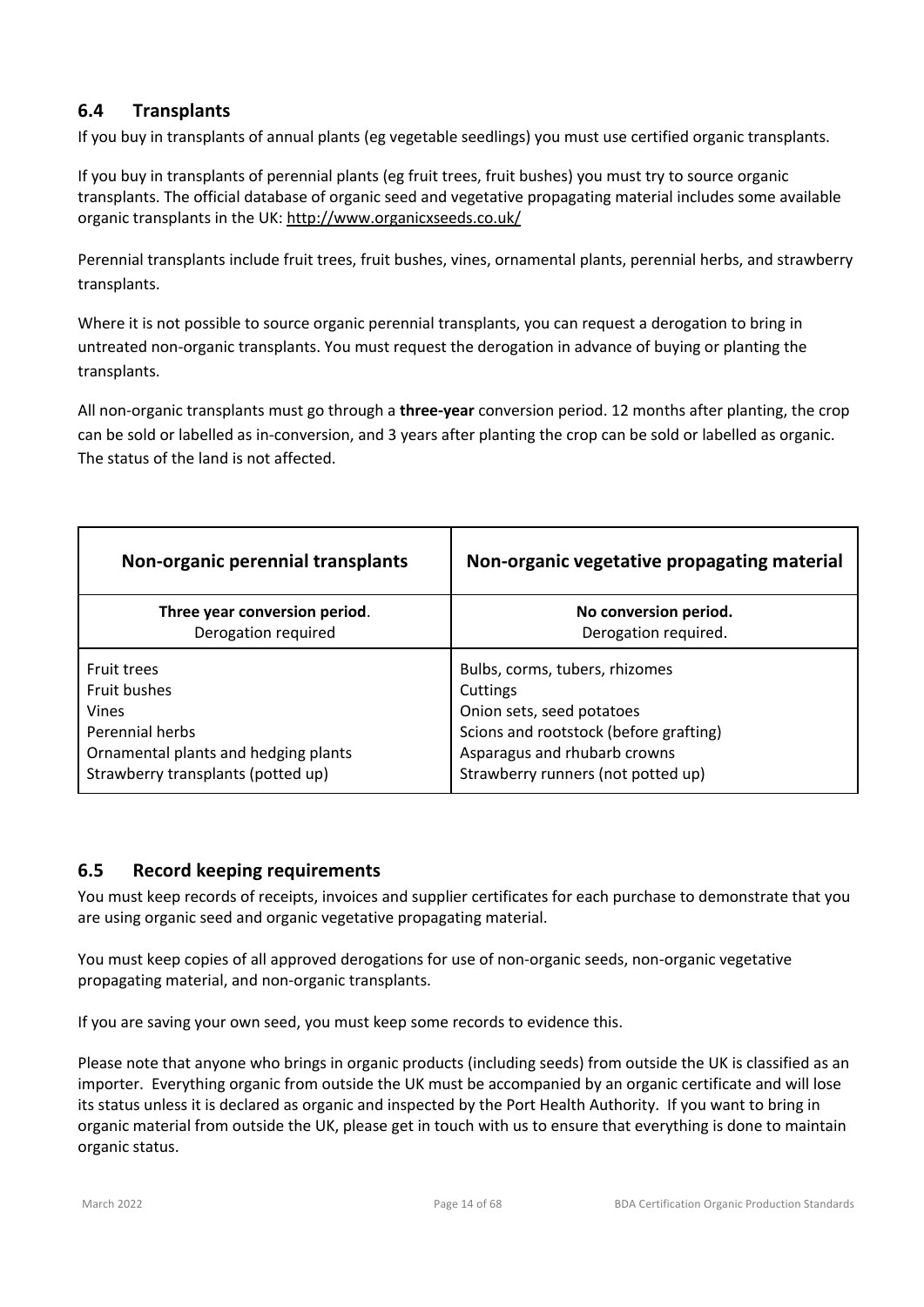# **7. Manures, Fertilisers, Supplementary Nutrients and Soil Conditioners - Management and Application**

# **7.1 General Management**

The fertility and biological activity of the soil must be maintained and increased, through the use of multiannual crop rotations including legumes and green manure crops, and by the application of livestock manure or organic material, both preferably composted and from organic production.

# **7.2 Allowed Manures and Plant Wastes**

Where the nutritional needs of plants cannot be met by measures provided for in these standards, only the manures, plant wastes and soil conditioners listed in Appendix 1 may be used, subject to the requirements and conditions detailed in the table.

Manures and composted manures from factory farming are prohibited. Factory farming includes systems employing zero grazing of bovines, ovines, caprines, equines; all poultry systems with the exception of organic and free range; and pigs permanently housed.

You must have evidence that any brought-in manure you use is free from genetically modified material. This evidence is usually in the form of a signed statement from the supplier of the manure guaranteeing that the livestock are fed exclusively gm-free feed.

Appendix 1 is a positive list, and materials not listed, such as sewage sludge, are not permitted.

Please contact BDA Certification if in doubt regarding any input proposed for use on organic or in-conversion land.

You must be able to provide documentary evidence of the need to use the product, and keep careful records of the origin, nature and use of all brought in manures and plant wastes. See paragraph 7.10 for more on record keeping.

# **7.3 Justification for use**

The use of brought in plant wastes or animal manures from non-organic sources must be justified by farmers and growers and will require demonstrable evidence to be presented at the inspection.

- (a) Acceptable demonstrable evidence includes: The agronomic justification for bringing in the material, such as by having the soil analysed for macro-nutrients, soil type and soil organic matter.
- (b) Details of the source of the manure, including the animal species and husbandry system from which it came. Animal manures must come from a system of extensive husbandry and manures from factory farming origin are not permitted.

Brought-in manures or plant wastes from non-organic sources must not form the basis of a manuring programme, but should be used exceptionally, and as a complement, only where other means of maintaining soil health and fertility are insufficient.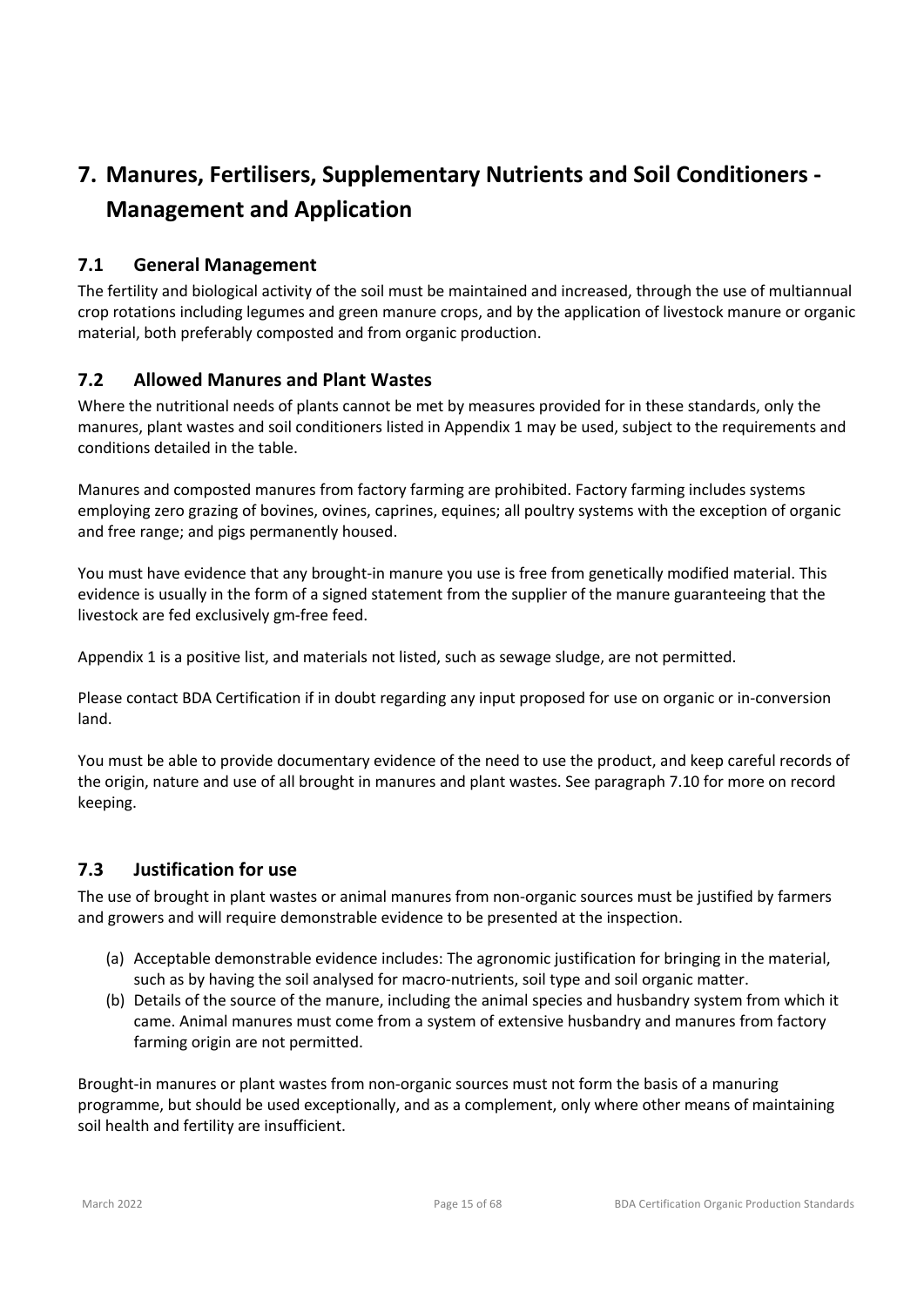These exceptional circumstances may include:

- a) small scale intensive horticultural systems or fruit growing, where it is recognised that adequate nutrition of the crops is not always possible by the methods outlined in these standards;
- b) soils which have been subject to exploitative cropping prior to conversion;
- c) light sandy soils low in organic matter and subject to nutrient leaching

# **7.4 Composting periods**

It is recommended that brought in plant wastes and animal manures are composted on the organic/in conversion holding. Table 7.4.1 lists recommended minimum composting periods.

| <b>Material from non-organic sources</b>                                                       | <b>Recommended composting</b><br>period         | <b>Approval required by BDA</b><br><b>Certification prior to use</b>                            |
|------------------------------------------------------------------------------------------------|-------------------------------------------------|-------------------------------------------------------------------------------------------------|
| Straw, FYM, stable manure, poultry<br>manure, pig manure (but nothing from<br>factory farming) | 6 months                                        | No                                                                                              |
| Plant wastes and by-products from food<br>processing industries                                | N/A                                             | Only products formally<br>approved by BDA<br>Certification or an<br>alternative CB may be used. |
| Mushroom composts made from<br>materials listed in these standards                             | 6 months                                        | No                                                                                              |
| Worm composts made from materials<br>listed in these standards                                 | None                                            | No                                                                                              |
| Animal slurry from extensive animal<br>husbandry systems                                       | After aeration and / or<br>appropriate dilution | No                                                                                              |

#### **Table 7.4.1: Composting periods**

# **7.5 Manure production limits**

The total amount of livestock manure, applied on the farm or garden **may not exceed 170 kg of nitrogen per year, per hectare** of agricultural area used.

This limit only applies to manure deposited directly by livestock on the land, plus farmyard manure, dried farmyard manure, slurry, liquid animal excrements, and dehydrated poultry manure.

The total annual kilograms of nitrogen produced by different types of livestock, and the maximum number of animals per hectare (equivalent to 170kg/N/ha/year) is given in Appendix 3.

Appendix 3 also gives approximate nitrogen and phosphorus content for various slurries and manures

#### **7.6 Manure and slurry storage and application**

All manure treatments, storage systems and applications must conform to statutory guidelines and requirements.

Care must be taken when spreading manure/slurry to avoid run-off and the pollution of watercourses and ground water. Attention must be paid to the capacity of the ground to absorb the manure/slurry at the time of application. When conditions appear unfavourable and pollution seems likely to occur, application must not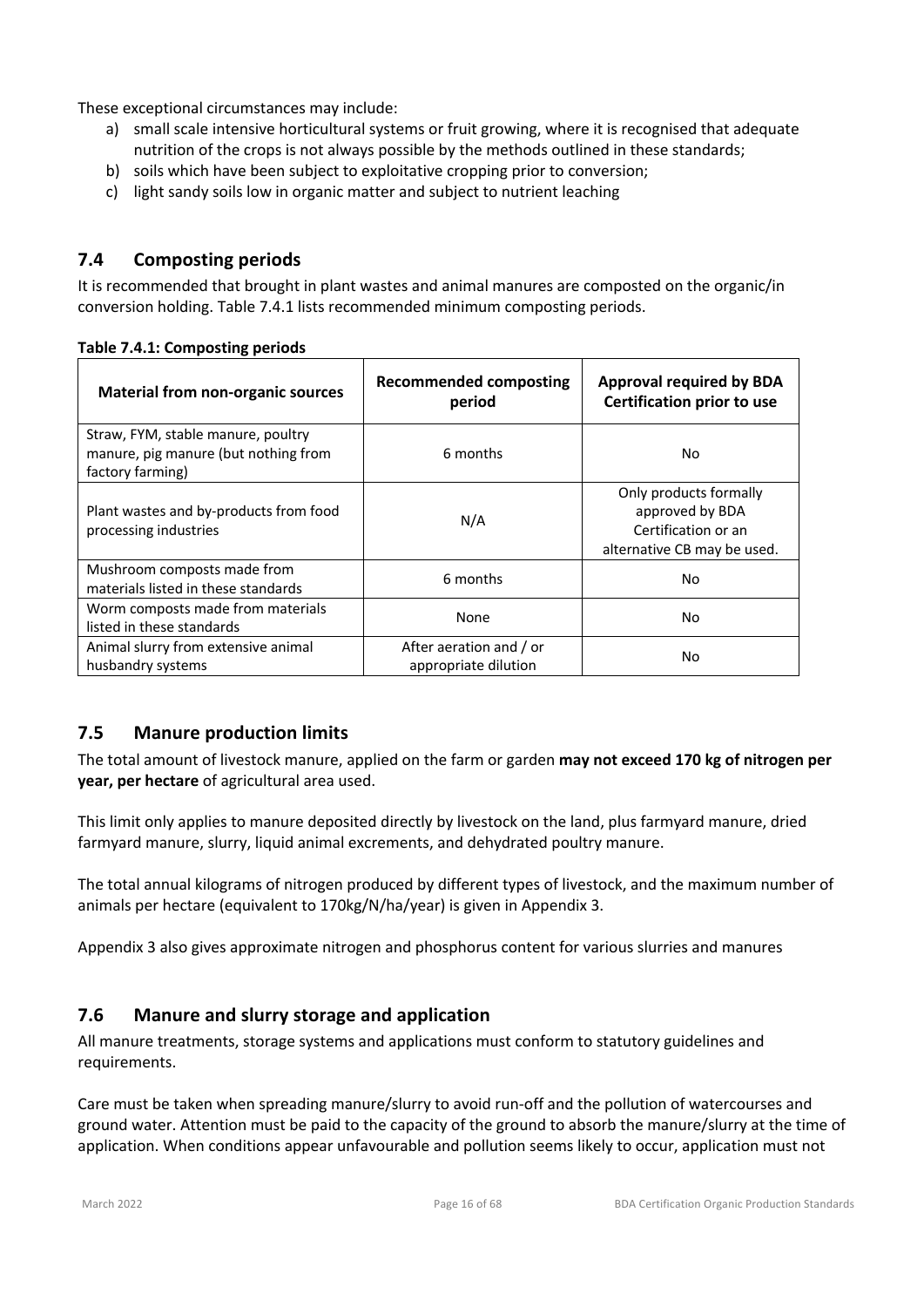take place. Non-composted manures may not be spread directly onto horticultural crops during the growing season.

# **7.7 Exporting manure to other holdings**

Organic farmers and growers may establish cooperation agreements exclusively with other holdings and enterprises **which comply with the organic production rules,** with the intention of spreading surplus manure from organic production. The maximum limit as referred to in paragraph **7.5**, shall be calculated on the basis of all of the organic production units involved in such a cooperation.

Careful records of export of manure must be kept. See paragraph 7.12 below on record keeping.

# **7.8 Fertilisers and Supplementary Nutrients**

Where the nutritional needs of plants cannot be met by the use of measures such as green manures, composted farm yard manure, only the bought in fertilisers and supplementary nutrients as detailed in Appendix 2 may be used, and only to the extent necessary.

Permitted fertilisers and supplementary nutrients include animal by-products such as fish meal, wool, feather and fur; seaweed products; rock phosphate; preparations of microorganisms; calcium carbonate; and others.

Farmers and growers must keep documentary evidence of the use of any bought in fertilisers or supplementary nutrients. See paragraph 7.10 below.

# **7.9 Justification for use**

The use of brought in fertilisers and supplementary nutrients must be justified by the operator. Farmers and growers must be able to demonstrate:

- a) The agronomic justification for bringing in the material, for example by having the soil analysed for macro-nutrients, soil type and soil organic matter.
- b) That the material is not derived from genetically modified crops or substrates.

# **7.10 Record keeping requirements**

Farmers and growers must keep documentary evidence of the production, import, export and use of all manures, plant wastes, soil conditioners, fertilisers and supplementary nutrients, and make these records available to BDA Certification on request. Records must include:

- a) Numbers of animals on the holding to calculate nitrogen production;
- b) Details of the use of any and all manures, composts, fertilisers, and supplementary nutrients including:
	- date of application
	- type and amount of product
	- parcels of land concerned
	- where relevant, storage arrangements and details of any composting undertaken
- c) Justification of the need for brought in manures, fertilisers, composts and supplementary nutrients, including soil analysis/leaf tissue analysis etc
- d) For brought in manures, composts, fertilisers, and supplementary nutrients:
	- the name and address of the supplier, and, where relevant, their organic certification documents
	- where appropriate, the product name and batch or lot number
	- description of the product, listing all ingredients/components and organic status
- e) where relevant, a declaration from the supplier stating that the product is not made by, or from, or otherwise likely to contain, genetically modified organisms
- f) For export of manure or compost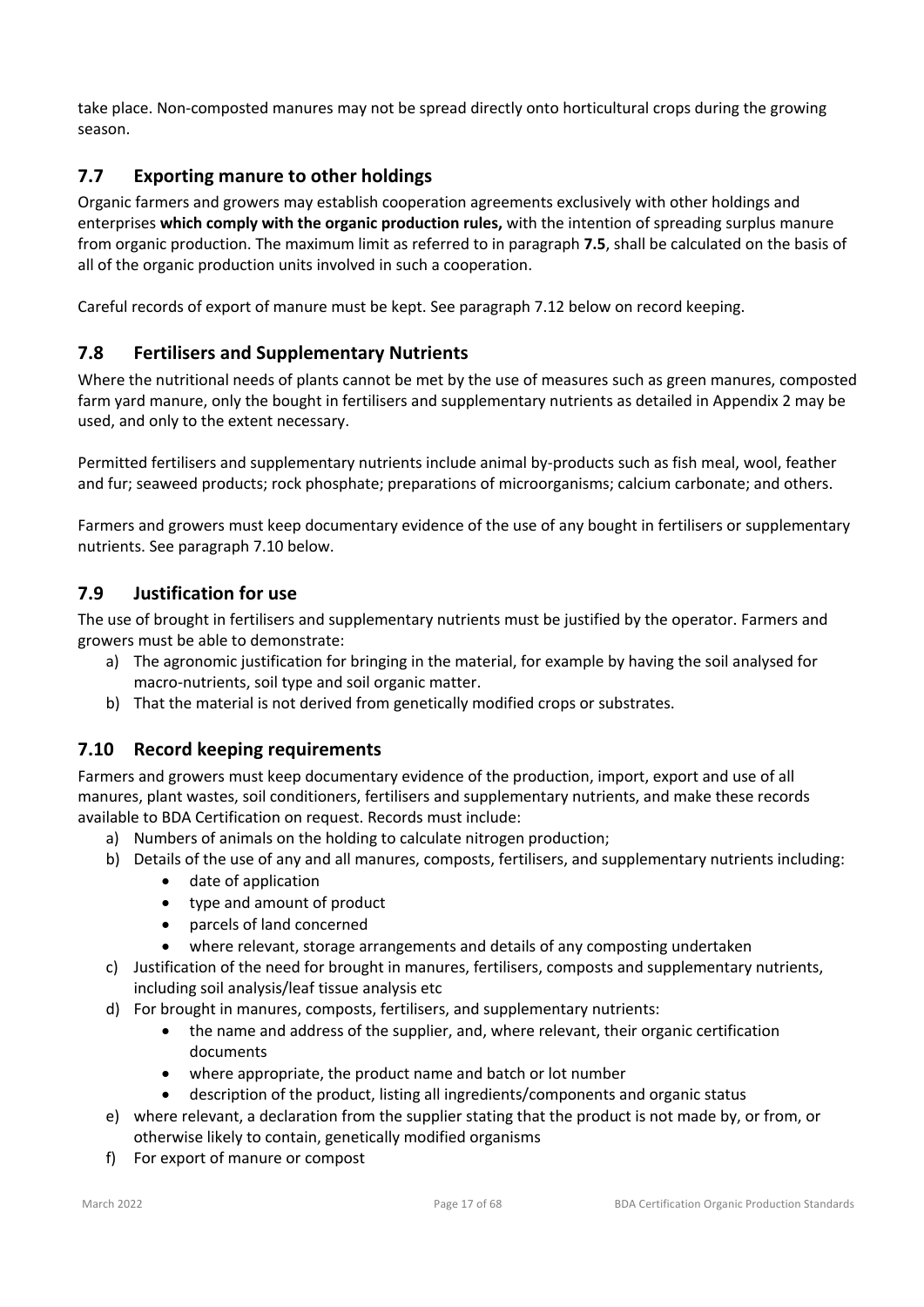- Name and address of destination holding, and organic certification documents of recipient
- Date of export of manure
- Type and quantity of manure exported

# **8. Environmental Management**

# **8.0 Control of pollution of the environment**

All production techniques used shall prevent or minimise any contamination of the environment.

All farm wastes shall be disposed of in accordance with statutory requirements.

# **8.1 Prevention of contamination of organic crops from the environment**

When you convert to organic production, you must draw up, and subsequently maintain, the precautionary measures to be taken in order to reduce the risk of contamination by unauthorised products or substances. This is completed via the application form to BDA Certification.

In certain circumstances, such as where contamination is suspected from previous land use, or neighbouring sources, BDA Certification may require an analysis of soil and/or crops before certification can be granted.

Where organic crops are being grown adjacent to non-organically managed crops and risk of contamination through spray drift is identified, efforts must be made to provide an effective windbreak. Until such hedge or windbreak is established, the BDA Certification may require a 10-metre buffer-zone between organic crops and the source of the potential contamination, or 20-metres where adjoining sprayed orchards.

Any known or suspected contamination, including spray drift, must be notified to BDA Certification without delay.

# **8.2 Water**

Care shall be taken to ensure that water used for irrigation is free from contamination by prohibited materials, which must be verified annually by water test if mains supply is not being used.

The washing of organic/in-conversion produce must be done in fresh potable water and not in water that has also been used for washing non-organic produce.

# **9. Arable and Horticultural production**

# **9.1 Rotations - Background**

The fertility and biological activity of the soil shall be maintained and increased by multiannual crop rotation including legumes and green manure crops, and by the application of livestock manure or organic material, both preferably composted, from organic production.

A multi annual rotation shall be established, except where exempted below, with the following requirements:

(a) A balance should be achieved between fertility building and exploitative cropping;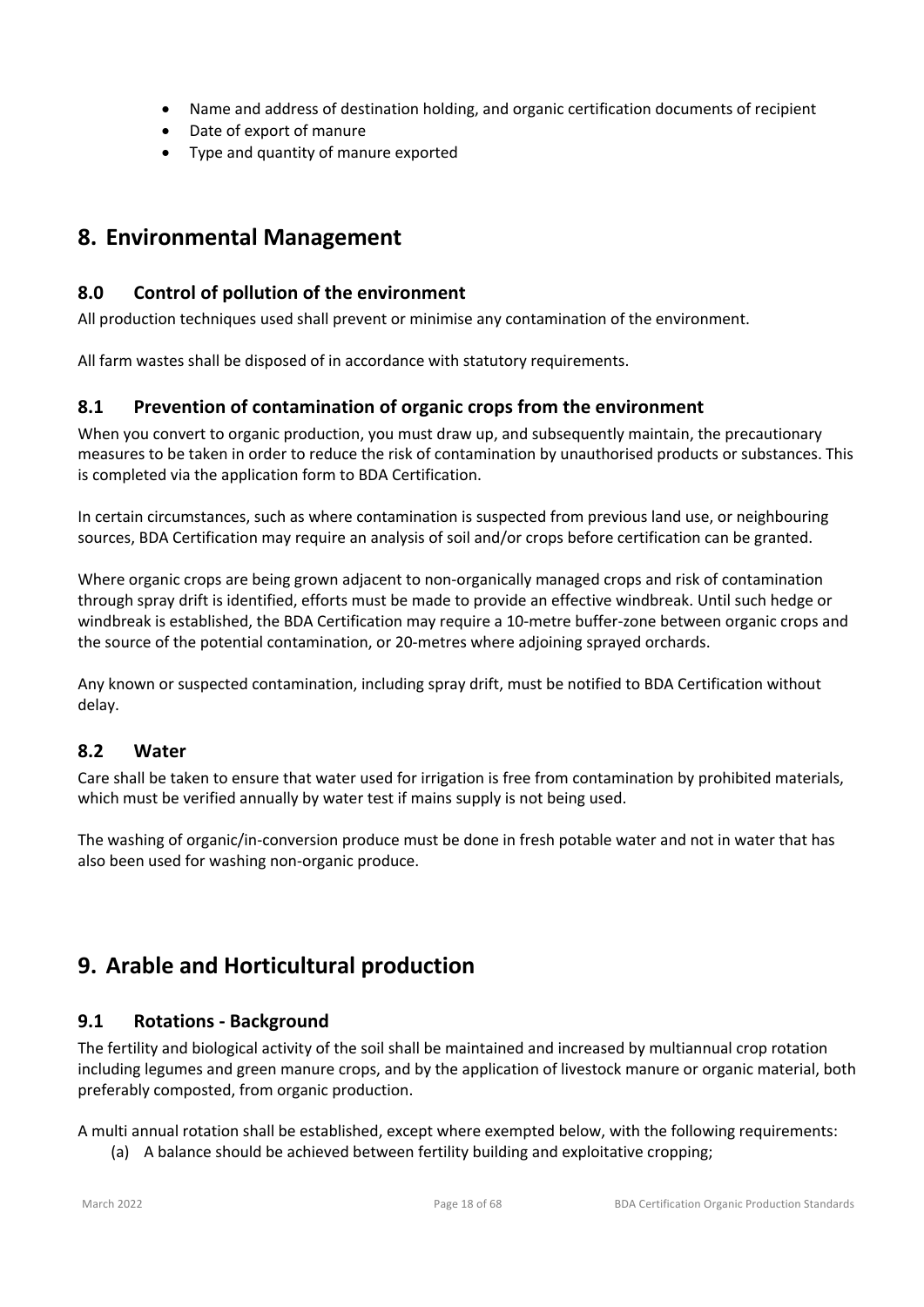- (b) Crops with differing root systems should be included;
- (c) A leguminous crop should be included to provide nitrogen in the soil for use by subsequent crops;
- (d) Plants with similar pest and disease susceptibility must be separated by an appropriate time interval.

The following production systems are exempted from the above rotation requirements, provided that nutrient supply, weed, pest and disease control is effected by the methods outlined in these standards:

- (a) Rotations on predominantly horticultural holdings which rely on the use of external inputs to maintain crop production are permitted provided that they:
	- Demonstrate that they are moving towards a better balance between fertility building and exploitative management and away from a total reliance upon outside inputs;
	- Make maximum use of legumes and green manure catch crops
- (b) Protected cropping, which includes mono-cropping or annual cropping of the same genus, excluding alliums, potatoes and brassicas;
- (c) Permanent pastures including upland habitats, and perennial crops such as orchards, vineyards and plantation crops;
- (d) Wild harvested plants growing naturally in uncultivated areas.

# **9.2 Seedlings and transplants**

Seedlings and transplants of annual crops must be propagated on a registered organic farm or garden in media derived from materials permitted in these Standards.

Transplants of perennial plants should be propagated on a registered organic farm or garden in media derived from materials permitted in these Standards wherever possible. Where there is no suitable supply of organic perennial transplants, it is possible to apply for a derogation to bring in non-organic perennial transplants. Where a derogation in granted, the transplants must go through a three year conversion period. See section 6.2 above.

# **9.3 Potted plants**

Pot plants and potted herbs (including salads) may be produced, and sold as in their pots as organic provided:

- a) The seeds are organically produced derogations for use of non-organic seed are **not permitted**.
- b) The substrate is made up of at least 50% (by fresh weight of the end product) of materials from organic farming origin i.e. composted material or soil;
- c) The balance of the substrate, including additional mineral requirements, complies with the provisions of Section 7 and Appendix 1;
- d) Potable water must be used;
- e) The substrate provides at least 50% of their nutrient needs until the point of sale;
- f) All other relevant aspects of these standards are complied with.
- g) Slaughterhouse waste is not used.

# **9.4 Sprouted Seed Production**

Sprouted seed production is permitted, provided the seeds used are certified organic seeds (no derogations for non-organic seeds are permitted) and provided no nutrients or other additives are added to the water used for sprouting purposes. Sprouted grain production is considered a processing activity and is certified under the Organic Processing Scheme of BDA Certification.

# **9.5 Other landless production**

Hydroponic production is not permitted.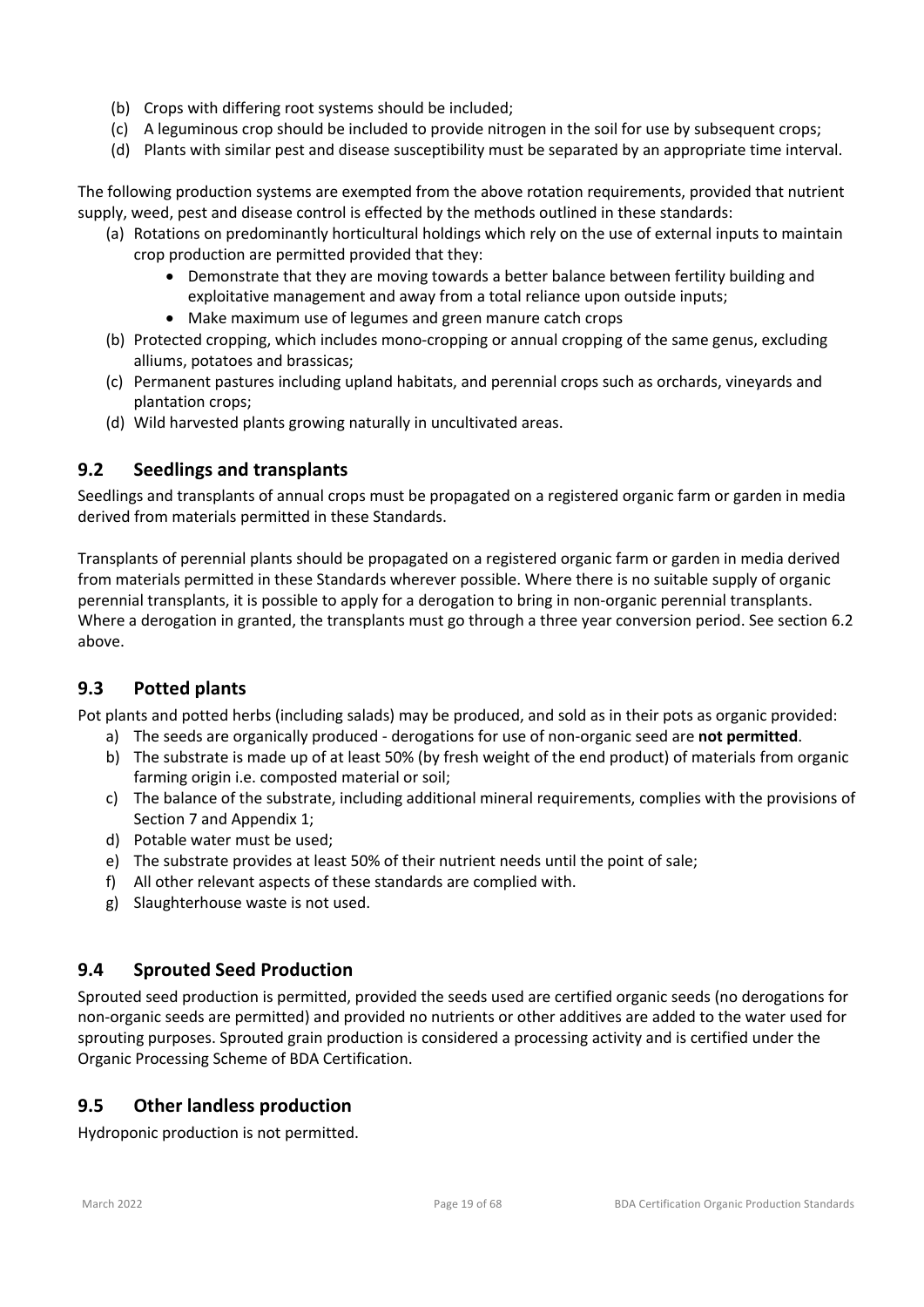Production of microgreens is theoretically possible, provided all the requirements of these standards are met, and the plants are grown direct in the soil. However, most microgreen production is carried out exclusively in trays, where the plants have no direct contact with the soil, and this is not permitted.

# **10. Grassland and Forage**

# **10.1 Background**

In organic farming and gardening, the fertility and biological activity of the soil is maintained and increased by multiannual crop rotation including legumes and other green manure crops, and by the application of livestock manure or organic material, both preferably composted, from organic production. Permanent grassland is excluded from the requirement for crop rotations.

# **10.2 Separation of organic and non-organic grassland & forage**

A producer may run organic and non-organic production units in the same area in the case of grassland exclusively used for grazing.

The rules for the grazing of in-conversion and organic land are given in section 15.9.

The rules for the feeding of in-conversion and organic forage are given in section 15.6.

The grazing of non-organic grassland is not permitted at any time.

# **10.3 Production and storage of forage**

All plant production techniques used must prevent or minimise any contribution to the contamination of the environment.

You must conform to all statutory regulations when making and storing silage. Silage clamps, silos and other storage areas must be constructed and maintained to prevent pollution of watercourses and groundwater by:

(a) effluent collection tanks with sufficient storage for unusually wet silage;

and/or

(b) protection from water entering the system and causing an overflow.

The standards for the use of silage additives and processing aids are given in Appendix 7**.**

Forage may be sold as a cash crop to facilitate other organic producers. However, in cases where forage is sold for more than 2 successive years from the same land area, a soil analysis must be carried out to prove maintenance of soil fertility. The results of soil analyses must be maintained on file for audit purposes.

Management or conversion plans which indicate forage production as the main organic enterprise on the holding are unacceptable, as this practice is not sustainable.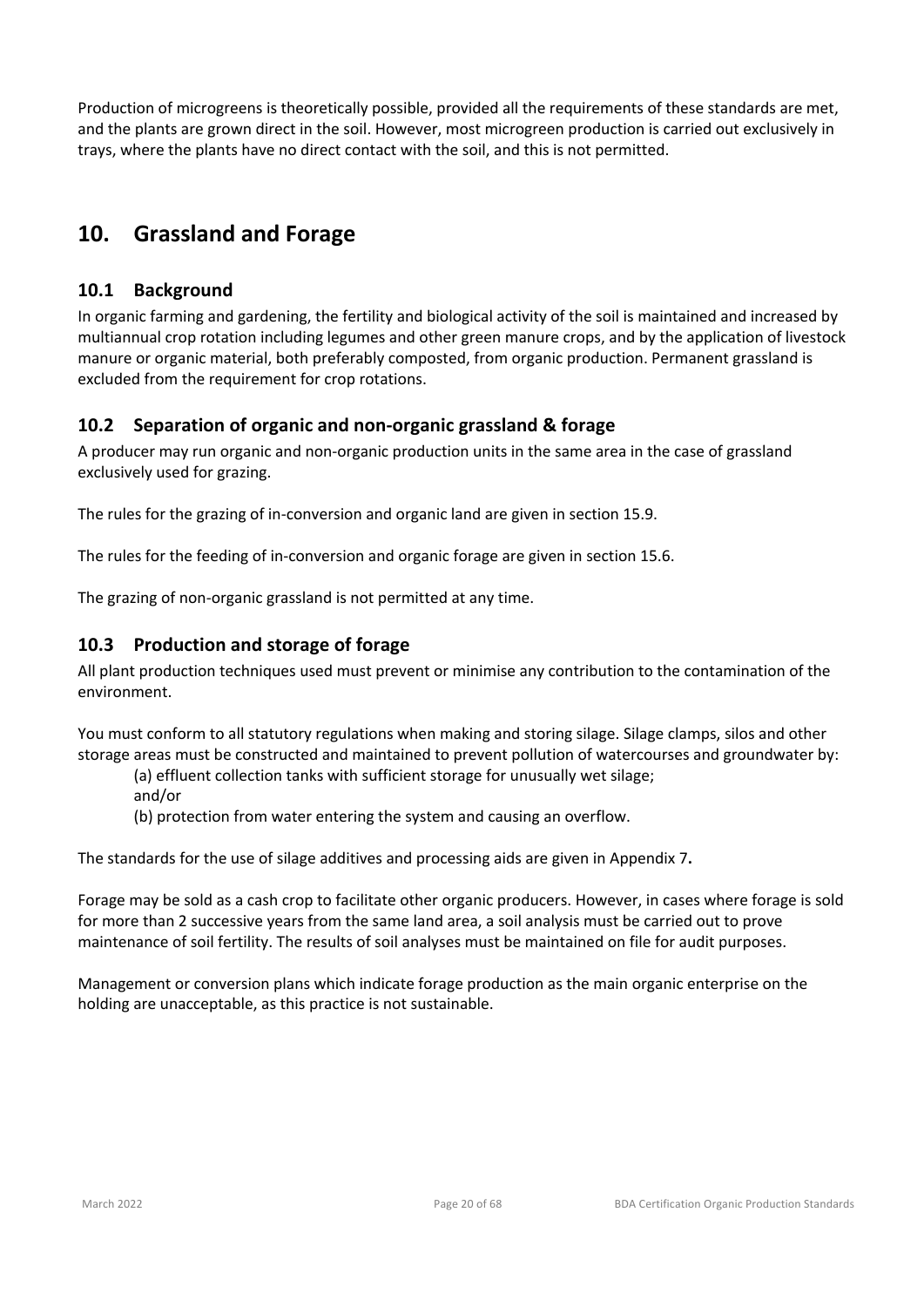# **11. Plant Care and Protection**

# **11.1 General and recommended management practices**

The prevention of damage caused by pests, diseases and weeds shall rely primarily on the choice of plant species and varieties, crop rotations, cultivation techniques, and encouragement of natural pest predators.

The following practices are recommended as best practice for general pest and disease control:

- a) The development of a balanced fertilisation programme creating fertile soils of high biological activity, and providing a balanced supply of plant nutrients;
- b) The creation of a diverse ecosystem within and around the crop to encourage natural predators by:
	- i. Companion planting, under-sowing and mixed cropping;
	- ii. Leaving uncultivated field margins, hedges, windbreaks and wildlife corridors;
	- iii. Balanced rotations including green manures and companion planting to break pest and disease cycles and provide crop diversity;
- c) The choice of crops and varieties that are well adapted to the environment, including the use of resistant varieties;
- d) The use of strategic planting dates;
- e) Good husbandry and hygiene practices within the holding to minimise the spread of pests and disease;
- f) Grafting onto resistant rootstocks.

# **11.2 Permitted practices**

The following practices are permitted for general pest and disease control, subject to the conditions specified:

- a) Mechanical controls using traps, barriers and sound;
- b) Sticky fly traps only those free from non-permitted insecticides;
- c) Steam sterilisation of buildings and equipment;
- d) Steam sterilisation or pasteurisation of soils only in protected structures**.** Steam sterilisation or pasteurisation may be used with permission as a 'one off' practice to combat a particular pest problem, but will not be approved as a regular part of the husbandry system.

# **11.3 Permitted Products**

Where plants cannot be adequately protected from pests and diseases by the other measures provided for in these Standards, **only products referred to in Appendix 4 may be used**, subject to the conditions and limitations described.

For products used in traps and dispensers, except pheromone dispensers, the traps and/or dispensers shall prevent the substances from being released into the environment, and prevent contact between the substances and the crops being cultivated. The traps shall be collected after use and disposed of safely.

# **11.4 Record keeping requirements**

You must keep careful records of the purchase, production and use of products used to control pests and diseases in plants, and make these available to BDA certification on request.

Such records must include at least:

- a) Purchase of farm inputs:
	- name and quantity of product purchased, date purchased
- b) The use of plant protection products:
	- Reason for use of product, including agronomic justification
	- date of treatment, type of product, method and location of treatment
	- any other information required by current pesticide legislation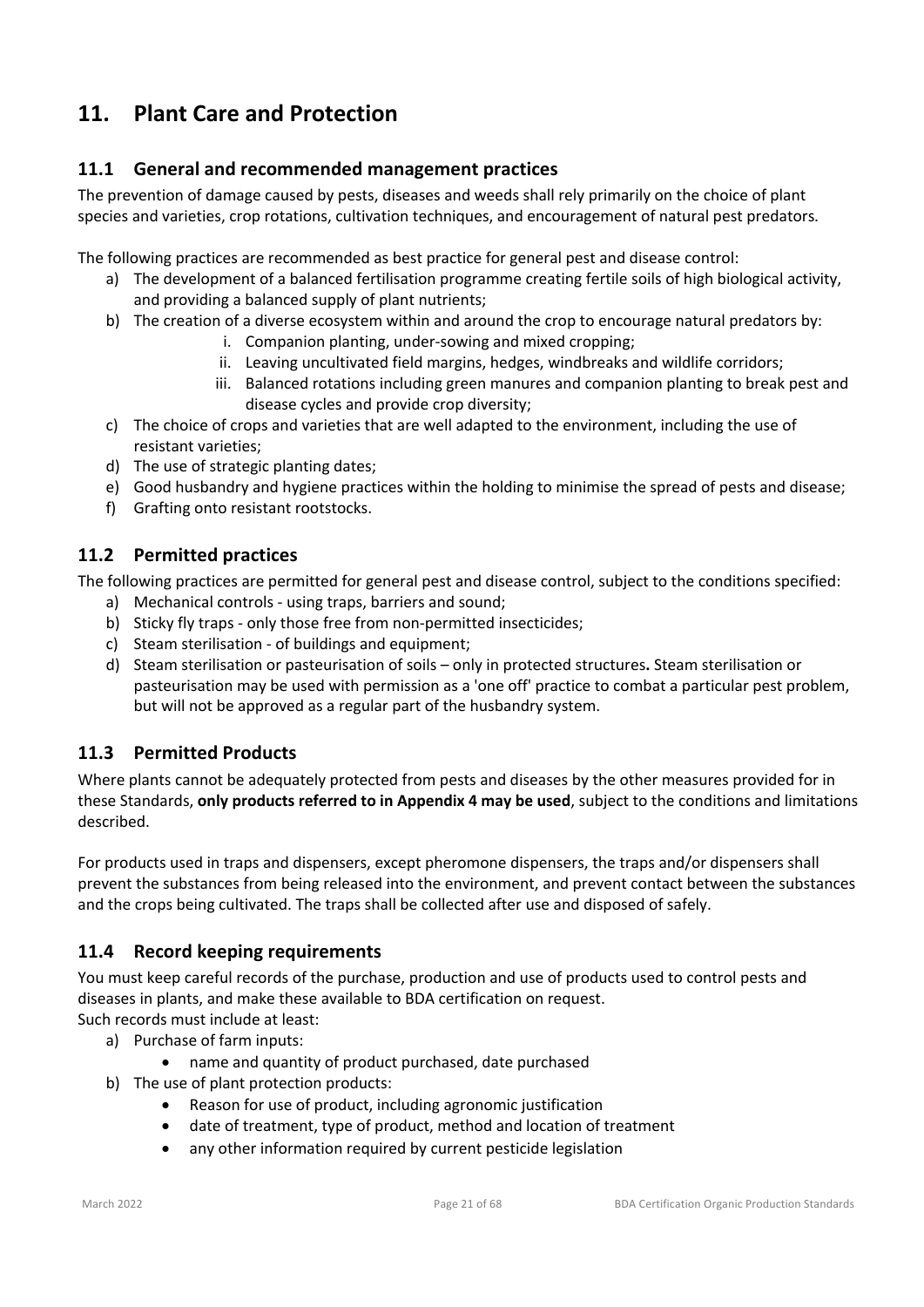- c) Supplier information:
	- For plant-based materials declaration from supplier that product is not made from or by GMOs

# **12. Controlling Weeds**

# **12.1 General Weed management**

In organic farming and growing, the prevention of damage caused by pests, diseases and weeds relies primarily on the choice of species and varieties, crop rotation and cultivation techniques.

# **12.2 Recommended weed control practices**

The following are recommended as best practice for controlling weeds:

- (a) Balanced rotations, including alternation of weed-suppressing and weed-susceptible crops, and utilisation of green manures;
- (b) Composting of manures and plant wastes, and aeration of slurry;
- (c) Selection of varieties for vigour and weed suppression, and use of re-cleaned seed;
- (d) Pre-sowing cultivations and stale seed bed techniques;
- (e) Undersowing;
- (f) Pre-germination, propagation and planting;
- (g) Raised beds and no dig systems;
- (h) Mulches;
- (i) Mixed stocking and tight grazing;
- (j) Pre-emergence and post-emergence mechanical operations, e.g. hoeing, harrowing, topping, hand weeding;
- (k) Attention to hygiene in the field and machinery;

The following are permitted for controlling weeds, subject to the conditions specified:

- a) Pre-emergence and post-emergence flame weeding;
- b) Plastic mulches;
- c) Steam sterilisation or pasteurisation of soils in protected structures may be used with permission as a 'one off' practice to combat a particular pest problem but will not be approved as a regular part of the husbandry system. A derogation is required for use of steam sterilisation.

#### **All chemical means of controlling weeds are prohibited.**

# **13. Mushroom production**

#### **13.1 Mushroom growing houses**

Mushroom growing houses must be dedicated to organic production.

# **13.2 Substrates**

For production of mushrooms, substrates may only be used if they are composed exclusively of the following components:

- a) Farmyard manure and animal excrements from organic production
- b) Farmyard manure and animal excrements from non-organic production, as listed in Appendix 1., under the following conditions:
	- i. Where it has been demonstrated that the product is not available organically;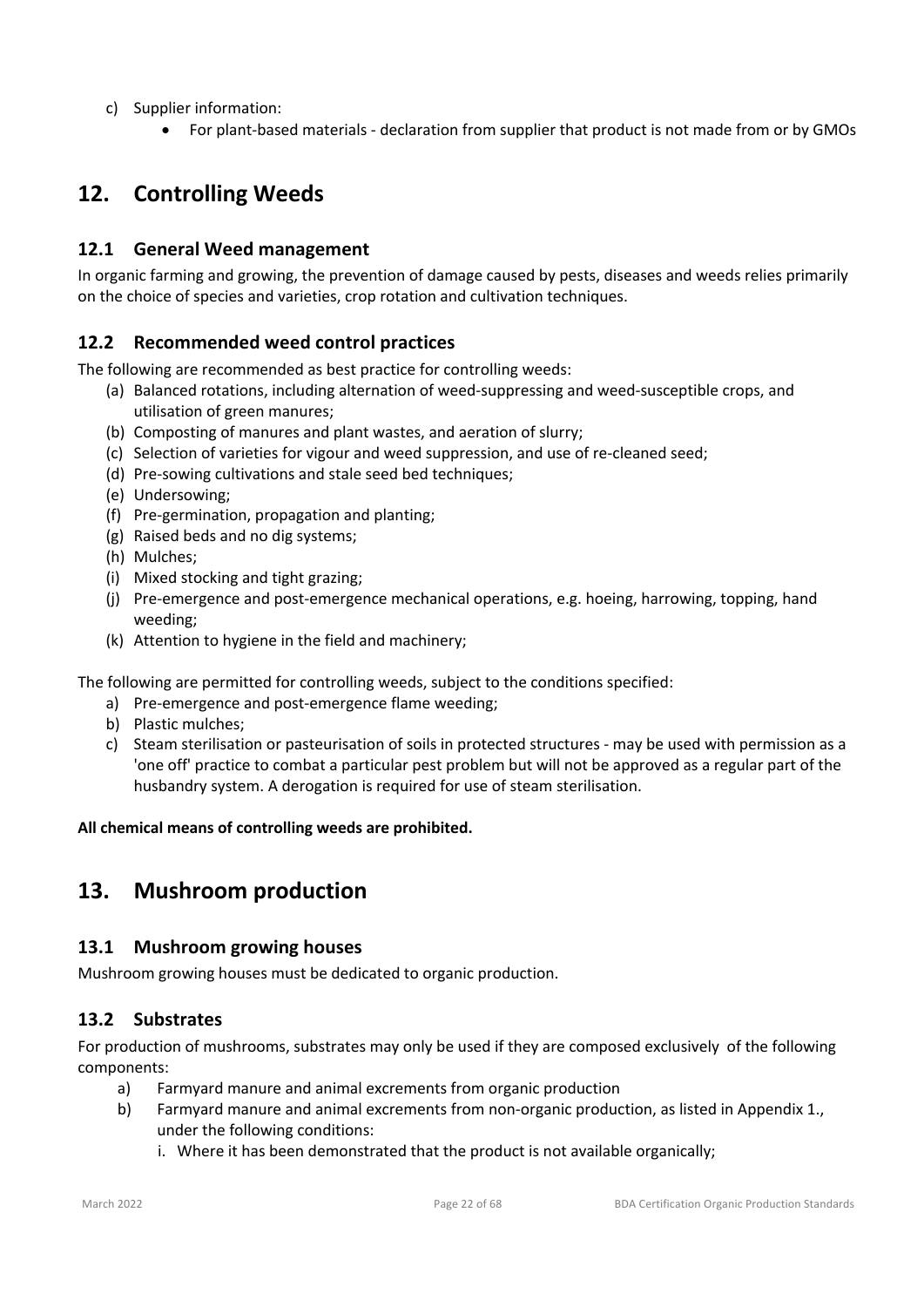- ii. And where the products do not exceed 25% of the fresh weight of the substrate before composting (excluding any added water or covering material)
- c) Products of agricultural origin, other than those referred to in point (a), from holdings producing according to organic production method;
- d) Peat not chemically treated;
- e) Wood, where possible from a certified organic or certified sustainable source, but in any case not treated with chemical products after felling;
- f) Mineral products referred to in Appendix 2 of these standards
- g) Potable water
- h) Soil any soil used should be from organic farming, and the resulting spent compost should, where possible, be returned to the same origin in order to ensure the sustainability of the system.

# **14. Wild Harvested Plants**

# **14.1 Wild harvested plants**

The collection of wild plants and parts thereof, growing naturally in natural areas, forests and agricultural areas is considered an organic production method provided that:

- a) Those areas have not, for a period of at least three years before the collection, received treatment with products other than those authorised for use in organic production
- b) The collection does not affect the stability of the natural habitat or the maintenance of the species in the collection area.

# **14.2 Documentary accounts & records**

Careful records must be kept of all wild harvesting of plants. These records must be made available to BDA certification on request, and should include:

- i. date and location of each harvest
- ii. type and quantity of crop in each harvest
- iii. organic/in-conversion status of each crop
- iv. annual summary of crops harvested from each parcel of land
- v. any written evidence available from third parties to confirm the organic status of crops harvested.

# **15. Animal Husbandry**

#### **15.1 Specific principles relating to organic livestock production**

Please refer to Section 2 for general principles relating to livestock production, including careful selection of appropriate locally-adapted breeds, maintenance of high animal welfare standards, strengthening of animals' natural immune systems, production of organic animals from birth or hatching, and feeding with exclusively organic feed.

The standards for organic livestock must be considered in the context of a whole farm, farming system or linked farms which is/are being managed organically. Farmers applying for certification for a livestock enterprise must therefore also comply with all other relevant parts of these standards.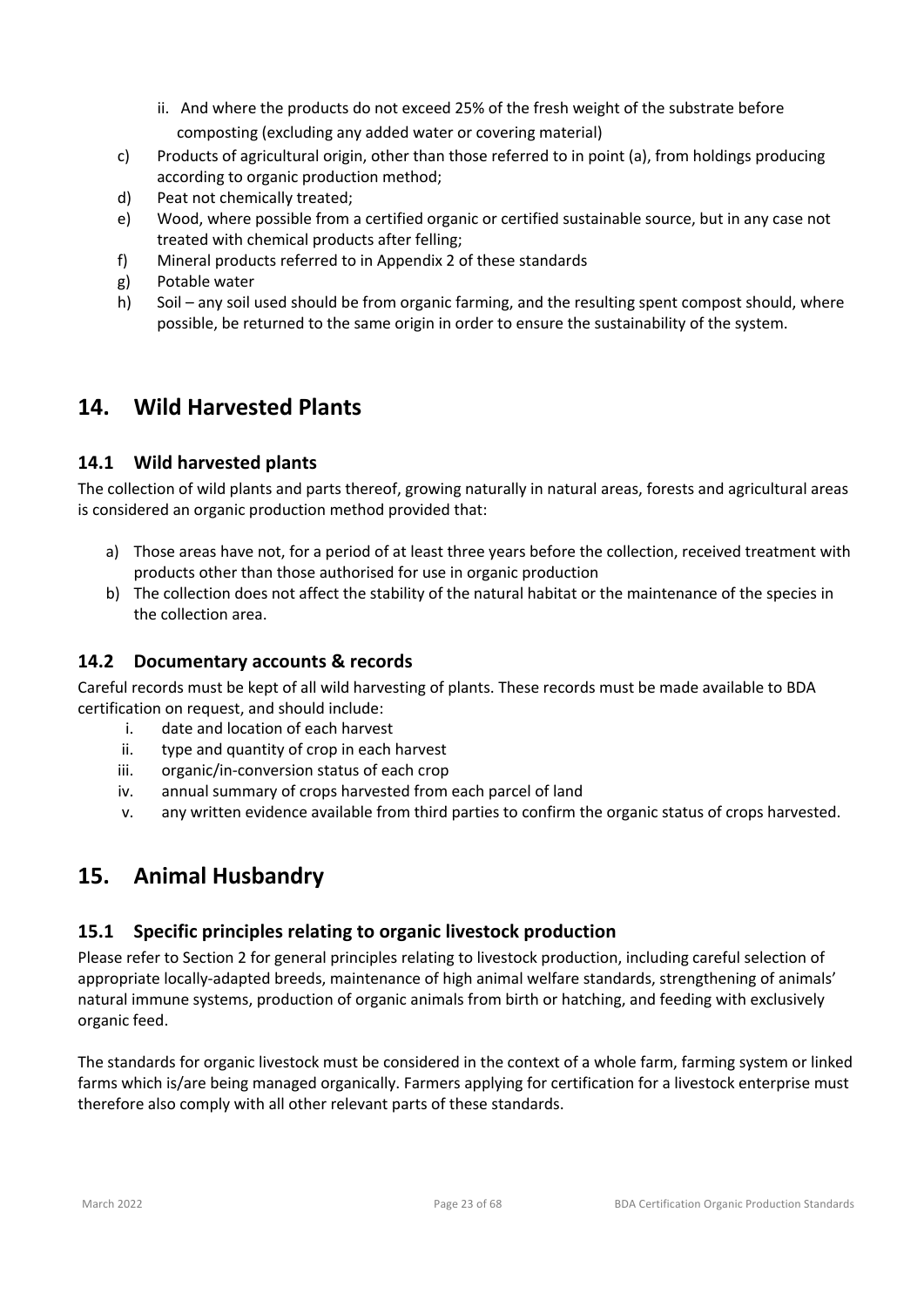All livestock on one and the same production unit must be managed in accordance with these standards, irrespective of their status.

Storage on the holding of input products other than those authorised under these standards is prohibited.

# **15.2 Origin of Livestock**

### **15.2.1 Livestock breeding**

You must choose appropriate breeds, suitable for your farming system and the local climate and landscape. You should give preference to indigenous breeds, breeds that will be healthy and resilient, and breeds that can be managed without mutilation.

You must aim to breed your own replacement stock.

Reproduction must use natural methods. Artificial insemination is allowed, but other forms of artificial reproduction, such as cloning and embryo transfer must not be used.

Reproduction must not be induced by hormone treatments or similar, except in the case of individual animals needing therapeutic veterinary treatment.

#### **15.2.2 Bringing in organic livestock**

If you need to bring in livestock for fattening, you must use organic livestock. In order to have organic status, livestock must be born and raised on a certified organic holding.

It is not possible to turn a non-organic animal in to organic meat, except in the case of day old chicks.

If you need to bring in livestock for breeding, or as replacements, you must try to source organic livestock from organic holdings. However, where there is no suitable organic stock available, there are some limited possibilities to request a derogation to bring in non-organic livestock, detailed below.

#### **15.2.3 Bringing in non-organic mammals**

Where there is no suitable organic livestock available, you can request a derogation to bring in non-organic livestock in the limited situations detailed below.

You must request the derogation in advance of purchasing the livestock. These derogations have to be approved by Defra, so you should allow at least a couple of weeks for them to be processed.

**When you are setting up a new herd or flock**, you can request permission to bring in non-organic piglets, calves, kids or lambs.

- (a) Calves must be less than six months old;
- (b) Lambs and kids must be less than 60 days old;
- (c) Piglets must weigh less than 35 kg.

**When you are renewing or expanding an existing herd or flock of mammals,** you can request permission to bring in non-organic adult female stock. These must be nulliparous (animals that have not yet given birth). The number of adult female animals you can bring in is subject to the following restrictions per year:

- (a) Up to a maximum of 10 % of adult bovine livestock
- (b) Up to a maximum of 20 % of the adult porcine, ovine or caprine livestock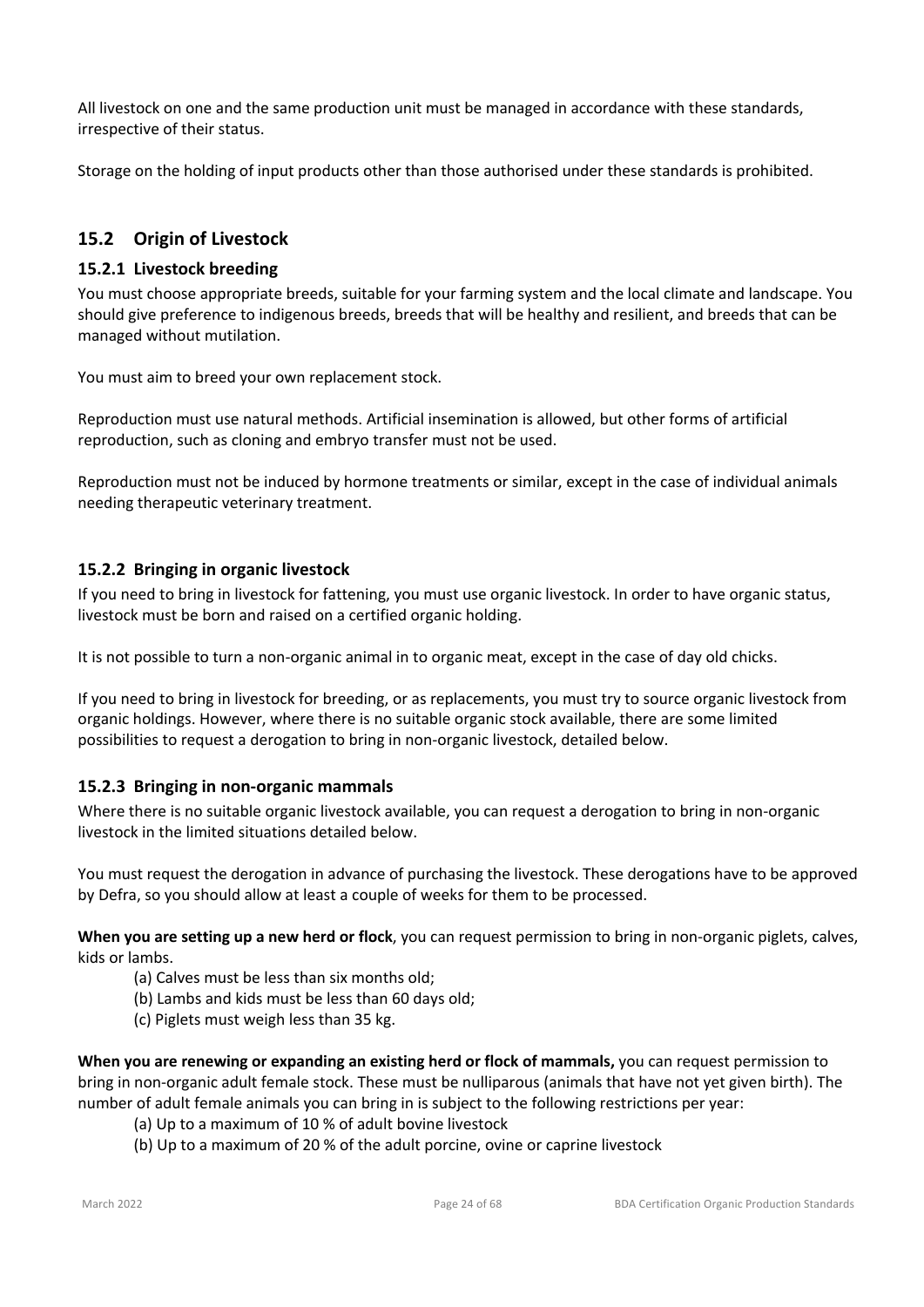(c) For holdings with less than 10 bovine animals, or with less than five porcine, ovine or caprine animals, any renewal shall be limited to a maximum of one animal per year.

**In the following special cases**, the brought-in non-organic livestock percentages referred to above may be increased up to 40%:

(a) When a major extension to the farm is undertaken;

(b) When a breed is changed;

(c) When a new livestock specialisation is initiated;

(d) When breeds are in danger of being lost to farming (according to the definition given in Commission Regulation (EC) No 889/2008, and based on figures provided by the Rare Breeds Survival Trust), in which case animals of those breeds must not necessarily be nulliparous.

**When you need a new male sire** (e.g. bull, boar) for breeding purposes, you can bring in a non-organic animal if there are no suitable organic animals available. In this case, a derogation can be granted by your inspector at the time of the inspection.

### **15.2.4 Bringing in non-organic poultry**

Where there are no suitable organic birds available, you can request a derogation to bring in non-organic poultry in the limited situations detailed below.

You must request the derogation in advance of purchasing the livestock. These derogations have to be approved by Defra, so you should allow at least a couple of weeks for them to be processed.

**If you need to bring in non-organic day old chicks as layers or table birds,** you can request a derogation to use non-organic day olds (up to three days old). These birds can convert to full organic status. Non-organic hatching eggs are treated the same as non-organic day old birds.

**If you need to bring in non-organic pullets for egg production,** you can request a derogation to use 'partorganic' pullets up to 18 weeks old. These are birds that have been raised according to the organic feed and vet requirements, but not necessarily on an organic certified holding. These birds can never have full organic status, but their eggs can be organic. They must be accompanied by a statement from the supplier confirming that they have been raised to the organic feed and vet requirements. This provision is currently due to expire on 31 December 2021.

#### **15.2.5 Record keeping requirements**

You must keep records of livestock transfer documents, invoices, receipts and supplier certificates to demonstrate that the livestock you have brought in is organic.

You must keep copies of any derogations granted allowing you to bring in non-organic stock.

In the case of part organic pullets you must keep records of the declaration by the supplier of their status.

# **15.3 Conversion of Livestock & Livestock Products**

#### **15.3.1 Farm conversion scenarios**

Animals existing on the holding at the beginning of the initial farm conversion cannot achieve full organic status. They can be recorded as 'converted breeding stock', and their milk, wool and offspring can achieve organic status.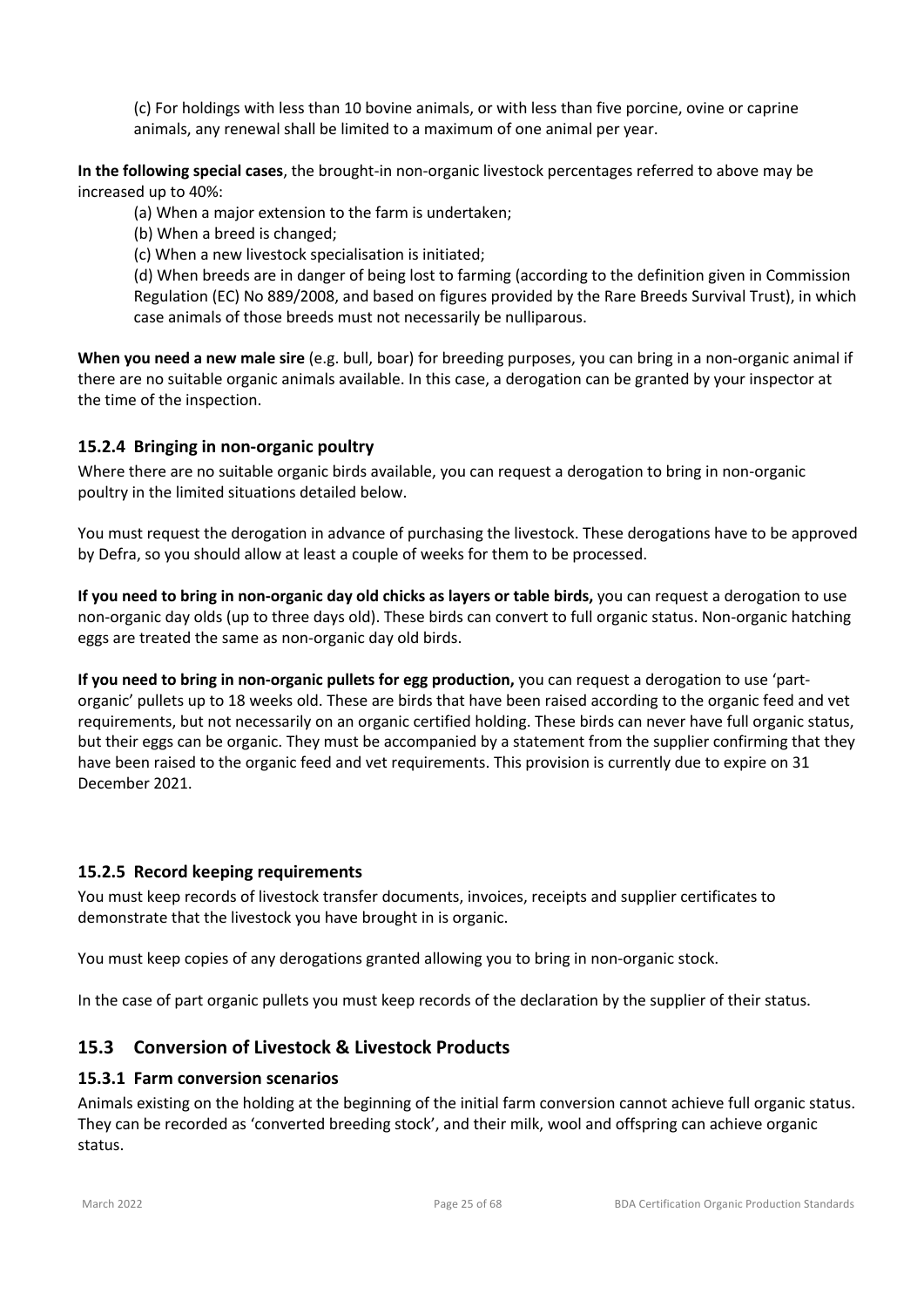There are two approaches to farm conversion.

**In a simultaneous conversion**, the land and livestock are converted at the same time.

- The livestock must be managed according to the organic standards from the day the land starts conversion.
- All the livestock on the farm must be included, unless it is agreed in advance with us that some residual stock can temporarily remain on the holding before being sold.
- The livestock must get at least 50% of their feed from the holding, and all the land used by the livestock or for their feed must be converted.

**In a non-simultaneous conversion**, the land starts conversion first.

- The livestock must be on gm-free feed, but they do not have to be managed to the organic standards. This means that it is possible to continue to bring in non-organic stock and to use nonorganic feed.
- The livestock must start their conversion by the time the land has completed conversion.
- Livestock cannot achieve organic status before the land completes organic conversion.

# **15.3.2 Conversion periods for livestock**

Livestock born on the holding during the conversion may be eligible for full organic status once the conversion of the land is complete.

**In a simultaneous conversion**, where the land and livestock are converted at the same time:

- calves born on the farm at least 12 weeks after the start of conversion have full organic status once the land has completed conversion
- lambs and piglets conceived on organic or in-conversion land have full organic status once the land has completed conversion
- organic poultry brought on to the holding during the conversion, and non-organic day old chicks brought on to the holding with a derogation during the conversion can have full organic status once the land has completed conversion
- livestock on the farm before the start of the conversion can never have full organic status they are recorded as 'converted breeding stock' - but their milk and wool can have full organic status once the land has completed organic conversion
- poultry on the holding before the start of conversion can never have full organic status but their eggs can be fully organic once the land has completed conversion
- where organic livestock are brought on to the farm during conversion, they can only be sold as organic stock once the land has completed conversion
- where livestock eligible for full conversion are sold off the farm to another organic or in-conversion holding during the conversion, they can only be sold as organic once the land of both holdings has complete organic conversion

**In a non-simultaneous conversion,** where the livestock start conversion after the land:

- Calves have organic status if their mother has been managed to organic standards for at least 12 weeks before their birth.
- Piglets, lambs and kids have organic status if their mother has been managed to organic standards since their conception.
- Table birds must be managed to the organic standards for at least 10 weeks in order to have full organic status. They cannot have full organic status before the land has completed conversion.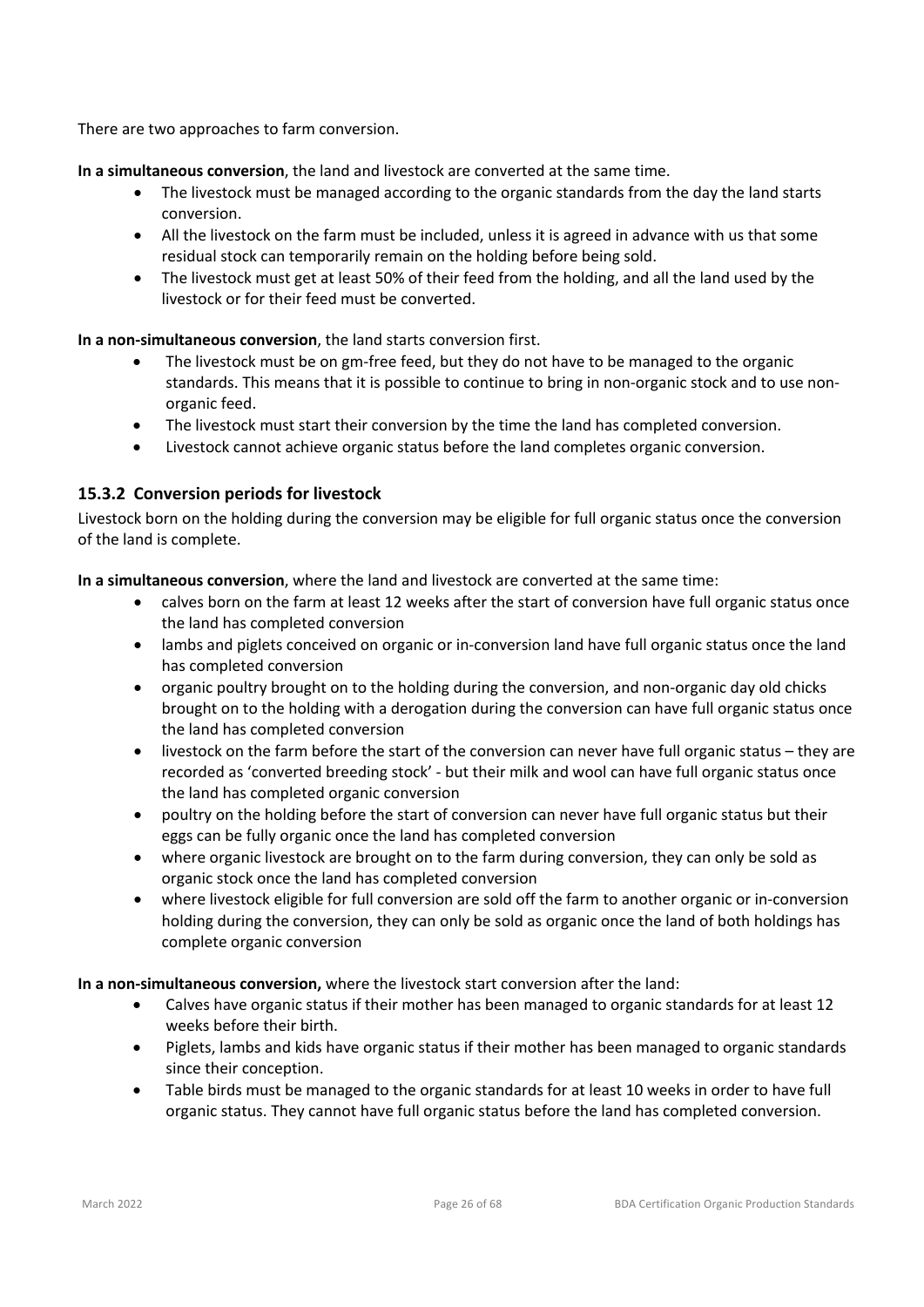- Laying birds must be managed to the organic standards for 6 weeks before their eggs can be organic. The 6 weeks conversion can start immediately the land conversion is completed, or earlier, but the eggs cannot be organic before the land is fully organic.
- Dairy animals must be managed to the organic standards for 6 months before their milk can be organic. The 6 month milk conversion can start immediately the land conversion is completed, or earlier, but the milk cannot be organic before the land is fully organic.
- Livestock present before the start of conversion can never have organic status, and will be recorded as 'converted breeding stock'.

**Where non-organic livestock is brought on to the holding,** under derogation as described in 15.2.3 and 15.2.4:

- Cattle, sheep, goats and pigs can never have organic status and will be recorded as 'converted breeding stock'. However, their milk, wool and future offspring can have organic status, as described below.
- Poultry brought in as day old chicks have full organic status after being managed to the organic standards for 10 weeks.
- Eggs from poultry brought in as part organic pullets have full organic status after the birds have been managed to the organic standards for 6 weeks. The birds themselves can never have full organic status, so must not be sold as organic meat at the end of their lives.
- Milk from dairy animals has full organic status once the animals have been managed to the organic standards for 6 months
- Wool has full organic status if shorn after the animals have been managed to the organic standards for 6 months
- Piglets, lambs and kids conceived on the holding have full organic status
- Calves have full organic status if their mother has been managed to the organic standards for at least 12 weeks before their birth

# **15.3.3 Reduced conversion for areas grazed by non-herbivores**

The conversion period may be reduced to one year for pasturage and open-air areas used exclusively by nonherbivore species.

Pig and poultry producers wishing to graze stock on pasture subject to a 12-month reduced conversion period must notify BDA Certification in the management/conversion plan. BDA Certification will decide whether the reduced conversion can be approved following the initial inspection.

# **15.3.4 Documentary accounts & records**

You must keep clear records of all livestock on the holding, including births, deaths, sales and transfers.

# **15.3.5 In conversion Livestock Management and Animal Health Plan**

You must write, and update as necessary, a Livestock Management Plan, as detailed in section 15.4.2 below. Whilst in conversion the plan should include a clear record of the conversion status of all your land and livestock.

When you fill out your initial application form to start conversion with us, we will agree with you:

- Conversion start and end dates for each block of land;
- Conversion arrangement whether in simultaneous conversion or not;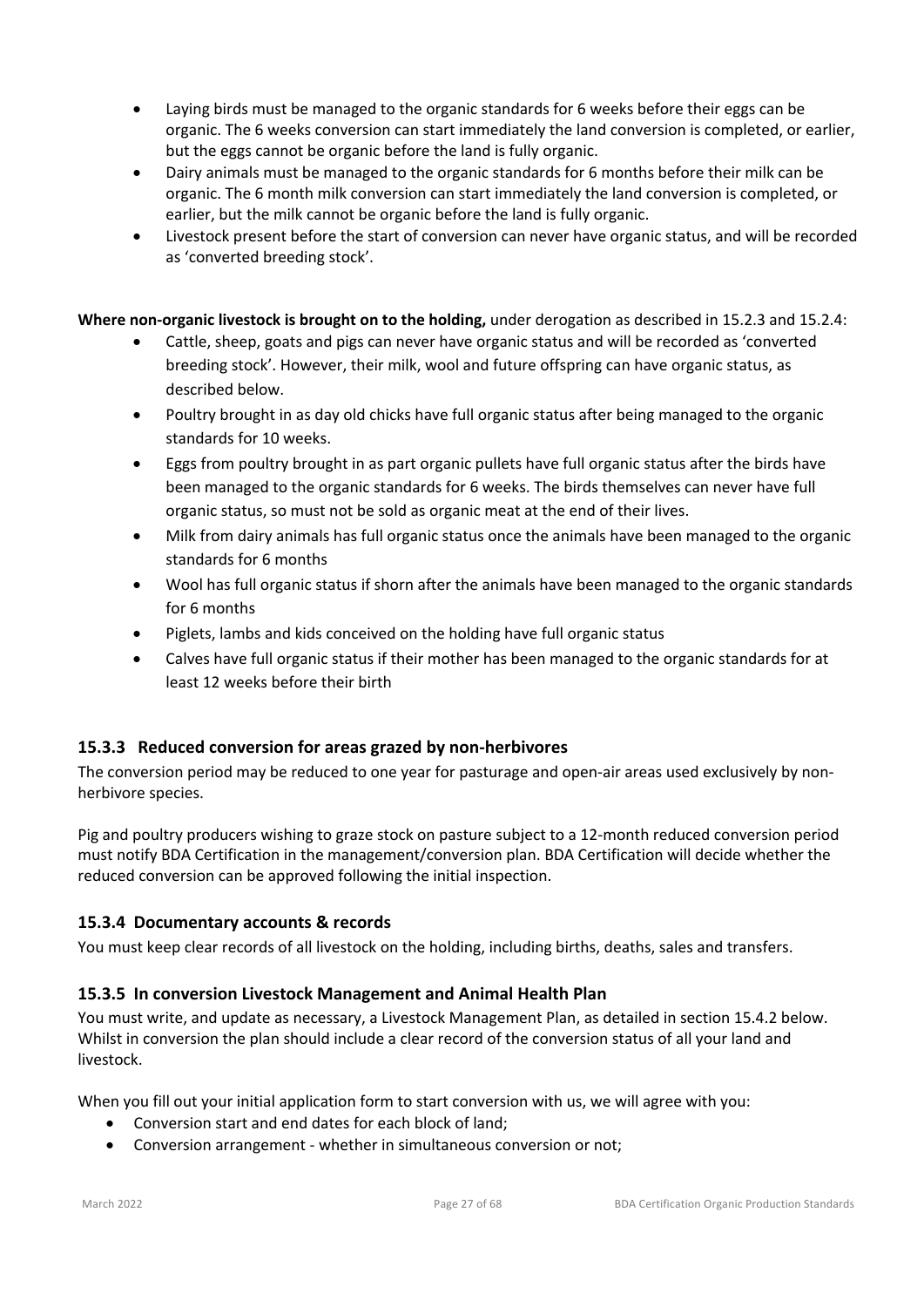• Dates when the animals and the products may be marketed as organic.

# **15.4 General Management and Welfare of Livestock**

#### **15.4.1 General husbandry practices**

Husbandry practices, including stocking densities, and housing conditions shall ensure that the developmental, physiological and ethological needs of animals are met.

Everyone who works with livestock on the farm must possess the necessary basic knowledge and skills as regards the health and the welfare needs of the animals.

#### **15.4.2 Livestock Management and Animal Health Plan**

You must write and maintain a detailed Livestock Management and Animal Health Plan. Initially this is covered by your application form.

We have a template plan available for you to use, but the plan can be in any format so long as the key points are covered.

The plan should cover the following areas, addressing how the standards will be met, with a focus on preventative health care:

- a) Number, type and breed of livestock;
- b) Access to pasture, paddock and grazing, to include integration with the cropping plan, parasite control, sward management, provisions for rotational or paddock grazing, reseeding where appropriate, and prevention of over-stocking;
- c) Livestock housing, including dimensions, stocking density, ventilation, bedding, manure storage etc.;
- d) Diet, nutrition and storage of feed;
- e) Preventative health care, any persistent health issues, and veterinary interventions, including both alternative and allopathic treatments;
- f) Arrangements for transport and slaughter.

The plan must ensure the development of a pattern of health building and disease control measures appropriate to the particular circumstances of the individual farm, and allow for the evolution of a farming system progressively less dependent on allopathic veterinary medicinal products.

#### **15.4.3 Identification of livestock**

The livestock shall be identified permanently using techniques adapted to each species, individually in the case of large mammals and individually or by batch in the case of poultry and small mammals.

Tagging, ear notching, tattooing and freeze branding animals are permitted for identification.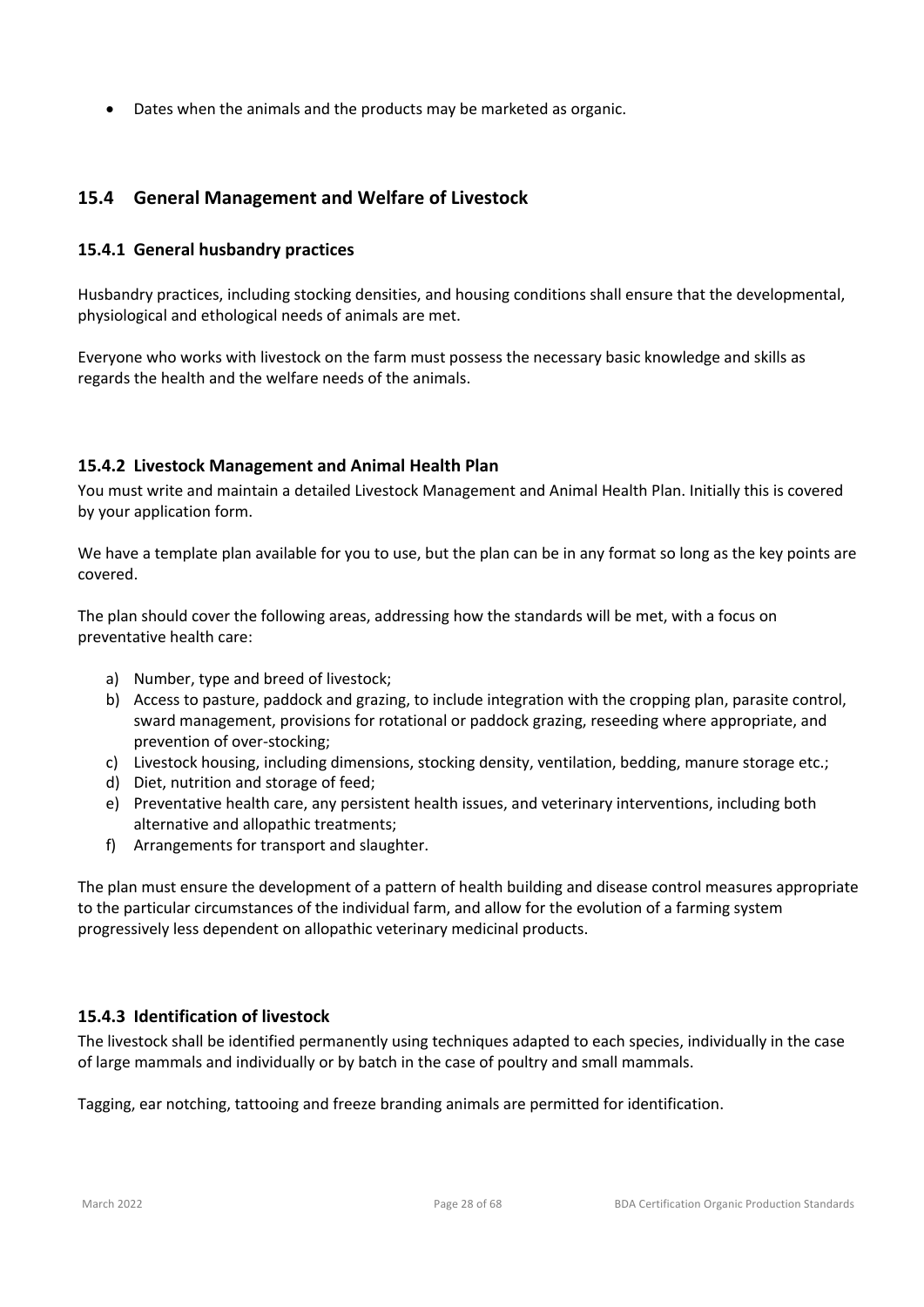### **15.4.4 Stocking density**

The total number of livestock you can keep is limited to a maximum of 2 livestock units per hectare (2 LSU/ha).

In addition, you must ensure that the combination of the manure produced by the livestock on the holding and any imported manure does not exceed the limit of 170kg nitrogen per hectare of agricultural area per year.

The stocking density must also be low enough to avoid poaching, over grazing, and pollution of water courses. In most cases a sustainable stocking rate works out somewhat lower than 2 LSU/ha.

#### **15.4.5 Access to water**

Where possible livestock should have access to drinking water at all times. For animals on piped water supplies, the drinking water should be checked regularly.

#### **15.4.6 Access to open air areas**

The livestock shall have permanent access to open air areas, preferably pasture, whenever weather conditions and the state of the ground allow, unless restrictions and obligations related to the protection of human and animal health are imposed on the basis of national or international law.

Open air areas may be partially covered.

Free range, open air exercise areas or open air runs must provide sufficient protection against rain, wind, sun and extreme temperatures, taking in to account local weather conditions and the breed concerned. Outwintering is acceptable where conditions permit, provided that breeds are suitably hardy and/or there is adequate shelter to prevent any welfare problems.

#### **Access to open air areas for herbivores**

Herbivores shall have access to pasturage for grazing whenever conditions allow. In cases where herbivores have access to pasturage during the grazing period and where the winter housing system gives freedom of movement to the animals, the obligation to provide open air areas during the winter months may be waived.

#### **Access to open air areas for pigs**

The pig enterprise must be free range and allow the pigs direct access to the soil and green food. Wallows and shade must be provided over the summer months.

#### **Access to open air areas for poultry**

Open-air areas for poultry shall be mainly covered with vegetation and be provided with protective facilities and permit fowl to have easy access to adequate numbers of drinking and feeding troughs.

Poultry shall have access to an open-air area for at least one third of their life.

In addition, when the rearing of each batch of poultry has been completed, runs shall be left empty to allow vegetation to grow back.

a) In the case of layers, at least six months after each batch;

b) In the case of table birds at least two months per year

You must keep documentary evidence of the application of this resting period. These requirements shall not apply where poultry is not reared in batches, or is not kept in runs and is free to roam, throughout the day.

Waterfowl shall have access to a stream, pond, lake or a pool whenever the weather and hygienic conditions permit, in order to respect their species-specific needs and animal welfare requirements. The water must be at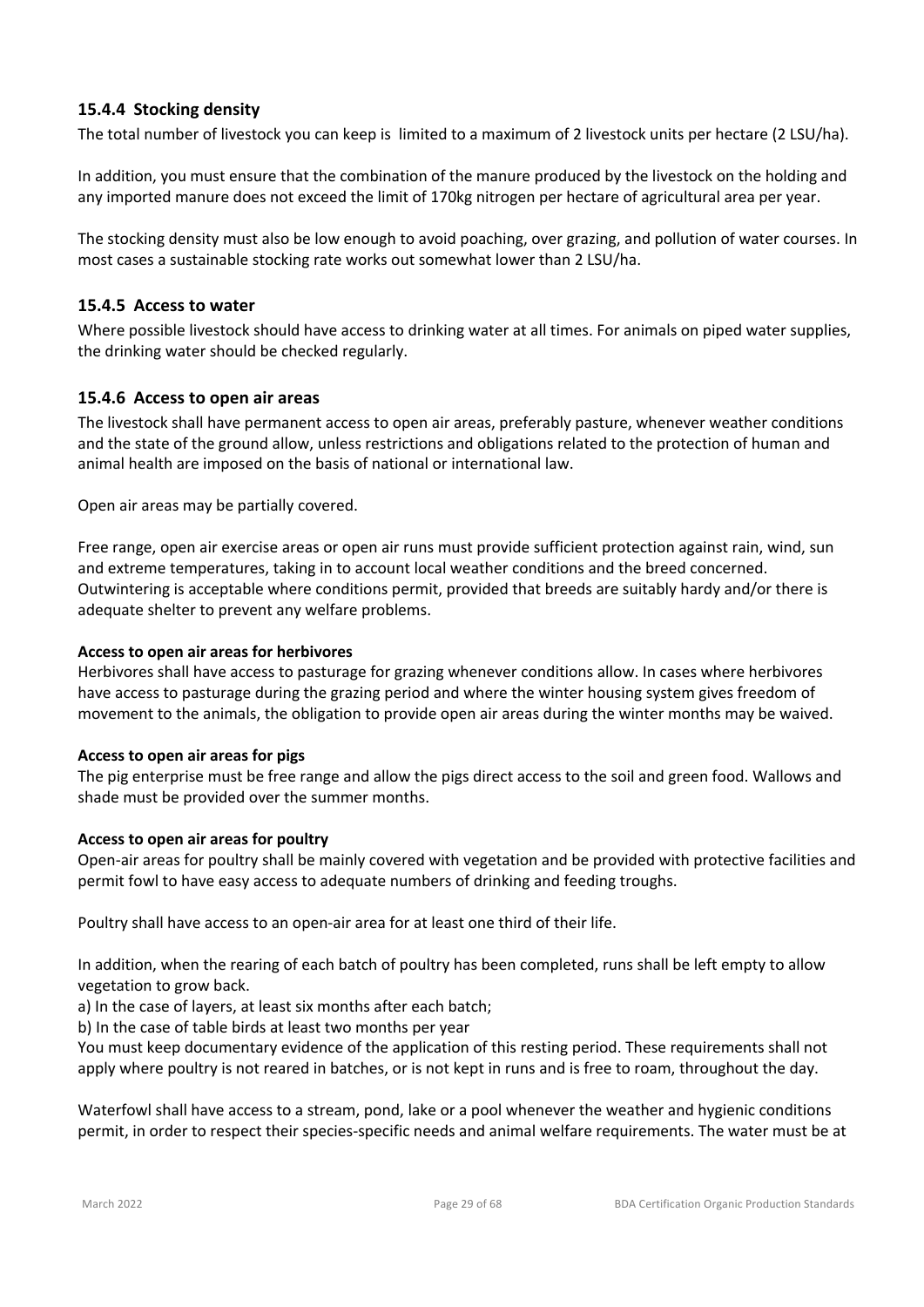least sufficient for the waterfowl to be able to dip their heads into it. Such water must be well maintained and managed to prevent the build-up of stagnant water and decaying vegetation, pollution and disease risk.

Poultry must have access to shelter at all times and be provided with adequate cover and protection from predators. Poultry must also be provided with shelter from extreme weather conditions such as rain, wind, sun and high temperatures. Cover may be either natural, such as trees, shrubs and cover crops, and/or artificial such as screens and trailers. Cover should be provided in a way that encourages ranging behaviour and ensures maximum use of the pasture provided.

Where poultry are kept indoors due to restrictions or obligations imposed on the basis of national or international law, they shall permanently have access to sufficient quantities of roughage and suitable material in order to meet their ethological needs.

### **15.4.7 Poultry age at slaughter**

To prevent the use of intensive rearing methods, poultry shall either be reared until they reach a minimum age or else shall come from slow-growing poultry strains. Where slow-growing poultry strains are not used by the operator the following minimum age at slaughter shall be:

- (a) 81 days for chickens;
- (b) 150 days for capons;
- (c) 49 days for Peking ducks;
- (d) 70 days for female Muscovy ducks;
- (e) 84 days for male Muscovy ducks;
- (f) 92 days for Mallard ducks;
- (g) 94 days for guinea fowl;
- (h) 140 days for male turkeys and roasting geese;
- (i) 100 days for female turkeys.

#### **15.4.8 Mutilations and operations on animals**

Any suffering, including mutilation, shall be kept to a minimum during the entire life of the animal, including at the time of slaughter.

Operations such as attaching elastic bands to the tails of sheep, tail-docking, cutting of teeth, trimming of beaks and dehorning shall not be carried out routinely in organic farming. However, some of these operations may be authorised by BDA Certification, for reasons of safety or if they are intended to improve the health, welfare or hygiene of the livestock on a case-by-case basis.

Mutilations such as clipping the wings of queen bees and removing antlers in velvet is prohibited.

#### **Physical castration of cattle, sheep, pigs and goats**

You can request a derogation to castrate your cattle, sheep, pigs or goats in order to maintain the quality of products and traditional production practices. Any suffering to the animals must be reduced to a minimum by applying adequate anaesthesia and/or analgesia The operation must be carried out only at the most appropriate age, by qualified personnel.

You can apply for a derogation to castrate your livestock on an annual basis through the annual questionnaire filled out as part of your inspection.

#### **Tail docking of lambs**

You can request a derogation to tail dock your sheep for their health and welfare, if there is a known risk of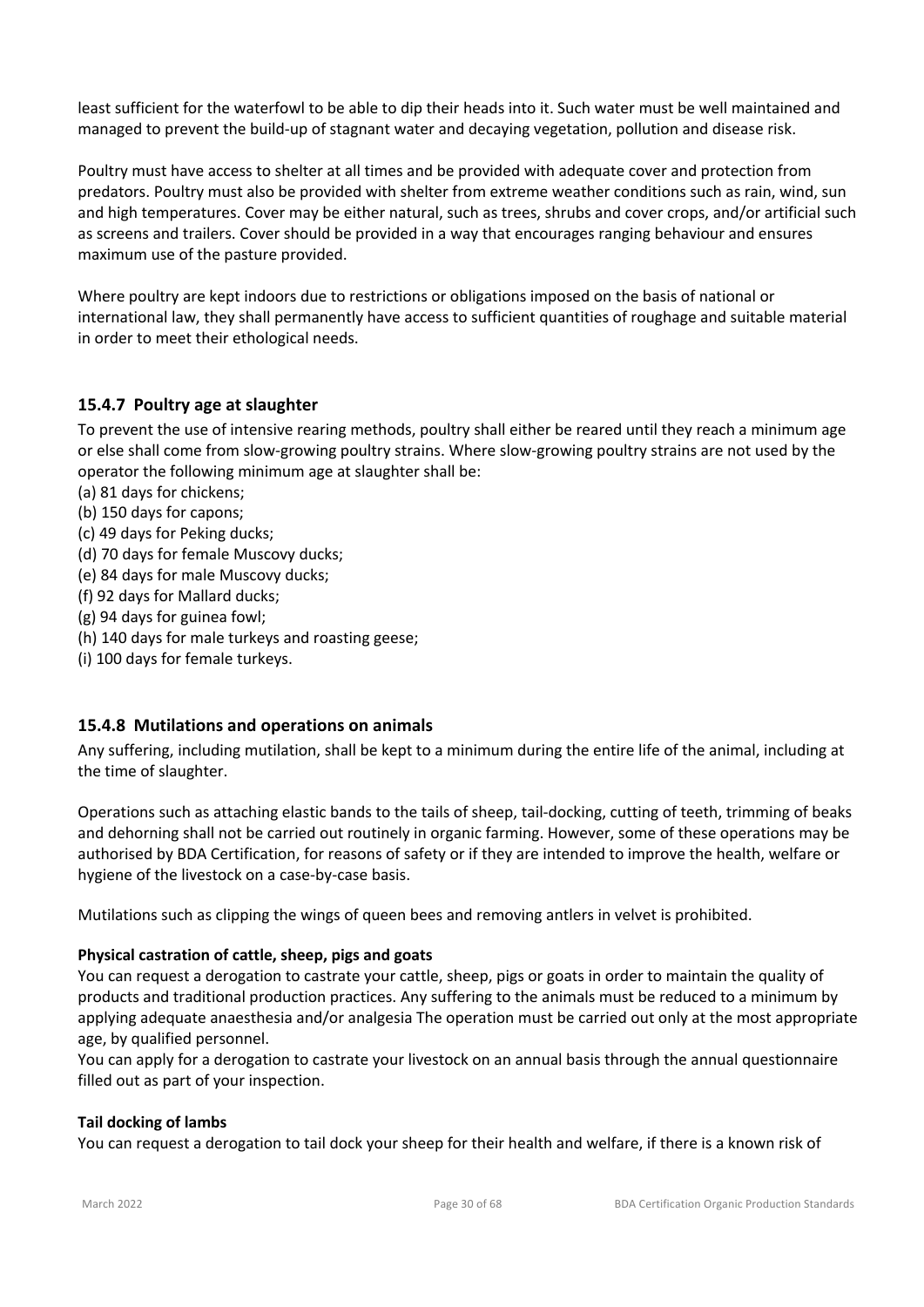flystrike or a prevalence of flystrike in the local area. Any suffering to the animals must be reduced to a minimum by applying adequate anaesthesia and/or analgesia. The operation must be carried out only at the most appropriate age, by qualified personnel.

You can apply for a derogation to tail dock lambs on an annual basis through the annual questionnaire filled out as part of your inspection.

#### **Disbudding**

You can request a derogation to disbud your cattle or goats for the safety of farm workers, for the safety of the public, and/or for the safety of the animals in the herd. Any suffering to the animals must be reduced to a minimum by applying adequate anaesthesia and/or analgesia. The operation must be carried out only at the most appropriate age, by qualified personnel.

You can apply for a derogation to disbud livestock on an annual basis through the annual questionnaire filled out as part of your inspection.

#### **Dehorning**

You can request a derogation to dehorn your livestock where there the horn is damaged or diseased, where the horn is growing in a circular manner and risks penetrating the skull, or where horned animals are being introduced to new social groups and there is a risk of injury. Any suffering to the animals must be reduced to a minimum by applying adequate anaesthesia and/or analgesia. The operation must be carried out only at the most appropriate age, by qualified personnel.

You can apply for a derogation to dehorn animals on our general derogation form.

#### **15.4.9 Livestock movement records**

You must keep livestock movement records. These records must include details of all births, deaths, sales, bought in stock, and any stock lost.

For stock leaving the holding, you must include:

- Species, number of head, and age
- Identification mark
- Status
- Destination (name and address)
- Weight in the case of slaughter

For stock arriving on the holding, you must include:

- Origin
- Species, identification, numbers and ages
- Date of arrival
- Source and copy of organic licence of supplier (must verify commencement date of conversion for operators less than 3 years in a Certification Scheme)
- Status and date when organic status may be achieved;
- Veterinary history and quarantine measures taken;

For all organic stock arriving on the holding, you must have a complete livestock transfer document on file, which covers most of the requirements above. Contact the office for a blank copy of this document.

#### **15.5 Livestock Housing**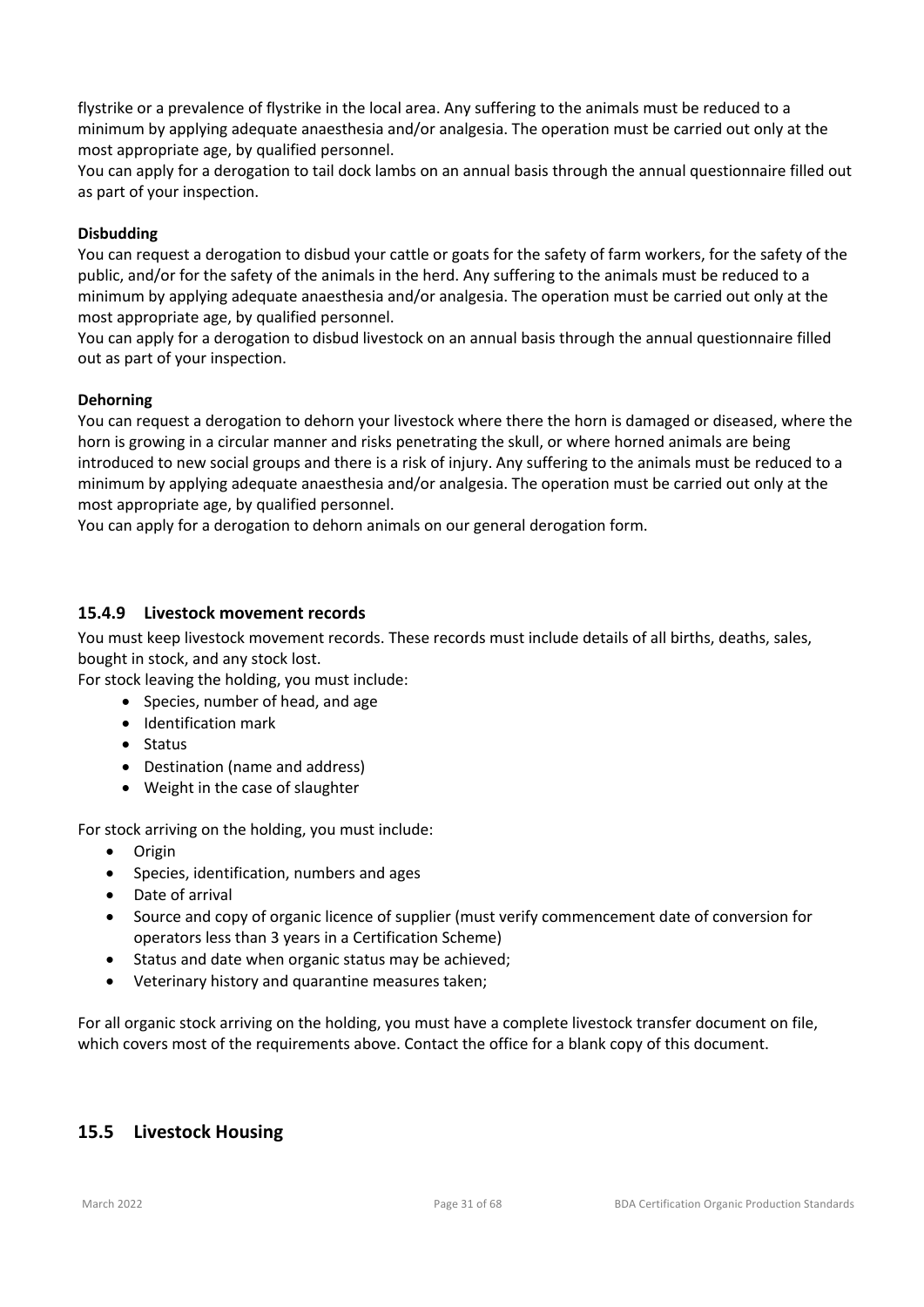### **15.5.1 General livestock housing rules**

Insulation, heating and ventilation of the building shall ensure that air circulation, dust level, temperature, relative air humidity and gas concentration, are kept within limits which are not harmful to the animals. The building shall permit plentiful natural ventilation and light to enter.

Housing for livestock is not mandatory in areas with appropriate climatic conditions to enable animals to live outdoors.

The stocking density in buildings shall provide for the comfort, the well-being and the species specific needs of the animals which, in particular, shall depend on the species, the breed and the age of the animals. It shall also take account of the behavioural needs of the animals, which depend in particular on the size of the group and the animals' sex. The density shall ensure the animals' welfare by providing them with sufficient space to stand naturally, lie down easily, turn round, groom themselves, assume all natural postures and make all natural movements such as stretching and wing flapping.

The minimum surface for indoor and outdoor areas, and other characteristics of housing for different species and categories of animals, are laid down in Appendix 5.

Building materials treated with paints or preservatives which are toxic to animals must not be in reach of livestock.

The use of livestock housing and handling facilities on a conventional holding (off-farm) requires the prior approval of BDA Certification. The lease should be for a minimum 5-year period. Such housing (including slurry facilities) must be cleaned as specified in these standards before any such leasing takes place. Proper segregation/separation must be maintained at all times. Organic stock must never mix with non-organic animals nor graze non-organic land.

#### **15.5.2 Bedding materials in livestock housing**

The housing shall be provided with a comfortable, clean and dry laying/rest area of sufficient size, consisting of a solid construction which is not slatted. Ample dry bedding strewn with litter material shall be provided in the rest area. The litter shall comprise straw or other suitable natural material.

The following bedding materials are permitted:

- (a) Straw from organic and non-organic sources, including materials such as bean haulm, and rushes;
- (b) Sawdust and wood shavings/chips from untreated wood;
- (c) Bedded rubber mats and mattresses with an additional layer of litter material on top e.g. straw;
- (d) Concrete and sand cubicle bases with a bedding layer on top.

Cubicles must be clean and dry and sufficiently well bedded to give comfortable conditions at all times. Concrete based cubicles are allowed provided that they are fitted with deep layered bedding or other cushioned bedding materials.

#### **15.5.3 Specific housing conditions for mammals**

Livestock housing shall have smooth, but not slippery floors. At least half of the indoor surface area shall be solid, that is, not of slatted or of grid construction.

Tethering or isolation of livestock shall be prohibited, unless for individual animals for a limited period of time, and in so far as this is justified for safety, welfare or veterinary reasons.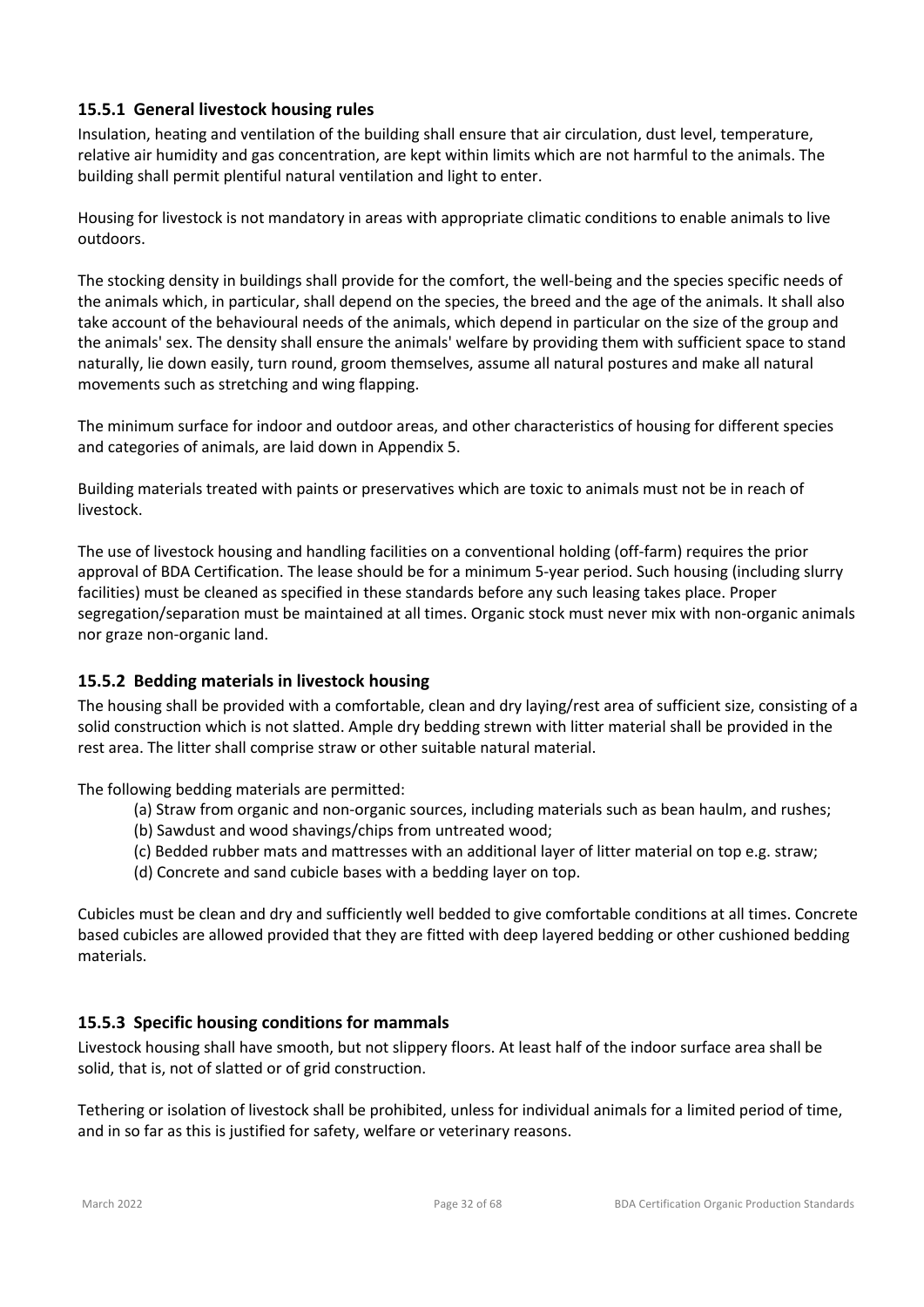#### **Housing conditions for bulls**

Bulls over one-year-old shall have access to pasturage or an open-air area.

Breeding bulls over one year may be housed. If housed, breeding bulls must have access to pasturage or an open-air exercise area of a minimum of  $30m^2$ . The required open-air area may include open yards or situations where the bull is running with cows in housing facilities which include at least one open side (this can include housing with an A shaped roof which has an open passage). When housed alone, it is recommended bulls are in sight of other animals. Safety precautions when handling such animals must be observed.

#### **Housing conditions for calves**

The housing of calves in individual boxes is forbidden after the age of one week.

Calf boxes must be constructed so that each calf can see and hear other calves and can get up, lie down and turn around without difficulty.

If housed, calves must have access to good quality straw, hay or silage and fresh, clean water.

#### **Fattening/finishing adult bovines indoors**

The final fattening phase of adult bovines for meat production may take place indoors, provided that this indoors period does not exceed one fifth of their lifetime and in any case for a maximum period of three months.

#### **Use of cubicles for housing**

If used, cubicles must be of optimum size for the animals on the holding with regard to welfare. At least  $3m^2$  per individual animal must be allowed for dairy cows and larger animals, with lesser areas for smaller animals. Animals must have free access to cubicles and must have an adequate lounging area. Cubicles must be clean and dry and bedded at all times.

#### **Housing conditions for pigs**

Sows shall be kept in groups, except in the last stages of pregnancy and during the suckling period. Fattening pigs, gilts or sows shall be kept in evenly sized and stable groups. Bullying must be avoided in grouphoused dry sows/gilts particularly at feeding.

Piglets shall not be kept on flat decks or in piglet cages.

If not fed ad-lib feed, there must be enough trough space for all pigs to feed at once.

Exercise areas must permit dunging and rooting by porcine animals. For the purposes of rooting different substrates can be used.

#### **15.5.4 Specific housing conditions for poultry**

Poultry shall not be kept in cages.

Buildings for all poultry shall meet the following conditions:

(a) At least one third of the floor area shall be solid, that is, not of slatted or of grid construction, and covered with a litter material such as straw, wood shavings or sand;

(b) In poultry houses for laying hens, a sufficiently large part of the floor area available to the hens shall be available for the collection of bird droppings;

(c) They shall have perches of a size and number commensurate with the size of the group and of the birds as detailed in Appendix 5

(d) They shall have exit/entry pop-holes of a size adequate for the birds, and these pop-holes shall have a combined length of at least 4 m per 100  $m<sup>2</sup>$  area of the house available to the birds;

(e) Each poultry house shall not contain more than:

- (i) 4800 chickens,
- (ii) 3000 laying hens,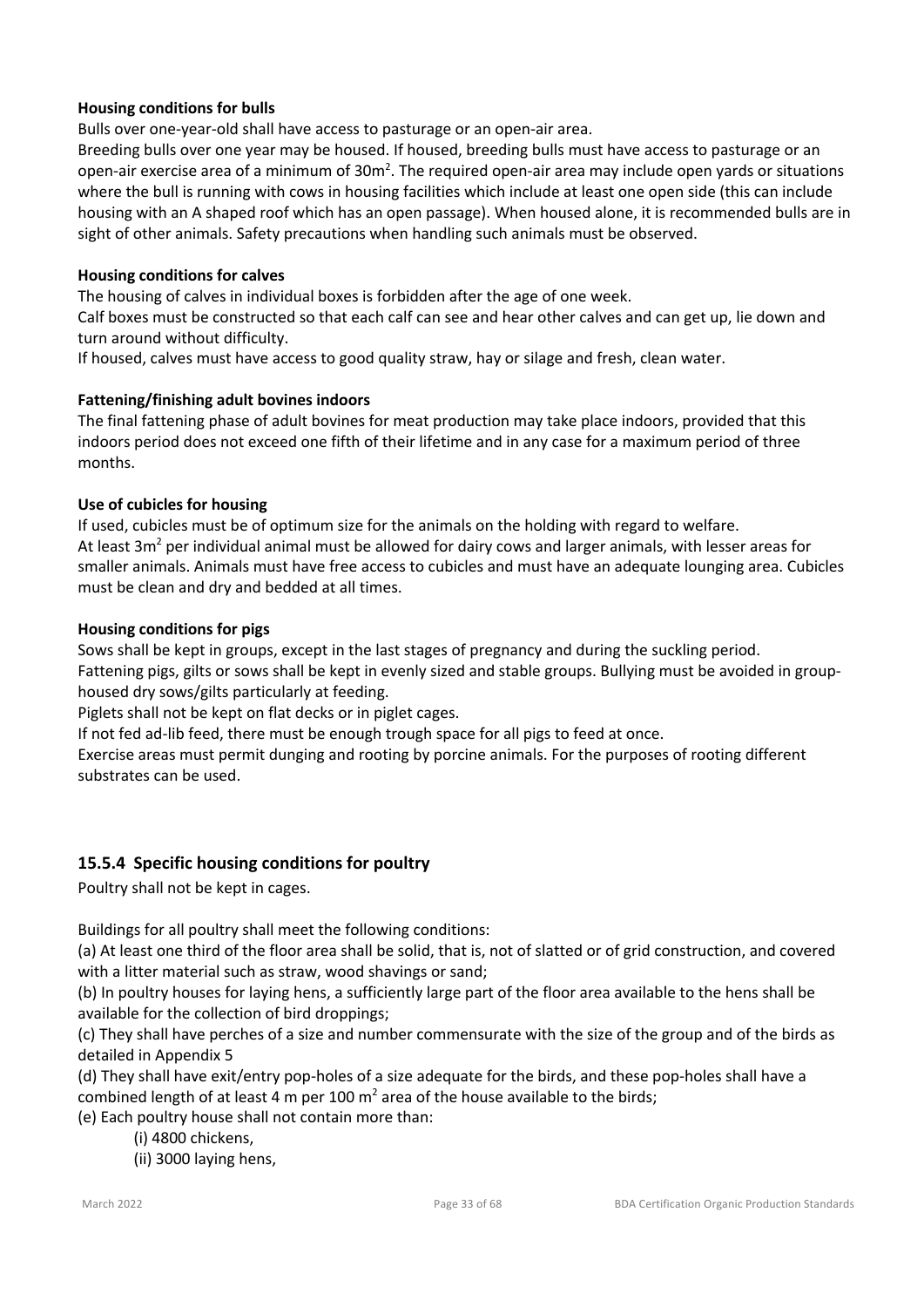(iii) 5200 guinea fowl,

(iv) 4000 female Muscovy or Peking ducks or 3,200 male Muscovy or Peking ducks or other ducks,

(v) 2500 geese or turkeys;

(f) The total usable area of poultry houses for meat production on any single unit, shall not exceed 1600 m<sup>2</sup>; (g) Poultry houses shall be constructed in a manner allowing all birds easy access to open air area;

Natural light may be supplemented by artificial means to provide a maximum of 16 hours light per day with a continuous nocturnal rest period without artificial light of at least eight hours.

Buildings shall be emptied of livestock between each batch of poultry reared. The buildings and fittings shall be cleaned and disinfected during this time.

Litter must be replenished regularly and kept in a dry and friable condition suitable for scratching and dust bathing.

# **15.5.5 Cleaning and disinfection of livestock housing**

Housing, pens, equipment and utensils shall be properly cleaned and disinfected to prevent cross-infection and the build-up of disease carrying organisms. Faeces, urine and uneaten or spilt feed shall be removed as often as necessary to minimise smell and to avoid attracting insects or rodents.

Only products listed in Appendix 8 may be used for cleaning and disinfection of livestock buildings, installations, and utensils.

# **15.6 Livestock Diets**

# **15.6.1 Feed meeting animals' nutritional requirements**

Livestock shall be fed with organic feed that meets the animal's nutritional requirements at the various stages of its development.

With the exception of bees, livestock shall have permanent access to pasture or roughage.

Any feed materials used or processed in organic production shall not have been processed with the aid of chemically synthesised solvents.

Growth promoters and synthetic amino-acids shall not be used.

Rearing systems for herbivores are to be based on maximum use of grazing pasturage according to the availability of pastures in the different periods of the year. At least 60 % of the dry matter in daily rations of weaned herbivores shall consist of roughage, fresh or dried fodder, or silage. A reduction to 50 % for animals in dairy production for a maximum period of three months in early lactation is allowed.

Roughage, fresh or dried fodder, or silage shall be added to the daily ration for pigs and poultry.

All poultry must have access to insoluble grit

The keeping of livestock in conditions, or on a diet, which may encourage anaemia, is prohibited.

Fattening practices shall be reversible at any stage of the rearing process. Force-feeding is forbidden.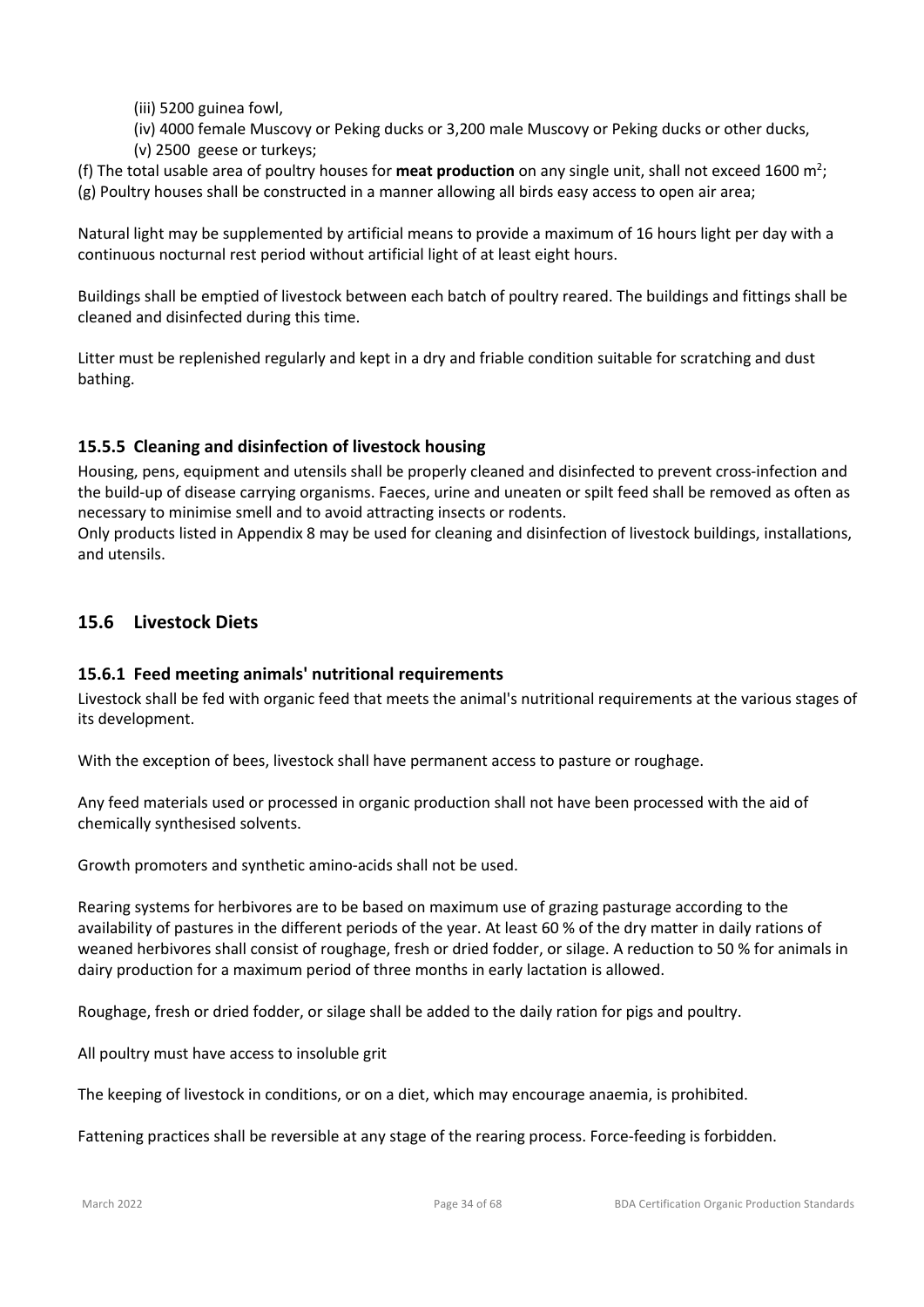### **15.6.2 Milk as a livestock feed**

All young mammals shall be fed on natural milk, preferably maternal milk, for a minimum period of three months for bovines, 45 days for sheep and goats, and 40 days for pigs.

Natural milk is defined as fresh whole milk or dried whole or skimmed milk, and must be organically certified.

A product containing milk protein and vegetable oil made into a product that looks like milk cannot be accepted as natural milk and cannot therefore be used in the first three months of life for bovine animals. While certain milk replacers on the market can be certified as organic, such organically certified milk replacers cannot be fed to bovines in the first three months of life, or first 45 days for sheep and goats and 40 days for pigs. The only exception to this would be in a specific emergency situation, which is catered for within the veterinary section of the standards.

Artificial teat rearing is preferred to bucket rearing. Care must be taken during the pre-ruminating phase to ensure effective digestion. Care should be taken to ensure that the milk is fed at the correct temperature. Where maternal milk is not available, organic colostrum may be fed. Cow's colostrum may contain antibodies damaging to sheep and should be tested for this before being given to orphan lambs or kids. Where it is not possible to feed calves, kids or lambs with maternal or other natural organic milk and they are fed with non-organic milk or milk replacer (e.g. lamlac) for more than 72 hours, these animals must lose their organic or in-conversion status. They can reconvert only as breeding stock and can never be sold as organic meat.

# **15.6.3 Feed from own holding or from other organic holdings**

Operators shall primarily obtain feed for livestock from the holding where the animals are kept or from other organic holdings in the same region;

In the case of herbivores, except during the period each year when the animals are under transhumance**,** at least 50 % of the feed shall come from the farm unit itself or in case this is not feasible, be produced in cooperation with other organic farms primarily in the same region.

# **15.6.4 Use of in-conversion feed**

A part of the ration may contain feed from holdings which are in conversion to organic farming.

Up to 30% of the feedstuffs (calculated on an annual dry matter basis) may comprise in-conversion feedstuffs from second year conversion. When the in-conversion feedstuffs come from a unit of the holding itself, this percentage may be increased to 100%.

Up to 20% of the total feedstuffs fed to livestock may originate from the grazing or harvesting of permanent pastures, perennial forage parcels or protein crops, sown under organic management on lands in their first year of conversion, provided that they are part of the holding itself and have not been part of an organic production unit of that holding in the last five years.

When both second year in-conversion feedstuffs and feedstuffs from first year conversion are being used, the total combined percentage of such feedstuffs shall not exceed the maximum percentages above.

The % calculations specified above must be applied to individual animals or to a feeding group where they all receive the same rations (not averaged across different groups or across different livestock species).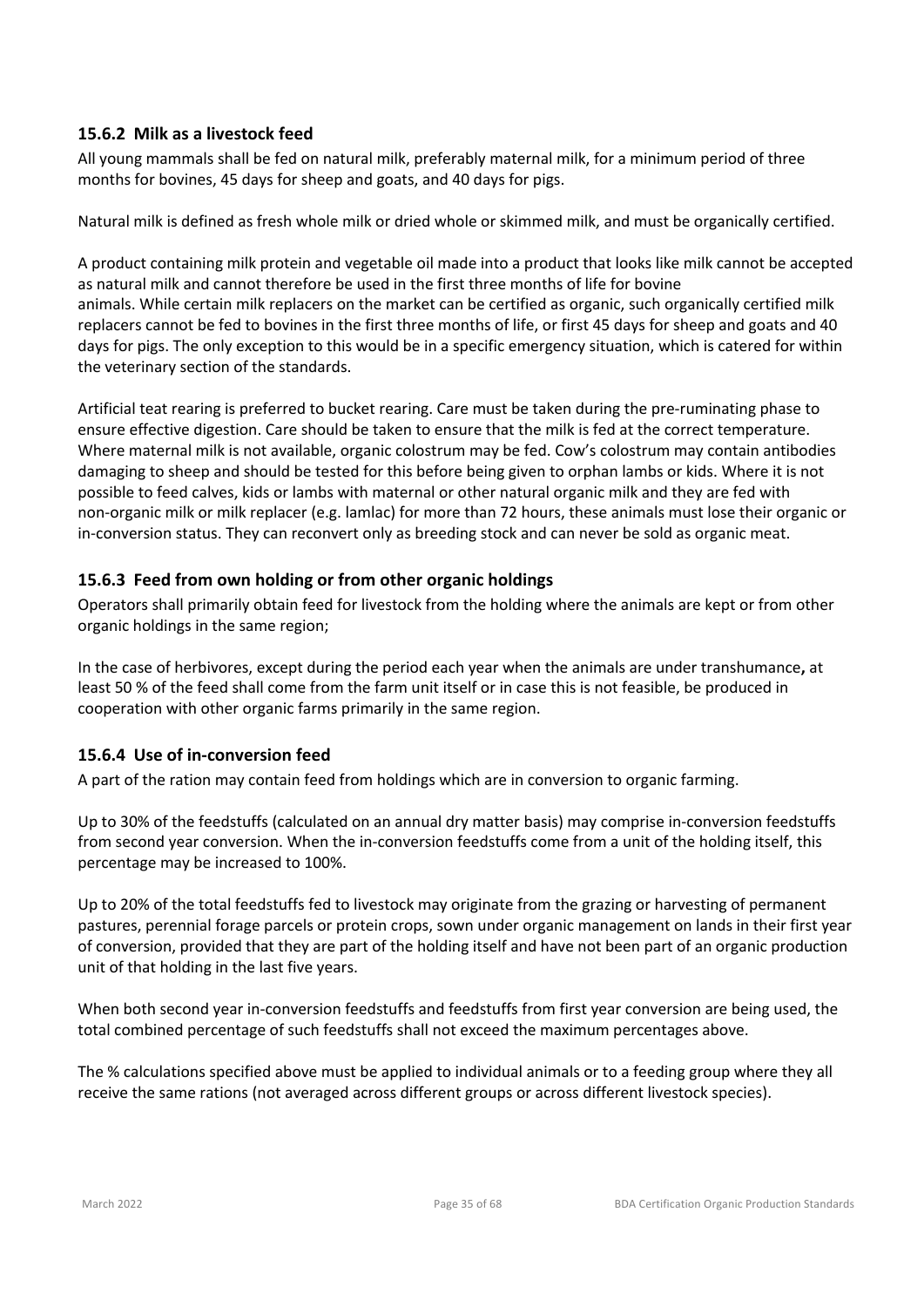### **15.6.5 Use of non-organic feed**

Non-organic feed materials from plant origin, feed materials from animal and mineral origin, feed additives, certain products used in animal nutrition and processing aids may be used only if they have been authorised for use in organic production, as listed in Appendix 6 and in Appendix 7.

As there is a recognised shortage of organic protein available for feeding to pigs and poultry, it is acceptable to feed non-organic protein to pigs and poultry, up to a total of 5% of the feed ration. Most commercial pig and poultry feed contains up to 5% non-organic protein within the feed ingredients. This provision is currently due to expire on 31 December 2022.

Non-organic spices, herbs, and molasses may be used, provided that their organic form is not available; they are produced or prepared without chemical solvents; and their use is limited to 1 % of the feed ration of a given species.

Non-organic feed materials of mineral origin may be used as listed in Appendix 6.

Products from sustainable fisheries may be used, provided that they are produced or prepared without chemical solvents; and their use is restricted to non-herbivores (i.e. pigs and poultry).

Salt as sea salt and coarse rock salt may be used.

#### **15.6.6 Feed in catastrophic circumstances**

In the case of catastrophic circumstances leading to non-availability of organic feed on a specific farm, or in a local area, you can apply for a derogation to use non-organic feed or forage.

Catastrophic circumstances covers situations such as a drought, the outbreak of infectious diseases, contamination with toxic substances, and fires.

Any derogation for the use of non-organic feed or forage has to be approved by Defra, and must be sought in advance of feeding any non-organic feed or forage.

If you need to apply for a derogation to use non-organic feed or forage, please contact the BDA Certification office.

#### **15.6.7 Products and substances permitted in animal feed**

Non-organic feed materials of plant, animal, mineral and microbial origin may be used in organic production only if they are listed in Appendix 6, and subject to the restrictions described in Appendix 6.

#### **15.6.8 Feed additives and certain substances used in animal nutrition**

Feed additives, certain products used in animal nutrition, and processing aids may be used in organic production only if they are listed in Appendix 7 and the restrictions laid down therein are complied with.

Mineral deficiencies must be identified, and treatments justified, within the health and welfare plan, together with plans to reduce their use where possible. Justification may take the form of forage, blood or soil analysis or a letter from a vet detailing evidence of previous problems with specific mineral deficiencies.

Straight mineral licks free from additives are permitted. Mineral licks containing molasses may be used, with prior permission from BDA Certification.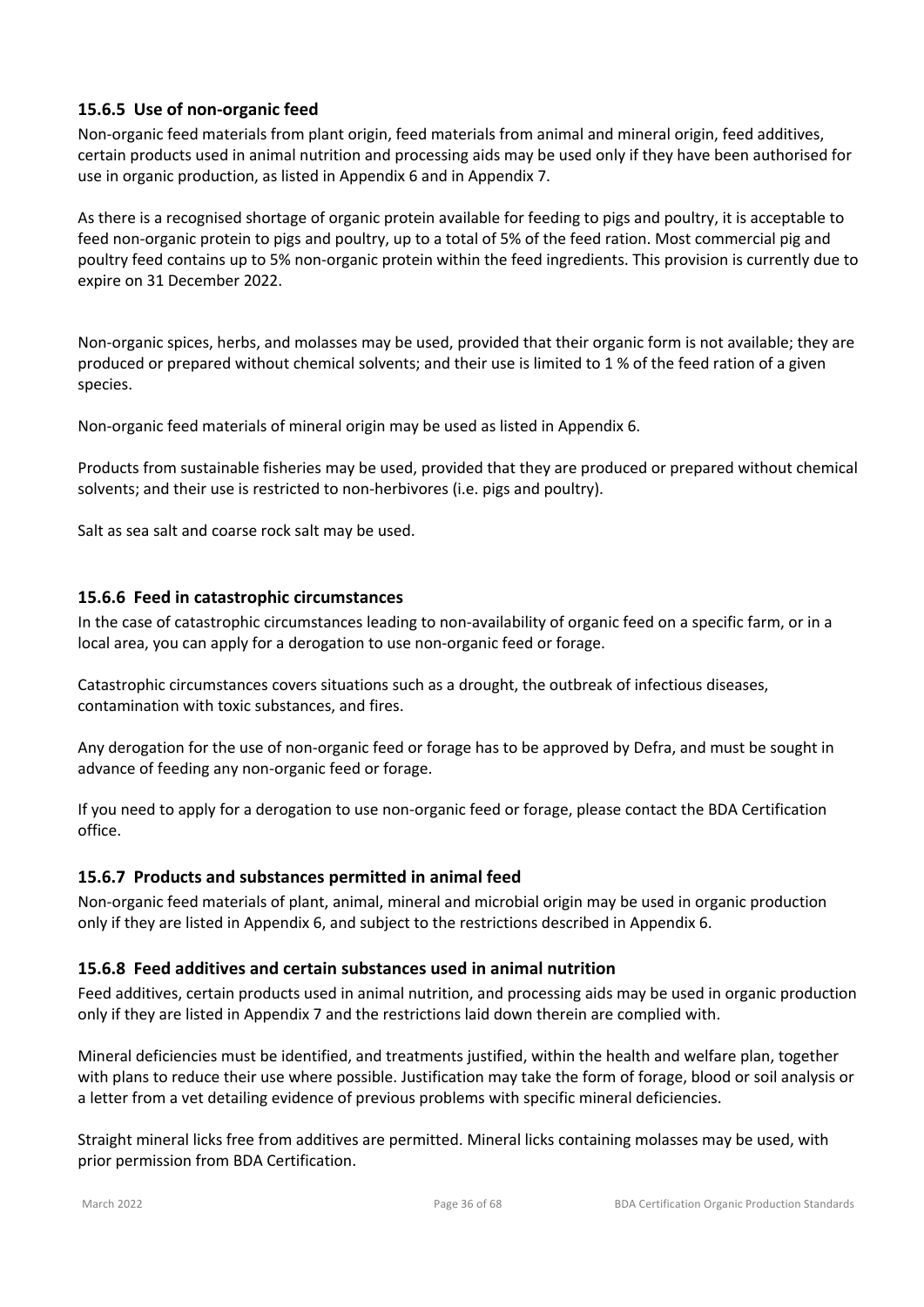### **15.6.9 GMO Declaration**

All conventional feedstuffs, feed additives and processing aids must be free from GMOs; in this regard food or feed which is not labelled GM can be used. Inputs other than food or feed must be accompanied by a GM-free declaration.

#### **15.6.10 Record keeping for livestock feed**

You must keep records of feedstuff for each class of stock, including

- a) Type of feed, forage, or feed supplement;
- b) Proportions of various ingredients of rations (organic, in-conversion, non-organic) on a dry matter basis;
- c) Periods of access to free-range areas;
- d) Periods of transhumance where restrictions apply;
- e) Sources of all ingredients (including brought-in feeds and farm grown feeds),
- f) For brought in feeds, records must be kept including quantities, supplier, certificate and schedule
- g) Source and composition of compound feedstuffs;

# **15.7 Animal Health and Veterinary Treatments**

### **15.7.1 Disease Prevention**

Disease prevention shall be based on breed and strain selection, husbandry management practices, high quality feed and exercise, appropriate stocking density and adequate and appropriate housing maintained in hygienic conditions.

The use of chemically synthesised allopathic veterinary medicinal products or antibiotics for preventive treatment is prohibited. The use of immunological veterinary medicines (vaccines) is allowed.

The use of substances to promote growth or production (including antibiotics, coccidiostats and other artificial aids for growth promotion purposes) and the use of hormones or similar substances to control reproduction or for other purposes (e.g. induction or synchronisation of oestrus), is prohibited.

Where livestock is obtained from non-organic units, special measures such as screening tests or quarantine periods may apply, depending on local circumstances.

The standards relating to the prevention of disease by the cleaning and hygiene of livestock housing can be found in paragraph 15.5.5.

#### **15.7.2 Veterinary treatment**

Where, despite preventive measures to ensure animal health, animals become sick or injured, they shall be treated immediately to avoid suffering to the animal, if necessary in isolation and in suitable housing.

#### **15.7.3 Complementary therapies**

Phytotherapeutic, homeopathic products, trace elements and products listed in Appendix 7 shall be used in preference to chemically-synthesized allopathic veterinary treatment or antibiotics, provided that their therapeutic effect is effective for the species of animal, and the condition for which the treatment is intended.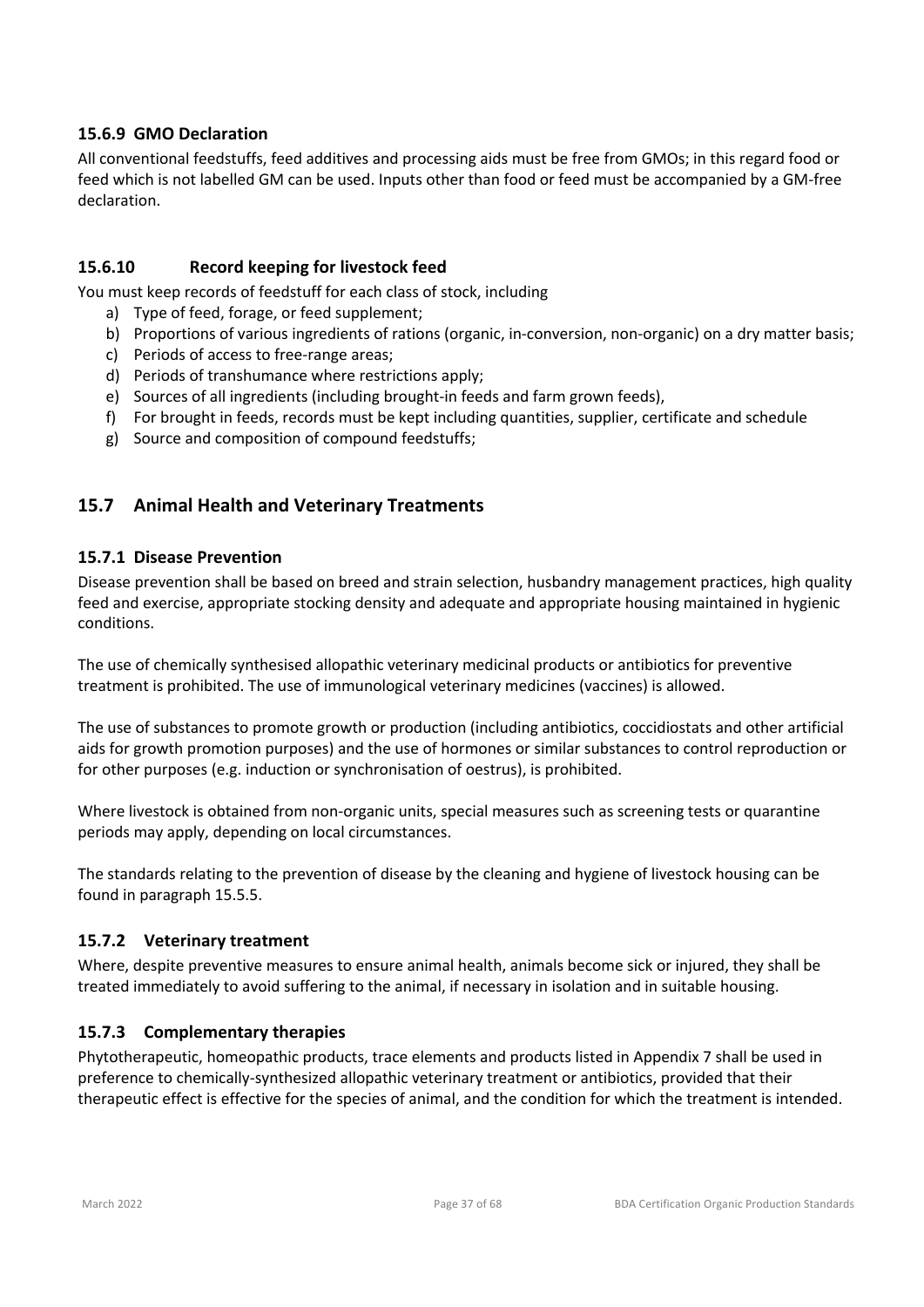### **15.7.4 Conventional veterinary treatments**

If the use of measures referred to above is not effective in combating illness or injury, and if treatment is essential to avoid suffering or distress of the animal, chemically synthesised allopathic veterinary medicinal products or antibiotics may be used under the responsibility of a vet.

Treatments related to the protection of human and animal health imposed on the basis of national or international law shall be allowed.

Where an animal or group of animals receive more than three courses of treatments with chemicallysynthesised allopathic veterinary medicinal products or antibiotics (excluding vaccinations, treatments for parasites and compulsory eradication schemes) within 12 months, or more than one course of treatment if their productive lifecycle is less than one year, the livestock concerned, or produce derived from them, may not be sold as organic products. The livestock shall undergo the conversion periods laid down in paragraph 15.3.2 above. 'A course of treatment' means all necessary measures taken to restore the animal to health following a particular disease episode.

#### **Antibiotics**

The use of antibiotics is restricted to clinical cases and only where no other remedy would be effective, or after major trauma as a result of surgery or accident.

#### **Hormones**

The therapeutic use of hormones is permitted only in the following situations:

(a) Hormones may be administered to an individual animal only as a form of therapeutic veterinary treatment, subject to the withdrawal periods specified;

(b) Natural prostaglandin or corticosteroid administered by a veterinary surgeon in the rare case of the need to induce parturition for veterinary reasons;

(c) Hormone treatments for specific disorders where no alternative and effective treatment is available to restore the animal to full health (e.g. anoestrus cows).

#### **Organophosphates**

Organophosphate based compounds may not be used

#### **Vaccines**

Vaccination is permitted only in cases where there is a known disease risk on a farm or neighbouring land which cannot be controlled by any other means and which has been confirmed in writing by the vet and specified in the Health Plan.

The simplest vaccine should be used for the disease to be treated; where required, more complex vaccines may be used. Single, two in one or four in one vaccines are preferred to more complex vaccines unless such cover is specifically required. Vaccine choice and use should be agreed with the nominated vet to ensure adequate disease protection during the conversion phase with, where possible, progressive reductions in use as the organic unit becomes established.

#### **Anaesthetics**

Anaesthetics must be used to prevent suffering as advised by a veterinary surgeon and required by law.

#### **Mineral injections and boluses**

In addition to use as a feed additive, trace elements and minerals may be given by injection or bolus where justified by known farm deficiencies and justified in the Health Plan.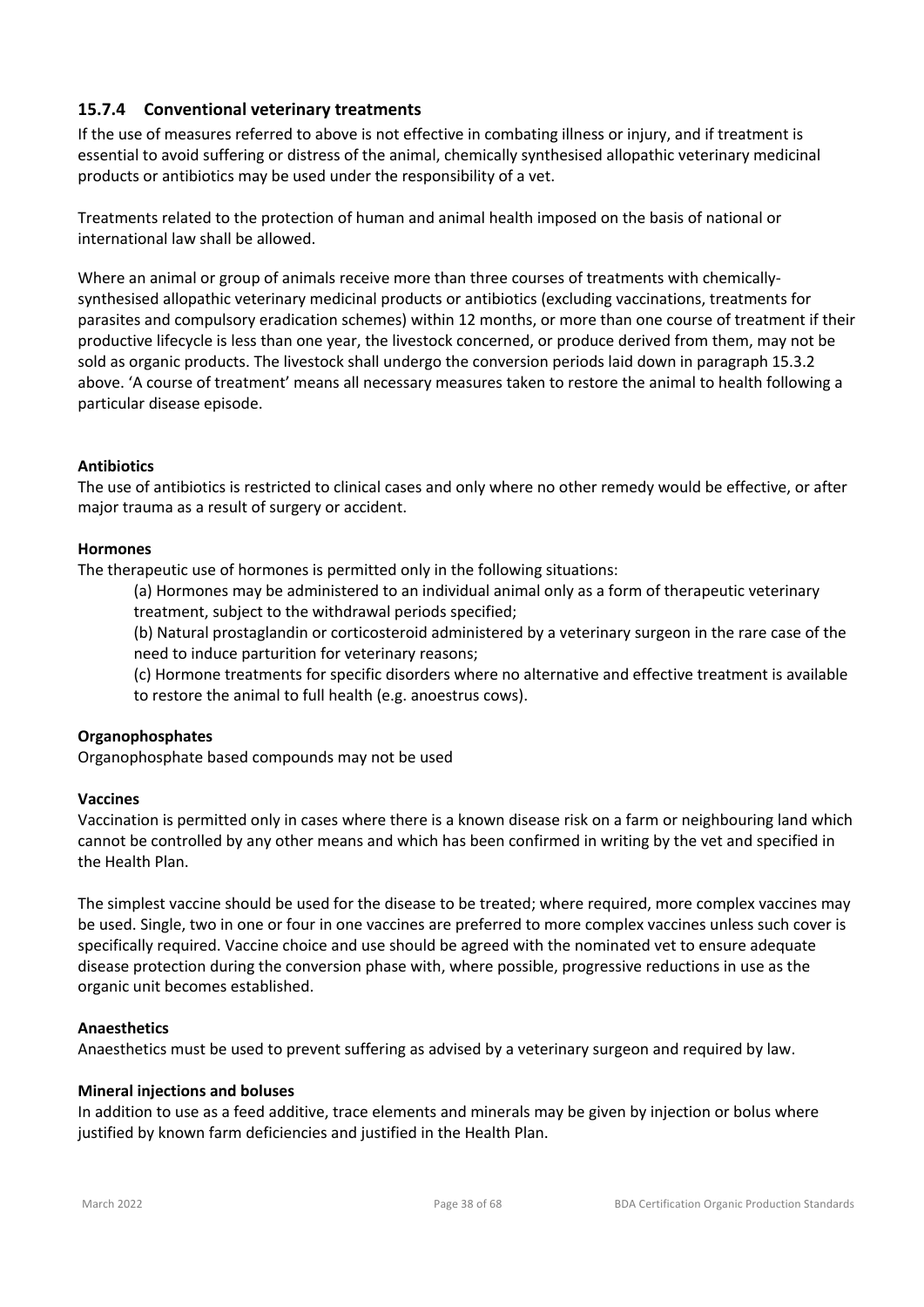# **15.7.5 Storage of veterinary medicines**

The storage of allopathic veterinary medicinal products and antibiotics is permitted on holdings provided that they have been prescribed by a vet, that they are stored in a supervised location.

#### **15.7.6 Withdrawal periods after use of veterinary medicines**

The withdrawal period between the last administration of an allopathic veterinary medicinal product to an animal under normal conditions of use, and the production of organically produced foodstuffs from such animals, is twice the legal withdrawal period, or in a case in which this period is not specified, 48 hours.

### **15.7.7 Mutilations & operations on animals**

All mutilations such as tail docking, castration and dehorning are subject to the requirements of paragraph 15.4.8

### **15.7.8 Animal Health Plan**

The Livestock Management and Animal Health Plan required in paragraph 15.4.2 must be drawn up and maintained by the farmer to address the above requirements.

The plan must ensure the development of a pattern of health building and disease control measures appropriate to the particular circumstances of the individual farm and allow for the evolution of a farming system progressively less dependent on allopathic veterinary medicinal products.

#### **15.7.9 Veterinary treatment records**

You must keep careful records of the use of all medicines and veterinary products, to verify that withdrawal periods and maximum number of treatments have been adhered to. You must record all treatments, including homeopathic, herbal and other non-allopathic treatments.

The veterinary records should include:

- a. Identity of the animal(s) treated;
- b. Details of the diagnosis;
- c. Method of treatment and veterinary prescription for veterinary care with reasons;
- d. Name of the product, active ingredients, quantities used and type of treatment;
- e. Dates of the start and end of the treatment;
- f. Name of the person who administered the product;
- g. Supplier of the product;
- h. Date of purchase of veterinary product;
- i. Quantity purchased;
- j. The statutory and organic withdrawal periods applying before livestock products can be marketed labelled as organic and the earliest date for sale of the animal or products.

We have a template available for recording veterinary treatments. Please contact the BDA Certification office if you would like a copy of this.

# **15.8 Handling and Transportation of Live Animals & Birds**

#### **15.8.1 General rules on handling and transportation of live animals and birds**

The duration of transport of livestock must be minimised.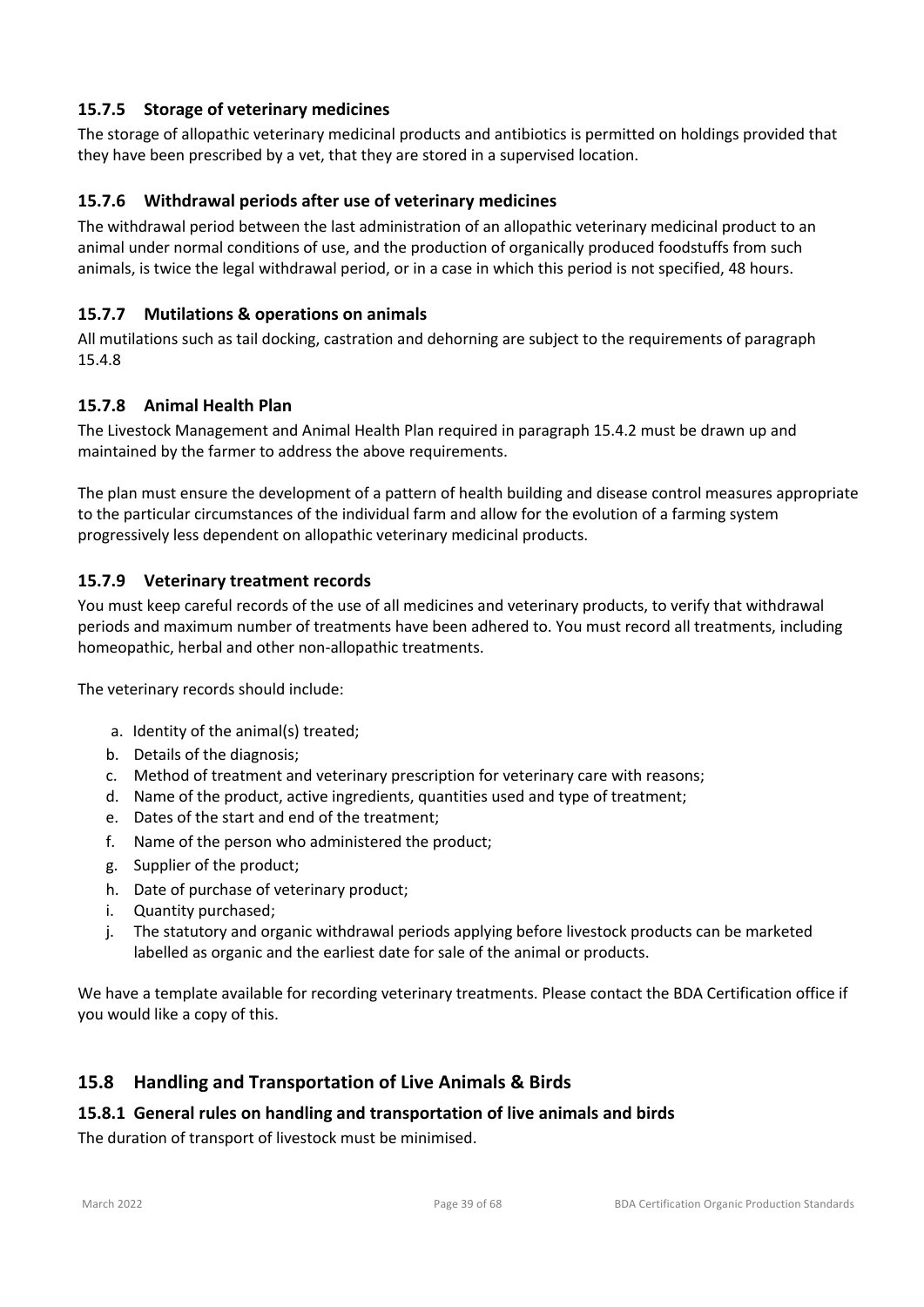Loading and unloading of animals shall be carried out without the use of any type of electrical stimulation to coerce the animals. The use of allopathic tranquillisers, prior to or during transport, is prohibited.

When animals, including birds, are transported they must be handled with proper care and concern for their welfare. They must also be handled in accordance with all relevant legislation.

During the making up of loads, loading of vehicles, during transit and on unloading, the animals must be handled in conditions that minimise stress and avoid the likelihood of injury. In this regard care should be taken to:

(a) Ensure that the operations are carried out by experienced staff in a relaxed manner;

(b) Avoid the mixing of animals from different social groups;

(c) Avoid the use of unnecessary physical force on animals;

(d) Ensure that correctly designed and maintained handling facilities are provided at the points of loading and unloading;

(e) Ensure that the vehicles are adequately ventilated throughout the journey;

Vehicles used for transporting animals must be suitable for the purpose and be properly equipped and maintained in a clean and hygienic condition. Except where animals are transported in successive loads within the holding the vehicles must be cleaned and disinfected between loads.

It is your responsibility to ensure that the vehicles in which your livestock are to be transported are clean and fit for the purpose.

Vehicles must be driven with care, avoiding high speeds, sudden starting or stopping or rapid cornering, in order to avoid damage or injury to the animals.

Any suffering must be kept to a minimum during the entire life of the animal, including at the time of slaughter.

# **15.8.2 Transportation of Cattle, Sheep, Goats, Deer and Pigs**

Only fit animals may be transported (unless under veterinary supervision) and they must be presented in a clean and rested condition. Feeding hay 12 hours prior to transport will help keep animals clean during transport.

#### **15.8.3 Transportation of Poultry**

Only fit birds may be transported; those which are unfit should be treated without delay or killed as quickly as possible using approved humane slaughter methods

During transit, each bird should have sufficient space to rest and stand up without restriction, they should be protected from undue fluctuations in temperature, humidity and air pressure and sheltered from extremes of weather

During loading, unloading and during the period while awaiting slaughter, the birds must be protected from the elements.

# **15.9 Separation of Organic and Non-organic Livestock**

#### **15.9.1 Separation of organic & non-organic livestock units on the farm**

A holding may be split up into clearly separated units which are not all managed under organic production.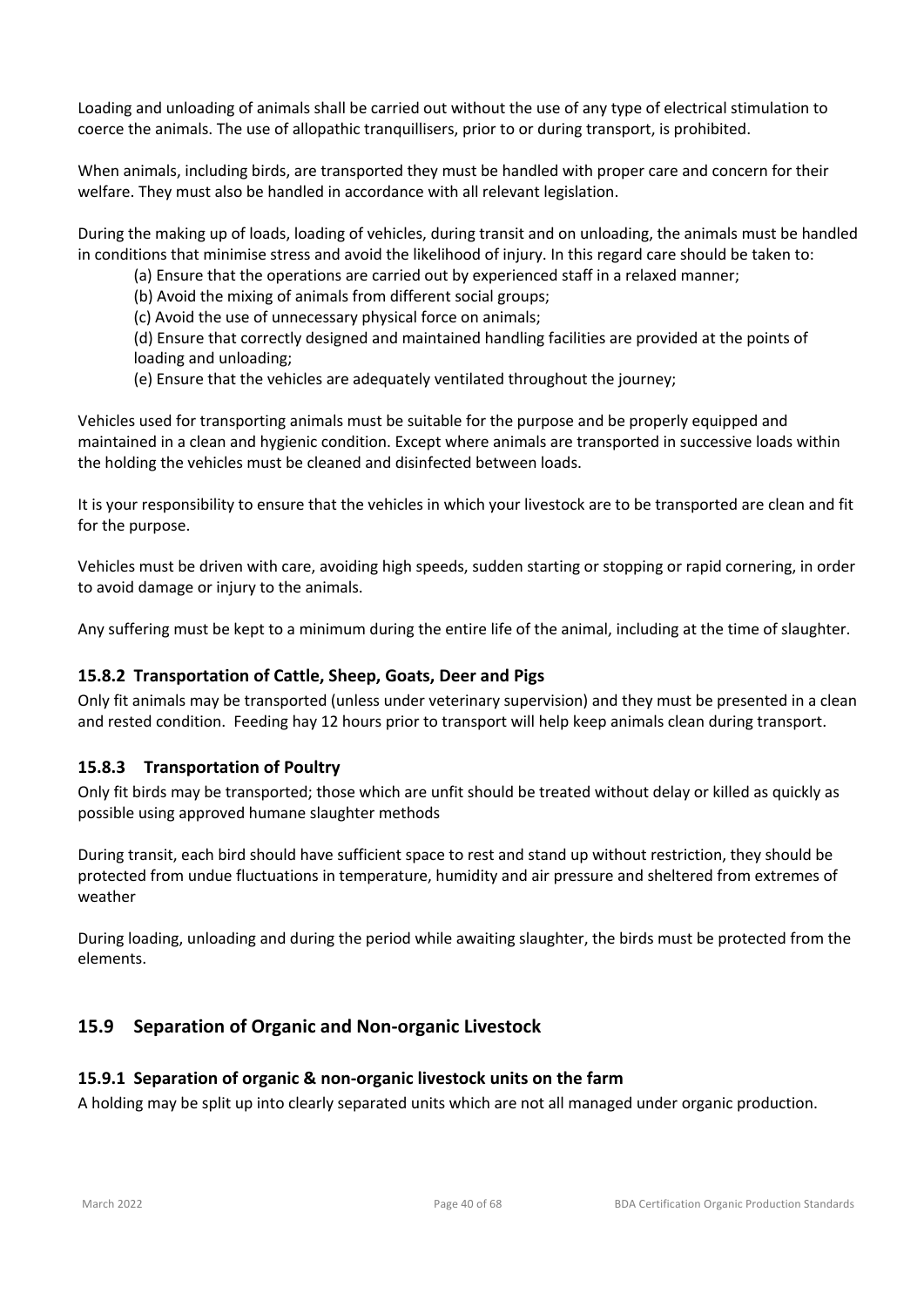Where not all units of a holding are used for organic production, you must keep the land, animals, and products used for, or produced by, the organic units separate from those used for, or produced by, the non-organic units.

Any non-organic livestock on the holding must be:

- a different species from organic livestock on the holding
- reared in separate buildings and fields not used by organic livestock

If you operate a non-organic holding or farming enterprise in addition to the organic/conversion holding, there must be physical, financial and operational separation between the holdings or farming enterprises.

'Physical separation' means geographically distinct blocks of land with separate holding numbers (where applicable). A mosaic of organic and non-organic fields may be unacceptable but the two 'holdings' can be adjoining each other, provided they are separated by a physical barrier (e.g. stockproof hedge or fence) – to be assessed on a case-by-case basis.

'Financial separation' means that separate books need to be kept and invoices will need to be clearly identifiable for each holding.

'Operational separation' means that the management of the holdings must be distinct, and demonstrate separate financial and operational procedures and records. Shared cultivation equipment would be acceptable but adequate separation must be demonstrated for feed, milling and mixing machinery, as well as milking parlour and housing facilities.

#### **15.9.2 Horses and other 'pets' on the holding**

Horses and other livestock kept as pets, working animals, therapeutic animals or purely for home consumption ('pets') may be kept on the organic holding. Such 'pets' cannot be the sole or main activity on the holding. The following conditions also apply:

- Pet livestock must be recorded in the annual questionnaire, and are subject to inspection.
- Pet livestock must be included in the calculation of the stocking rate. Keeping of pets must not compromise the quality of soils, sward etc. on the holding
- As far as possible pets should be kept according to the standards. Feed should preferably be organic, and must be GM free.
- Pet livestock must be included in the animal health plan.
- Pet livestock must be easily identifiable and must be recorded on the certificate as non-organic. Neither they nor their products can be sold as organic.
- Pet livestock cannot be of the same species as certified livestock kept on the holding

Equines cannot be certified as organic, even if kept to the standards

#### **15.9.3 Grazing of organic/in-conversion land by non-organic stock (120 day rule)**

If you need to bring in 'guest' or tack grazing livestock for pasture management you must try to source organic animals first.

If it is not possible to find suitable organic animals, it is possible to use non-organic guest livestock for grazing, under the following restrictions:

- (a) The grazing is for pasture management or disease control purposes;
- (b) The animals must not be on the holding for more than 120 days per calendar year;
- (c) The animals must come from extensive farming systems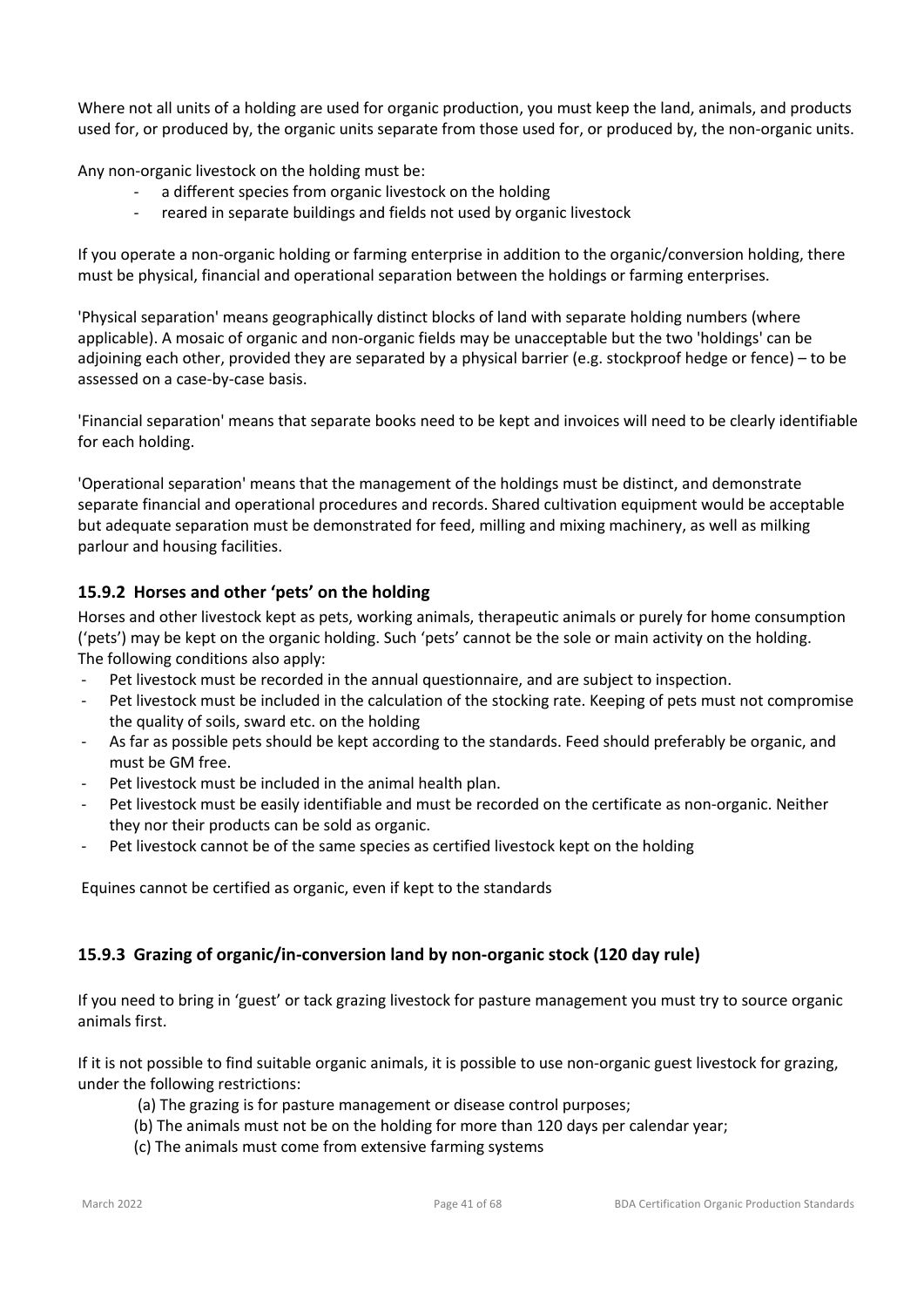(d) Organic animals must not be present on the same fields at the same time;

(e) Withdrawal periods for medications must be observed as specified in paragraph 15.7.6 of these standards;

(f) The animals must be treated as specified in these standards whilst they remain on the land; (g) The animals and their by-products may not be sold as organic;

(h) Animals grazing organic/in-conversion land may not be fed any feedstuffs possibly containing genetically modified organisms or derivatives thereof whilst grazing this land;

(i) You must draw up a grazing agreement with the owner of the livestock stipulating the specific conditions pertaining to such grazing;

You must keep records of any grazing by non-organic stock under the 120-day rule, including:

- (i) Dates of entry and exit;
- (ii) Grazing records for the land grazed;
- (iii) Organic/non-organic status of the animals

#### **15.9.4 Grazing common land shared with non-organic livestock**

Organic livestock must be kept separate from other livestock. However, grazing of common land by organic animals is permitted under certain restrictive conditions as described below.

Organic animals may be grazed on common land, providing that:

(a) The land has not been treated with products not authorised for organic production for at least three years;

(b) Any non-organic animals which use the land concerned are derived from an extensive farming system

(c) Any livestock products from organic animals, whilst using this land, shall not be regarded as being from organic production, unless adequate segregation from non-organic animals can be proved. (d) A producer who wants to graze organic and/or simultaneously converting animals on commonage

must demonstrate the following before the first use of the common land:

(i) That stock are clearly identified (e.g. using ear tags)

(ii) That organic livestock do not freely mix with non-organic livestock of the same species. This will require a hefted flock or herd that stays within its own area.

(iii) The land does not receive any prohibited inputs, which must be verified by all shareholders; (iv) Any supplementary feeding that organic stock have access to must comply with the standards;

(v) The number/names of all shareholders must be declared;

(vi) The number of active users and their status (i.e. conventional/in-conversion/organic) must be declared;

(vii) Stocking rates must be declared for the land area in question;

Commonage is not registered as 'organic' but has its own status and category.

Producers who wish to use commonage must complete a specific template which is available from BDA Certification.

#### **15.9.5 Non organic livestock on educational and research facilities**

BDA Certification may authorise holdings carrying out agricultural research or formal education to rear organic and non-organic livestock of the same species, where the following conditions are met: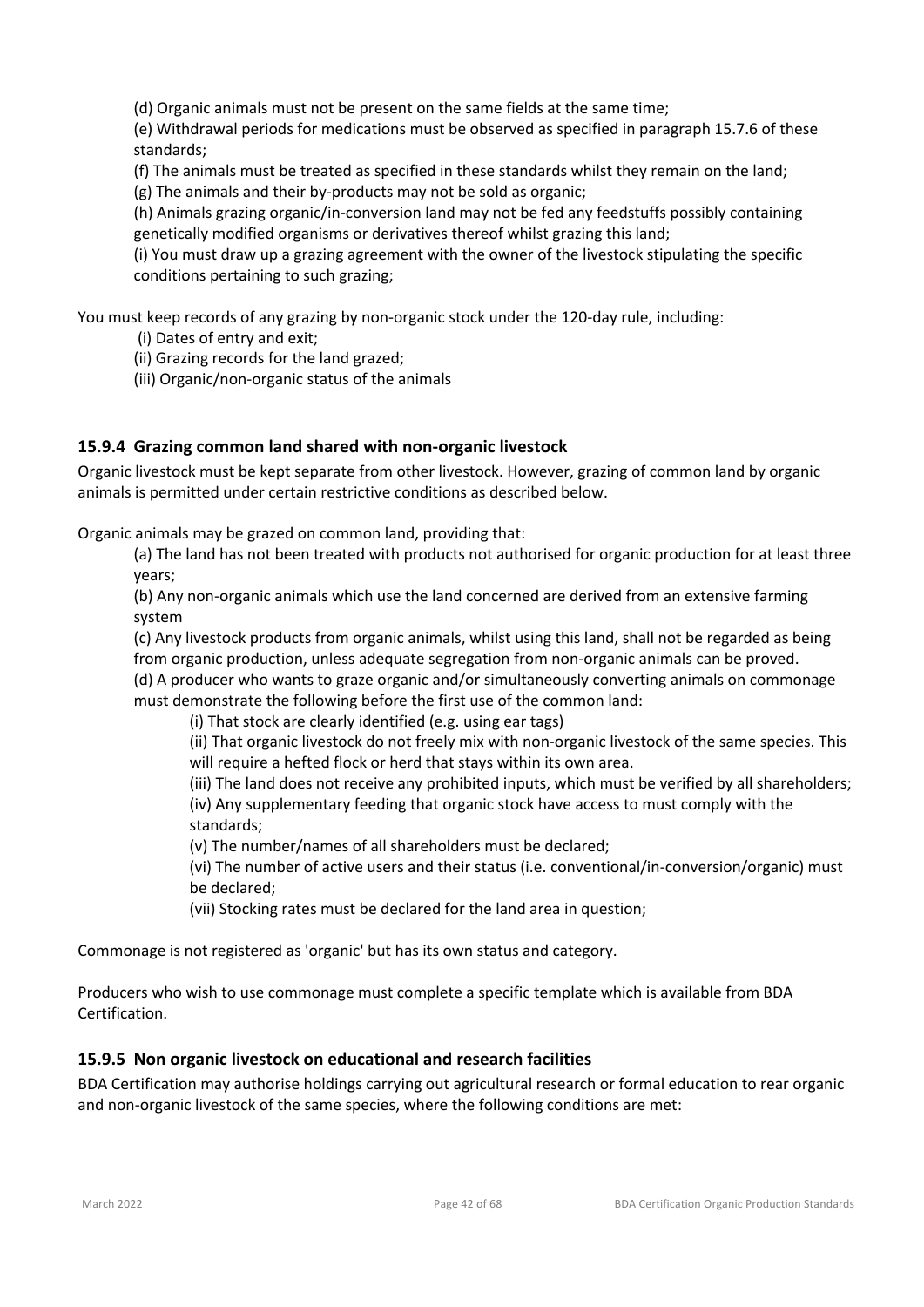(a) Appropriate measures, notified in advance to BDA Certification, have been taken in order to guarantee the permanent separation between livestock, livestock products, manure and feedstuffs of each of the units;

(b) The producer informs BDA Certification in advance of any delivery or selling of the livestock or livestock products;

(c) The operator informs BDA Certification of the exact quantities produced in the units together with all characteristics permitting the identification of the products and confirms that the measures taken to separate the products have been applied.

### **15.9.6 Livestock Management Plan**

The Livestock Management Plan required in paragraph 15.4.2 must be drawn up and maintained by the farmer to address the above requirements regarding the separation of organic and non-organic livestock and the practical measures to maintain physical, financial and operational separation.

### **15.9.7 Livestock movement records**

The licensee must provide a full description of the herd or flock management system comprising at least the following information, including species, numbers and identification of animals on the holding; details of use of any common grazing or transhumance.

# **16. Bees and Honey Production**

**Please see Appendix 9 for full details on standards for Beekeeping**

# **17. Harvesting, Storage, Transport and Packing**

You must draw up and maintain a simple plan detailing the precautionary measures and cleaning routine in place to reduce the risk of contamination of organic products by unauthorised products or substances. Any postharvest contamination must be reported to BDA Certification immediately.

Any storage, handling, drying, packing and labelling of products carried out on the holding must comply with BDA Certification's processing standards. See in particular section 5 of the BDA Certification Organic Processing Standards.

# **17.1 Drying**

Crops may be dried by indirect heated air or by other suitable means including direct-fired propane, diesel and paraffin fuelled dryers, but they must not be contaminated by the combustion products of the fuel used. A regular maintenance programme must be established to ensure full combustion when in use. Only commercial grade oil may be used for drying of grain and feed.

# **17.2 Environment and equipment for food handling**

Buildings, areas, and equipment used for handling food and feed must be suitable for this purpose, kept clean and tidy, comply with all the relevant statutory requirements and protect organic goods from contamination and deterioration. Equipment must be suitable, maintained and calibrated regularly.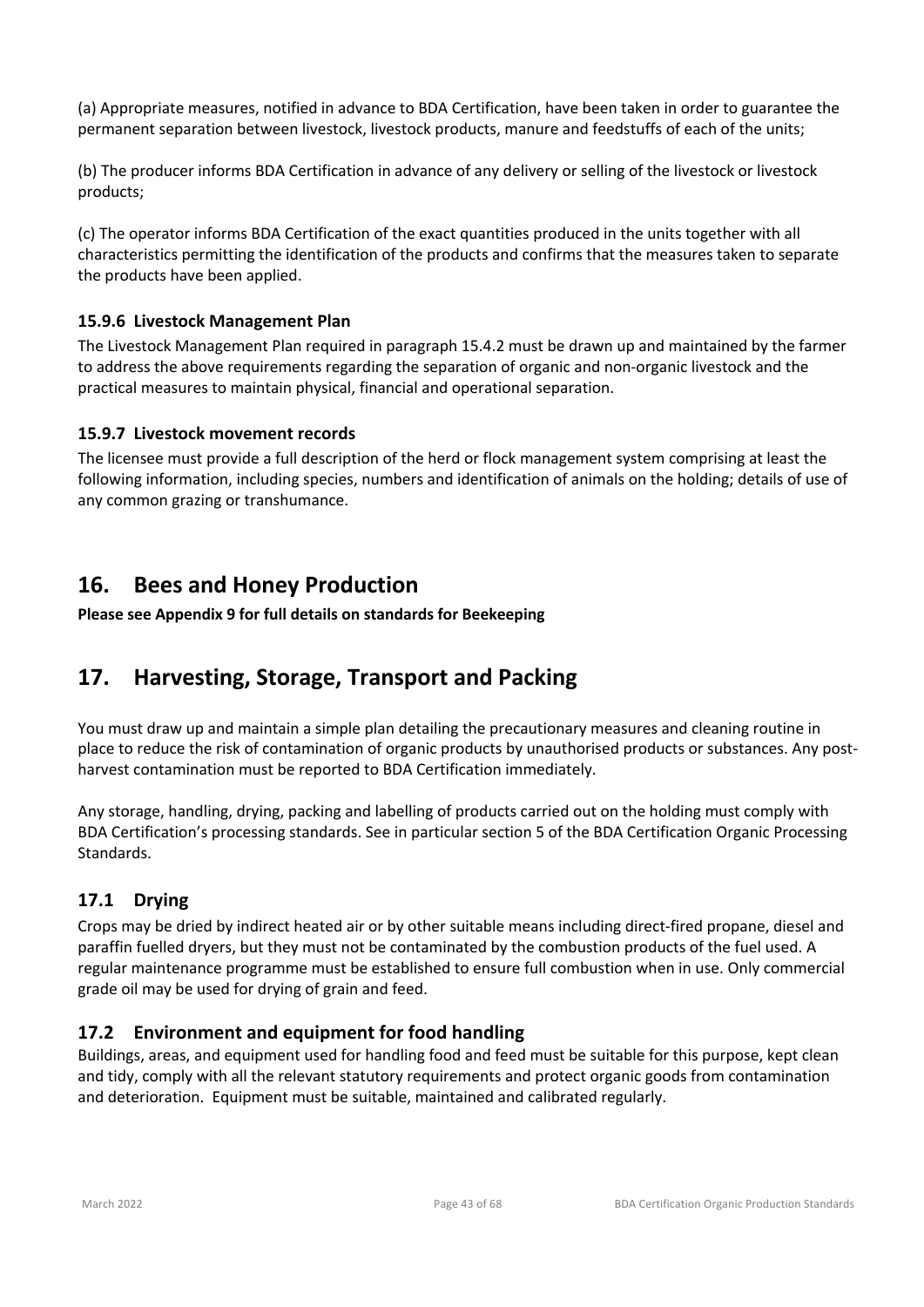# **17.3 Statutory requirements**

All businesses that prepare, produce or sell food are required to register with their local council. Evidence that contact has been made with the local council should be available at inspection. Documentary evidence is required for all statutory requirements (egg inspectorates, meat hygiene etc.).

If required by any external organisation, a HACCP must be in place, and its use documented.

# **17.4 Storage**

All products should be stored in a way that avoids contamination and mixing. All materials should be clearly labelled and identifiable at all times. Organic products should be kept separate in space or time from nonorganic.

# **17.5 Hygiene and cleaning**

Products for cleaning and disinfection in organic production shall be used only if they have been authorised for use in organic production – see Appendix 8. Suitable cleaning routines should be put in place to protect organic products from contamination. This includes a final water wash (drinking water) after any chemicals are used. Cleaning must be documented (including cleaning procedures, frequency, methods and materials, final rinse, verification that cleaning has been carried out.)

Cleaning chemicals must be properly labelled and kept away from preparation and storage areas. Facilities must be available for employees to maintain high standards of personal hygiene.

# **17.6 Pest prevention and control**

Documentation should be available for any systems or structures in place to prevent contamination by pests, and contamination by pest control. Preventative measures against pests should be put in place and documented.

Storage areas must be left empty for an appropriate period of time prior to use, to act as a disease and insect break.

If an external pest control is used, it must be by an approved contractor, who is aware of the organic status of the holding.

If pest control is done in house, the person responsible should be trained, and bait station sites, treatments and activity must be recorded.

Documentation must include: person or organisation responsible, substances used, method of application, dates of treatment, monitoring of pest activity and materials used, plan of baiting sites.

When prevention fails, organic products must be protected from direct contact with controlled substances. Any used of controlled substances needs permission from BDA certification **in advance** of use. When fumigation is necessary (and permission has been obtained) organic products cannot be present and at least twice the recommended dispersal time must be allowed.

Please see Appendix 8 for allowed and controlled pest control procedures and substances.

# **17.7 Transport**

Records of all transport must be kept (eg delivery invoices) which include the quantity and status of the products.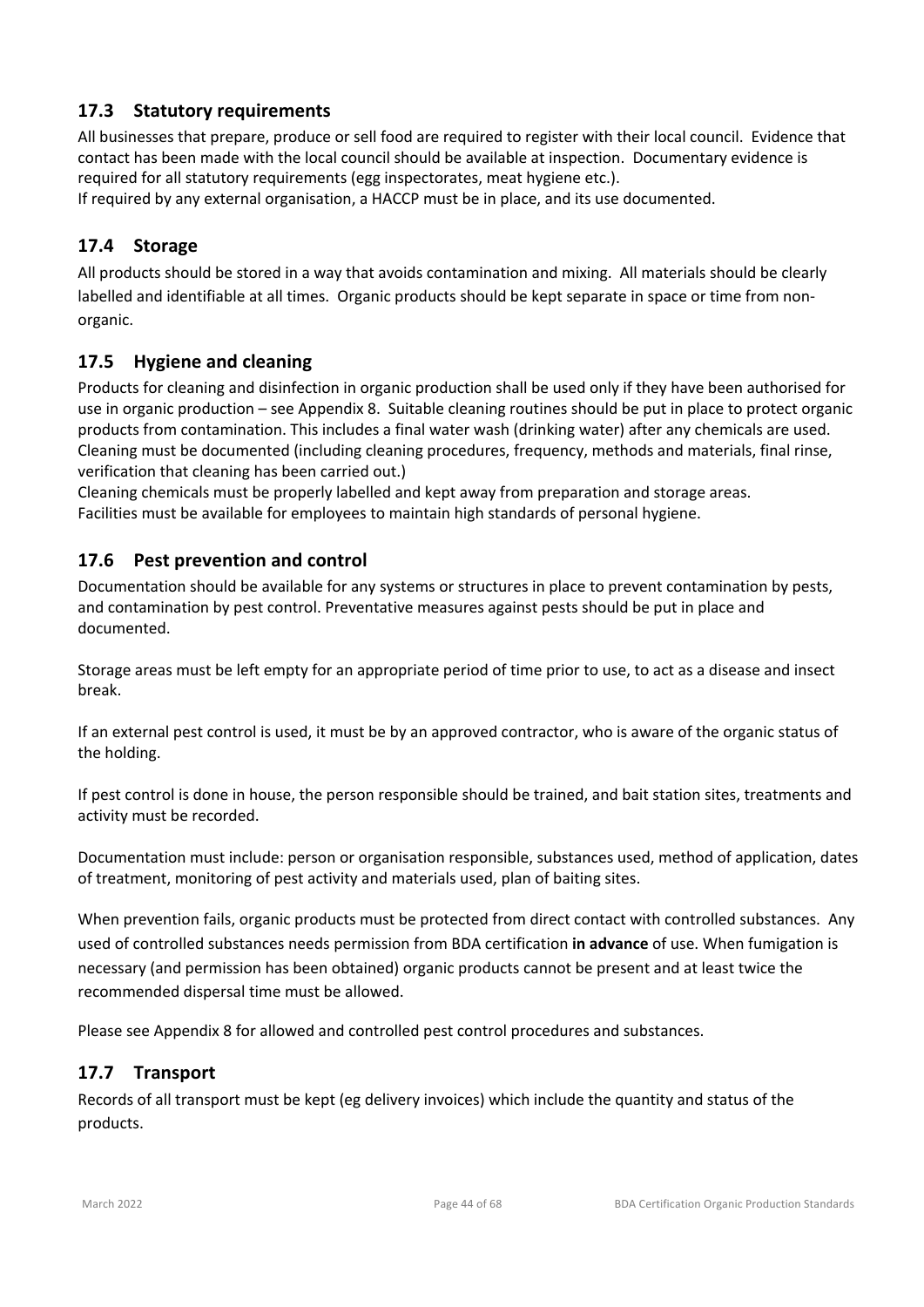Organic goods must be kept separate from non-organic goods, so that there is no risk of substitution, mixing or contamination.

Transport of bulk products (such as milk, grain or feed) in containers that are also used for conventional products, can only be done in clean bulk containers, and the previous three loads should be checked so that bulk loads are protected from contamination. These checks should be recorded and records available at inspection.

# **17.8 Packaging**

Any packaging should be of food-grade quality and should avoid contamination. Packaging should be stored off the floor, away from walls and ceilings in clean hygienic conditions.

# **18. Identification & Labelling of Unprocessed Agricultural Products**

You must ensure that organic products are transported to other units, including wholesalers and retailers, only in appropriate packaging, containers or vehicles, closed in such a manner that substitution of the content cannot be achieved without manipulation or damage of the seal, and provided with a label stating:

- (a) The name and address of the licensee;
- (b) The name of the product, accompanied by a reference to the organic production method;
- (c) The name 'BDA Certification' or our Control Body code (GB-ORG-06).

This information may be included in the dispatch documents rather than on a label, as long as the documents are undeniably linked to the batch.

# **19. Prohibition on the use of Genetically Modified Organisms**

GMOs and products produced from or by GMOs shall not be used as food, feed, processing aids, plant protection products, fertilisers, soil conditioners, seeds, vegetative propagating material, micro-organisms, or animals in organic production.

For food and feed, licensees may rely on the labels accompanying a product or any other accompanying document concerning the traceability of food and feed products produced from genetically modified organisms.

All non-organic non-feed or non-food products purchased from third parties must be accompanied by a label or statement from the vendor confirming that the products supplied have not been produced from or by GMOs.

# **20. Approved Products and Substances for Organic Producers**

The UK Government has authorised for use in organic production a restricted list of products and substances which may be used in organic farming for the following purposes:

- (a) As fertilisers and soil conditioners; (See Appendix 1 and 2)
- (b) As plant protection products; (See Appendix 4)

(c) As non-organic feed materials from plant origin, feed material from animal and mineral origin, and

- certain substances used in animal nutrition; (See Appendix 6)
- (d) As feed additives and processing aids (See Appendix 7);

(e) As products for cleaning, disinfection and pest control of cages, buildings and installations for animal production, for plant production, and packing and storage (See Appendix 8)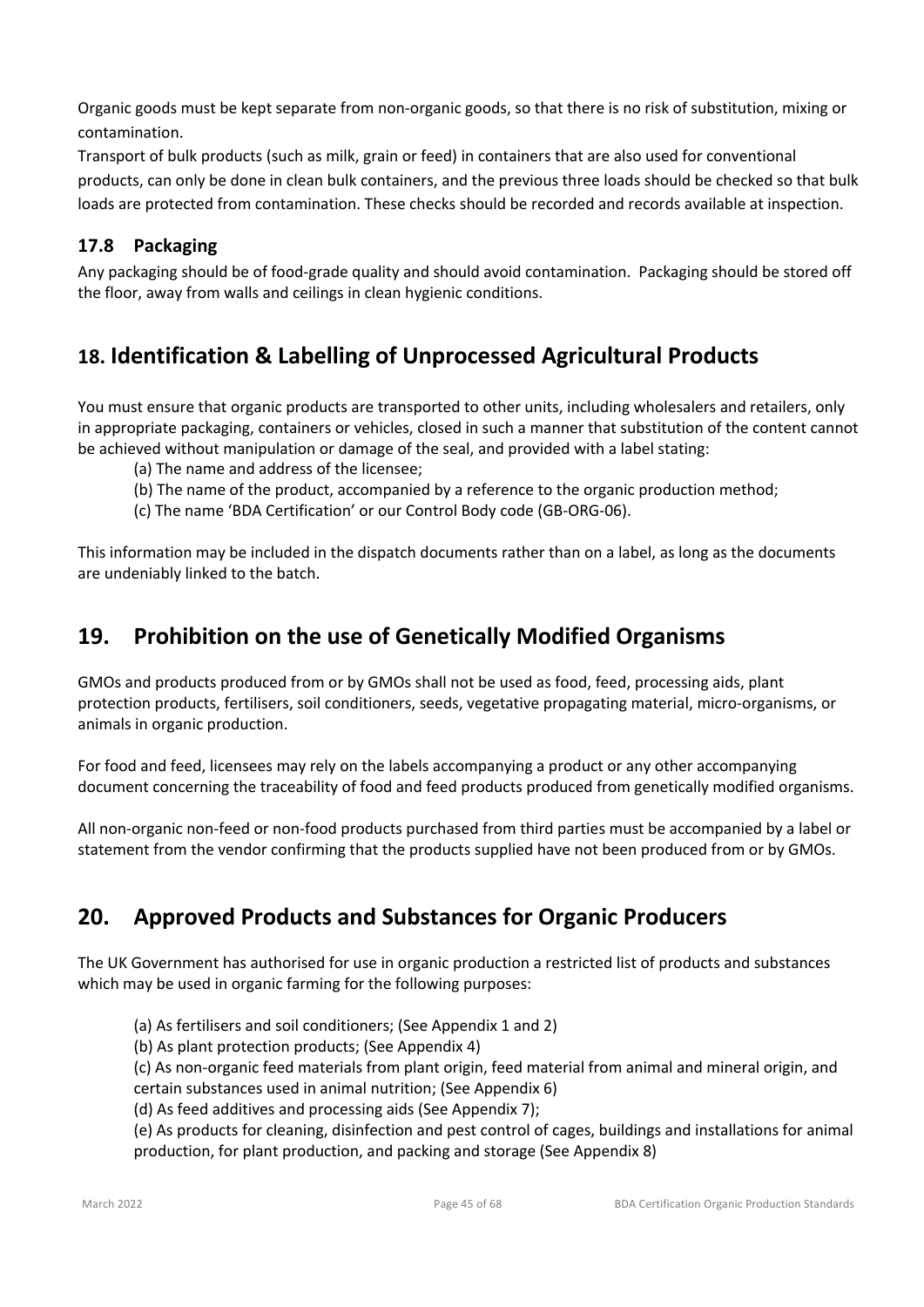Products and substances contained in the restricted list may only be used in so far as the corresponding use is authorised in general agriculture in the UK.

The authorisation of the products and substances referred to in these lists is subject to the following general and specific criteria which shall be evaluated as a whole:

(a) Their use is necessary for sustained production and essential for its intended use;

(b) All products and substances shall be of plant, animal, microbial or mineral origin except where products or substances from such sources are not available in sufficient quantities or qualities or if alternatives are not available;

(c) In the case of products referred to in (a), the following shall apply:

(i) Their use is essential for the control of a harmful organism or a particular disease for which other biological, physical or breeding alternatives or cultivation practices or other effective management practices are not available;

(ii) If products are not of plant, animal, microbial or mineral origin and are not identical to their natural form, they may be authorised only if their conditions for use preclude any direct contact with the edible parts of the crop;

(d) In the case of products referred to in (b), their use is essential for obtaining or maintaining the fertility of the soil or to fulfil specific nutrition requirements of crops, or specific soil-conditioning purposes;

(e) In the case of products referred to in (c) and (d), the following shall apply:

(i) They are necessary to maintain animal health, animal welfare and vitality and contribute to an appropriate diet fulfilling the physiological and behavioural needs of the species concerned or it would be impossible to produce or preserve such feed without having recourse to such substances;

(ii) Feed of mineral origin, trace elements, vitamins or provitamins shall be of natural origin. In case these substances are unavailable, chemically well-defined analogic substances may be authorised for use in organic production.

# **21. Exchange of Information**

Upon a request duly justified by the necessity to guarantee that a product has been produced in accordance with organic standards, BDA Certification and other organic control bodies shall exchange relevant information on the results of their controls with relevant authorities and control bodies. They may also exchange such information on their own initiative.

# **22. Certification & Control Arrangements for Producers**

# **22.1 Control arrangements and undertaking by the operator**

When a licensee applies to join BDA Certification, the licensee shall draw up and maintain:

- a) A full description of the unit and/or premises and/or activity;
- b) A list of the practical measures to be taken at the level of the unit and/or premises and/or activity to ensure compliance with the organic production rules;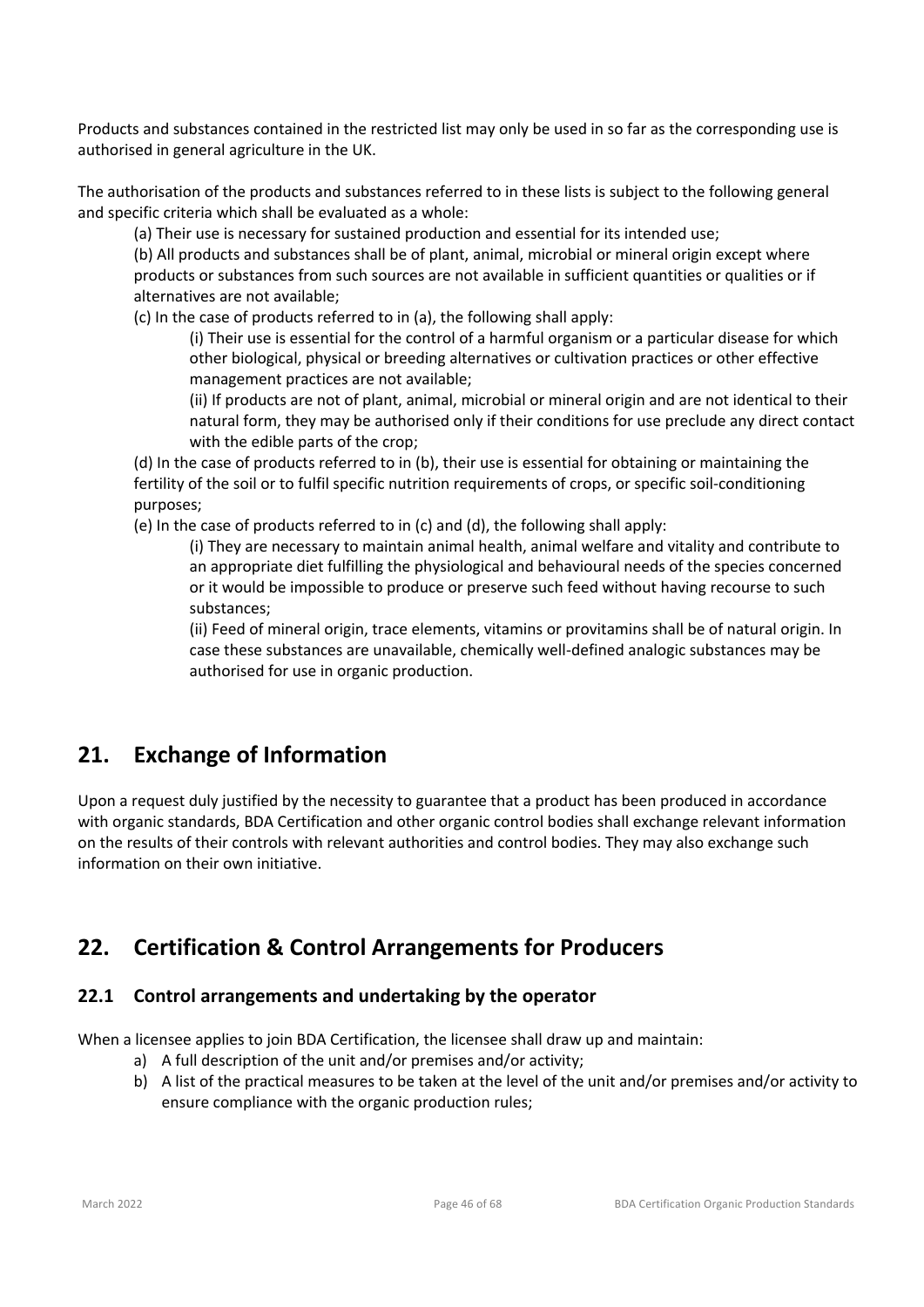c) A list of the precautionary measures to be taken in order to reduce the risk of contamination by unauthorised products or substances, and the cleaning measures to be taken in storage places and throughout the operator's production chain.

Where appropriate, the description and measures provided for above may be part of a quality system as set up by the operator.

The full description of the unit referred to above shall be drawn up even where the operator limits his or her activity to the collection of wild plants.

# **22.2 Product recall, complaints, testing, traceability, mass balance**

All complaints must be recorded, investigated and resolved. Records must be available at inspection.

A procedure must be in place to recall any products that do not meet organic requirements. This must include notification of customers and BDA Certification.

Records need to be kept to enable traceability. At a minimum this includes: invoice number/date, delivery number, use by a date or batch number (for anything brought in).

Mass Balance – records must enable quantities of goods brought in to be reconciled with the quantities of final products that are sold.

BDA Certification must be notified of any tests carried out. Records of any testing must be kept. BDA Certification must be notified immediately if a positive test (above 0.1% for any prohibited substance) is received.

#### **22.3 Annual return**

At each annual inspection, you must complete a questionnaire and field activity record, detailing production of any crops and any livestock present on the holding.

# **22.4 Simultaneous production of organic and non-organic products by the same operator**

If you run several production units in the same area, the units producing non-organic products, together with storage premises for farm input products, shall also be subject to the general and the specific control requirements.

Storage on the registered organic unit of input products prohibited under these standards is strictly prohibited.

# **23. On-Farm Processing**

#### **23.1 On Farm Processing**

Processing or packing operations may take place on the holding as part of the licensed production process where the activities are:

- limited to processing or packing the operator's own agricultural products (an inclusion of up to 10% brought in organic produce is acceptable).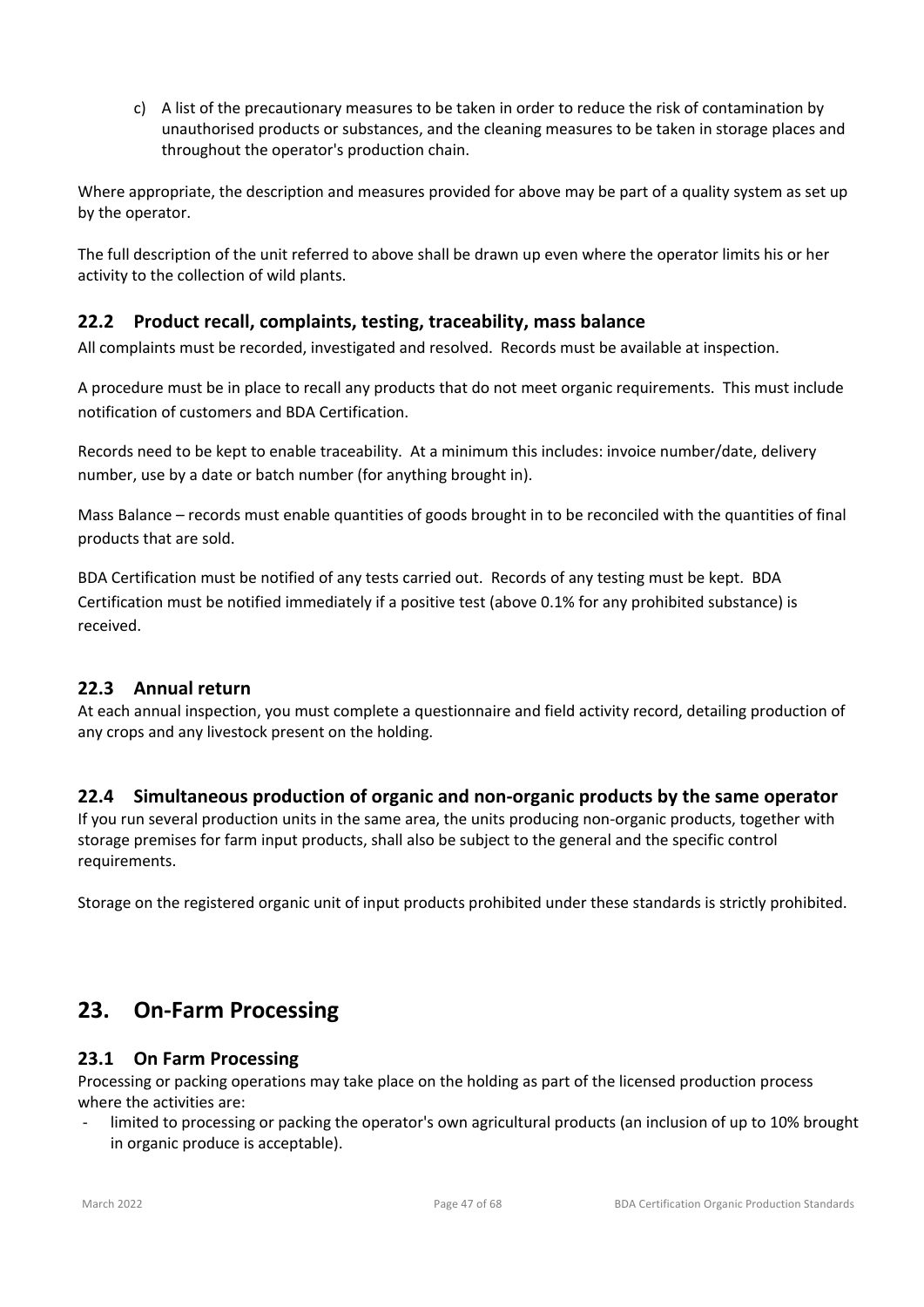- limited to a turnover of no more than £35,000 per annum
- limited to 'simple processing' such as packing, milling, slaughter, meat cutting

The simple on farm processing operation will be inspected as part of the farm inspection, and specified on the certification documents.

# **23.2 General processing requirements**

A flow diagram must be in place to identify processing stages from raw materials to finished product. It must include the stages of separation, processing, temperature and processing practice.

Organic products must be kept separate in time and space from non-organic products during processing. This must be documented. There must be cleaning between non-organic and organic runs. Cleaning must be documented.

# **23.3 Composition**

All single ingredient and multi-ingredient products must be approved by the office with a recipe and label. All ingredients that can be organic must be organic.

Multi Ingredient Product Specification (MIPS) and Single Ingredient Product Specification (SIPS) forms must be completed:

- For each new product that requires certification (along with an up to date supplier certificate if relevant).
- Each time there is a recipe change or a new supplier is used again, with an up to date supplier certificate.
- If the product is rebranded with a new name.

# **23.4 Labelling**

All labels with reference to organic must be approved by the office in draft form before they are used. Labels must clearly and accurately describe the product. Labels must have the name and contact details of the certified organisation that has produced the food.

To label food as organic it must be listed on your certificate. The requirements for products to be labelled as organic are as follows:

- At least 95% of the agricultural ingredients are certified organic.
- The other ingredients (including allowed additives) can only come from the approved list in Annex IX of the BDA Organic Processing Standards.
- Water, salt and other minerals are not declared as being organic.
- The label must clearly state which ingredients are organic as distinct from any approved non-organic.
- They should be listed in descending order of quantity.
- If it is not a certified product, there should be no indication in the descriptive text that misleads the consumer into thinking it is organic (e.g. using the phrase 'made with organic ingredients')
- The labels should also comply with UK Statutory requirements. We recommend getting your labels checked by your local Trading Standards Office before printing. The most recent requirements can be found here: (https://www.gov.uk/guidance/food-labelling-giving-food-information-to-consumers)

#### **23.4.1 Labels for UK market only**

- The use of BDA Certification logo is optional.
- You must include the BDA Certification code "GB-ORG-06" and the statement of agriculture (eg "UK Agriculture").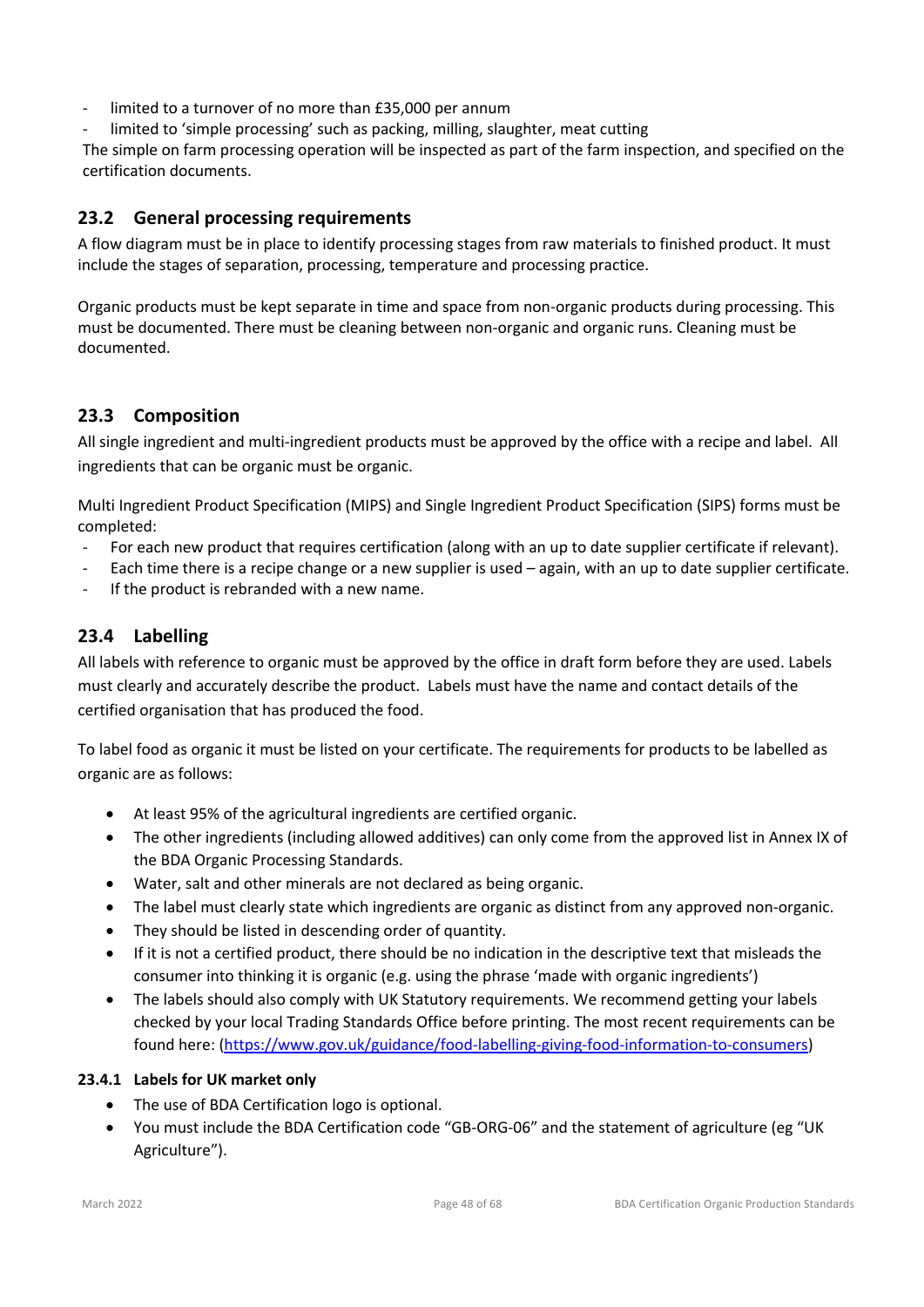*For example:*

GB-ORG-06 UK Agriculture

#### **23.4.2 Labelling for both EU & UK markets**

- The EU Organic logo must be used on all products that are certified organic and placed on the EU market.
- Products labelled like this are acceptable for both the EU and UK markets.
- Mandatory use of BDA Certification code GB-ORG-06 and **both** UK and EU statement of agricultural origin.

*For example:*



Non EU Agriculture

**GB-ORG-06** UK/non-UK Agriculture

The EU organic logo is optional on organic products produced and sold in GB. However, if the logo is used the organic product must meet the EU organic rules, including labelling requirements. This includes the BDA Certification code GB-ORG-06 and EU statement of agricultural origin being placed in the same visual area of the logo.

When using the EU organic logo and 98% of the product is produced in a specific country, then a single statement of agricultural origin can meet both the UK and EU requirements, for example "UK Agriculture" or "Scottish Agriculture".

When using the EU organic logo and **less than** 98% of the product is produced in a specific country, the label must include **both** the GB statement of agricultural origin ('UK' or 'Non-UK Agriculture') and the EU statement of agricultural origin ('EU' or 'Non-EU Agriculture') separately.

#### **EU statements of agricultural origin**

EU Agriculture Non EU Agriculture EU/ Non EU Agriculture (if a combination of EU and non-EU produce)

#### **UK statements of agricultural origin**

UK Agriculture Non UK Agriculture UK/ Non UK Agriculture (if a combination of both UK and non-UK produce)

# **23.5 Separate processing license**

Where a processing or packing operation goes beyond the limits outlined in 23.1 above, or includes any of the factors below, the operation must be separately registered as a processing operation.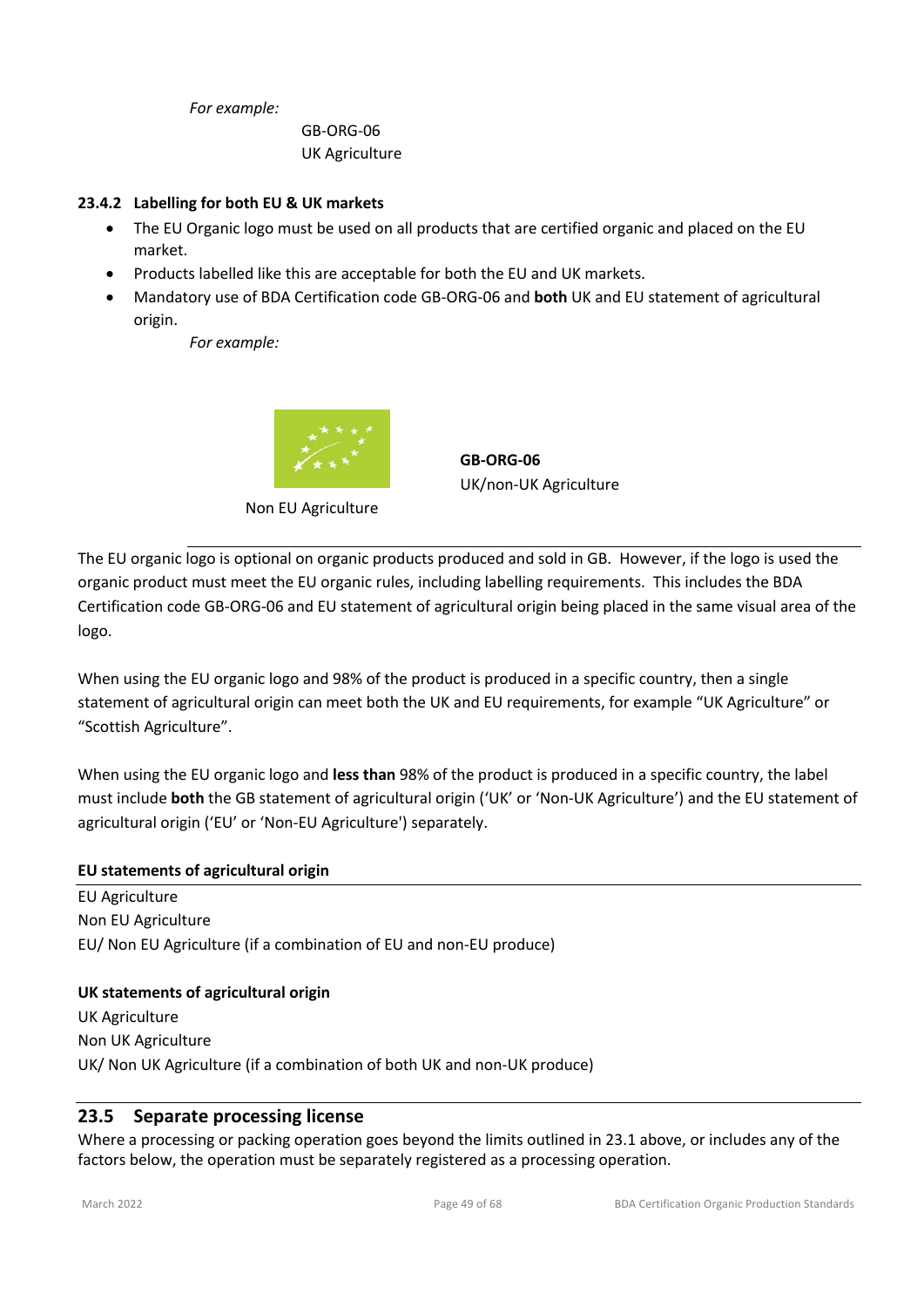- use of more than 10% brought in produce
- parallel packing or processing of organic and non-organic produce
- 'complex' processing (jams, cordials, cheese, sausage making etc.)
- turnover of more than £35,000 per annum

**Please check with BDA Certification if you are unsure what sort of processing license you may need.**

# **24. Summary of Record Keeping Requirements for Producers**

### **24.1 Plant production records**

You must keep plant production records and make these available to BDA Certification on request. Such records must provide at least the following information:

- a) The use of fertiliser: date of application, type and amount of fertiliser, parcels concerned, justification for use;
- b) The use of plant protection products: reason and date of treatment, type of product, method of treatment, areas treated, justification for use;
- c) Purchase of farm inputs, including seed, compost etc: date, type and amount of purchased product, where relevant supplier organic certificate;
- d) Harvest: date, type and amount of organic or in conversion crop production;
- e) The annual schedule of production of crop products, giving a breakdown by parcel.

#### **24.2 Livestock records**

You must keep livestock records and make these available to BDA Certification on request. Such records shall provide a full description of the herd or flock management system, comprising at least the following information:

- a) Animals arriving at the holding: origin and date of arrival, conversion period, identification mark and veterinary record;
- b) Livestock leaving the holding: age, number of head, weight in the event of slaughter, identification mark and destination;
- c) Details of any animals lost and reasons;
- d) Feed: type, including feed supplements, proportions of various ingredients of rations and periods of access to free-range areas, periods of transhumance where restrictions apply;
- e) Disease prevention and treatment and veterinary care: date of treatment, details of the diagnosis, the type of treatment product, the indication of the active pharmacological substances involved, method of treatment, dosage, and veterinary prescription for veterinary care with reasons and withdrawal periods applying before livestock products can be marketed labelled as organic.

# **24.3 Financial & stock records**

You must keep financial and stock records for the holding, including organic, in-conversion and non-organic units, including:

- a) Input records: details of the nature, quantities and suppliers of all agricultural products purchased;
- b) Output records details of the nature, quantities and consignees of all agricultural products sold and quantities sold directly to the final customer;
- c) Stock level records: as appropriate the stock levels for raw materials and finished products at least quarterly.

# **25. Separation of Organic and Non-organic Crops**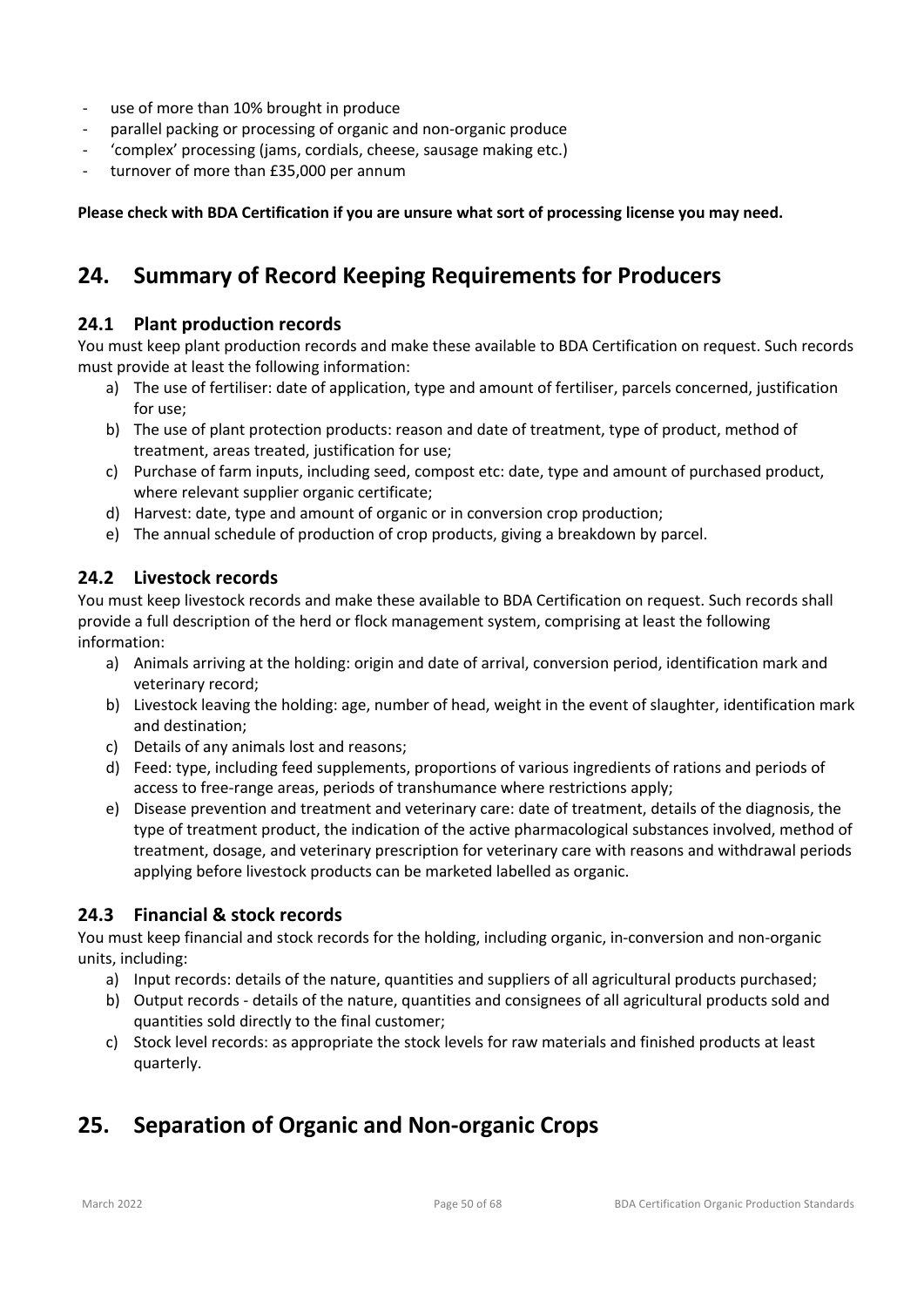# **25.1 General rules on separation of organic and non-organic crops**

The entire agricultural holding shall be managed in compliance with the requirements applicable to organic production.

However, a holding may be split up into clearly separated units which are not all managed under organic production, if the conditions below are met:

- a) As regards plants, different varieties that can be easily differentiated shall be involved.
- b) Where not all units of a holding are used for organic production, the operator shall keep the land, animals, and products used for, or produced by, the organic units separate from those used for, or produced by, the non-organic units and keep adequate records to show the separation.
- c) In the case of organic plant and livestock production units, storage of input products other than those authorised under these Standards is prohibited in the production unit.
- d) In the case of the production of perennial crops, which require a cultivation period of at least three years, where varieties cannot be easily differentiated, the following conditions must be met:
	- i. The production in question forms part of a management/conversion plan which provides for the beginning of the conversion of the last part of the area concerned to organic production in the shortest possible period, and complete conversion within a maximum of five years
	- ii. Appropriate measures have been taken to ensure the permanent separation of the products obtained from each unit concerned;
	- iii. BDA Certification is notified of the harvest of each of the products concerned at least 48 hours in advance;
	- iv. Upon completion of the harvest, the producer informs BDA Certification of the exact quantities harvested on the units concerned and of the measures applied to separate the products;
	- v. The Management/Conversion Plan and the control measures referred to have been approved annually by BDA Certification.
- e) In the case of areas intended for agricultural research or formal education agreed by BDA Certification, the same conditions as set out in points (ii)(iii)(iv) and the relevant part of point (v) above must be met;
- f) In the case of production of seed, vegetative propagating material and transplants, the same conditions as set out in points (ii)(iii)(iv) and the relevant part of point (v) above must be met.
- g) In the case of grassland, it must be exclusively used for grazing

# **25.2 Documentary Accounts and Records**

Where an operator runs several production units in the same area, the records for the units producing nonorganic crops, together with storage premises for farm input products, shall also be subject to the general and the specific control requirements laid down in these Standards. The records for the non-organic unit must be available to BDA Certification.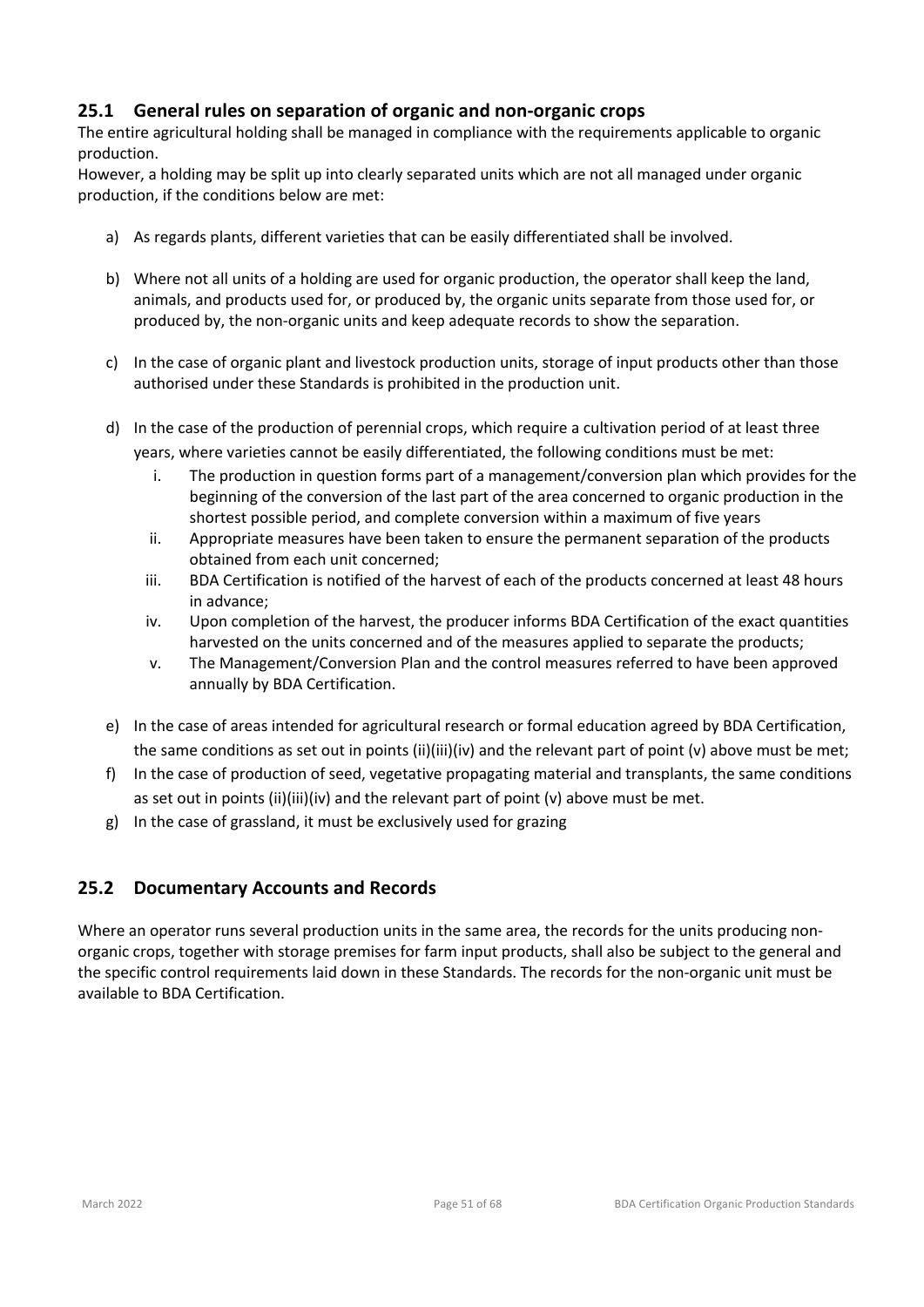# **Appendix 1: Permitted manures and plant wastes brought in from nonorganic sources**

Where the nutritional needs of plants cannot be met by measures otherwise provided for in these standards, only the manures, plant wastes and soil conditioners listed below may be used, subject to the requirements and conditions detailed in the table. This is a positive list, and materials not listed are not permitted.

Manures and composted manures from factory farming are prohibited. Factory farming includes systems employing zero grazing of bovines, ovines, caprines, equines; all poultry systems with the exception of organic and free range; and pigs permanently housed.

| <b>Compound products or</b><br>products containing<br>only materials listed                                                               | Description, compositional requirements and<br>conditions for use                                                                                                                                                                                                                                                                                                                                             | <b>Documentary</b><br><b>Evidence required to</b><br>substantiate use |
|-------------------------------------------------------------------------------------------------------------------------------------------|---------------------------------------------------------------------------------------------------------------------------------------------------------------------------------------------------------------------------------------------------------------------------------------------------------------------------------------------------------------------------------------------------------------|-----------------------------------------------------------------------|
| Animal excrements,<br>including farmyard or<br>stable manure, composted<br>animal excrements, and<br>composted or dried<br>poultry manure | Product comprising animal excrements and possibly<br>vegetable matter (animal bedding). Factory farming origin<br>forbidden.                                                                                                                                                                                                                                                                                  | Reason for use; source;<br>quantity; status;<br>storage arrangements  |
| Liquid animal excrements<br>(slurry)                                                                                                      | Use after controlled fermentation and/or appropriate<br>dilution. Factory farming origin forbidden                                                                                                                                                                                                                                                                                                            | Reason for use; source;<br>quantity; status;<br>storage arrangements  |
| Commercial propagation<br>compost                                                                                                         | Only those which have been approved by an EU approved<br>organic certification body                                                                                                                                                                                                                                                                                                                           |                                                                       |
| Peat                                                                                                                                      | Use limited to horticulture (market gardening,<br>floriculture, arboriculture, nursery)                                                                                                                                                                                                                                                                                                                       | Reason for use; source;<br>quantity; status                           |
| Mushroom culture wastes                                                                                                                   | The initial composition of the substrate shall be limited to<br>products listed in this table                                                                                                                                                                                                                                                                                                                 | Reason for use; source;<br>quantity; status;<br>storage arrangements  |
| Dejecta of worms<br>(vermicompost) and<br>insects                                                                                         |                                                                                                                                                                                                                                                                                                                                                                                                               | Reason for use; source;<br>quantity; status;                          |
| Guano                                                                                                                                     |                                                                                                                                                                                                                                                                                                                                                                                                               | Reason for use; source;<br>quantity; status;                          |
| Composted or fermented<br>mixture of household<br>waste                                                                                   | Product obtained from source separated household waste<br>containing only plant and animal wastes and submitted to<br>composting or to anaerobic fermentation for biogas<br>production, under a state-approved system.<br>(Maximum concentrations in mg/kg of dry matter: cadmium:<br>0.7; copper: 70; nickel: 25; lead: 45; zinc: 200; mercury: 0.4;<br>chromium (total): 70; chromium (VI): not detectable) | Reason for use; source;<br>quantity; status;                          |
| Composted or fermented<br>mixture of vegetable<br>matter                                                                                  | Product obtained from composting or from anaerobic<br>fermentation for biogas production                                                                                                                                                                                                                                                                                                                      | Reason for use; source;<br>quantity; status;                          |
| Sawdust and woodchips;<br>composted bark                                                                                                  | Wood not chemically treated after felling                                                                                                                                                                                                                                                                                                                                                                     | Reason for use; source;<br>quantity; status;                          |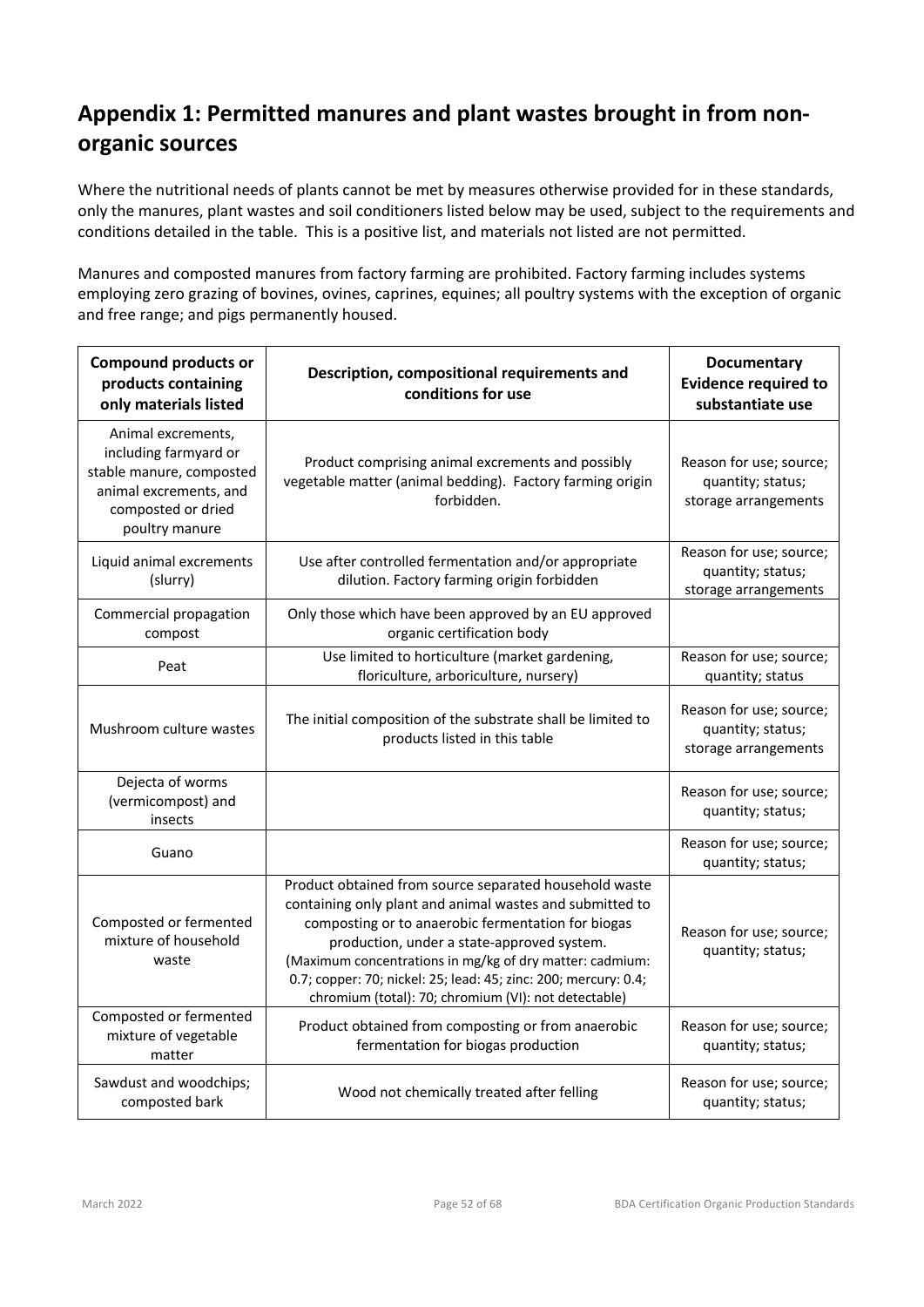# **Appendix 2: Permitted fertilisers and supplementary nutrients**

Where the nutritional needs of plants cannot be met by measures otherwise provided for in these standards, only bought in fertilisers and supplementary nutrients as detailed below may be used, and only to the extent necessary. Permitted fertilisers and supplementary nutrients include animal by-products such as fish meal, wool, feather and fur; plant products and by products; seaweed products; rock phosphate; preparations of microorganisms; calcium carbonate; and others.

| <b>Compound products or</b><br>products containing only<br>materials listed                                                     | <b>Description, compositional</b><br>requirements, conditions for<br>use                                                                                                                                     | <b>Documentary evidence</b><br>required to substantiate use                                  |
|---------------------------------------------------------------------------------------------------------------------------------|--------------------------------------------------------------------------------------------------------------------------------------------------------------------------------------------------------------|----------------------------------------------------------------------------------------------|
| Products or by-products of animal<br>origin: fish meal; feather, hair and<br>chiquette meal; wool; fur; hair;<br>dairy products | Maximum concentration in mg/kg<br>of dry<br>matter of chromium: not<br>detectable. Not to be applied to<br>edible part of crop.                                                                              | Reason for use; soil analysis (if<br>appropriate); source; quantity;<br>storage arrangements |
| Products and by-products of plant<br>origin for fertilizers                                                                     | Examples: oilseed cake meal,<br>cocoa husks, malt culms                                                                                                                                                      | Reason for use; source; quantity;<br>storage arrangements                                    |
| Wood ash                                                                                                                        | Wood not chemically treated after<br>felling. Includes biochar.                                                                                                                                              | Reason for use; source; quantity;<br>storage arrangements                                    |
| Hydrolysed proteins of plant origin                                                                                             |                                                                                                                                                                                                              | Reason for use; source; quantity                                                             |
| Seaweeds and seaweed products                                                                                                   | As far as directly obtained by:<br>(i) physical processes including<br>dehydration, freezing and grinding<br>(ii) extraction with water or<br>aqueous acid and/or<br>alkaline solution<br>(iii) fermentation | Reason for use; source; quantity;<br>storage arrangements                                    |
| Soft ground rock phosphate                                                                                                      | Cadmium content less than or<br>equal to 90 mg/kg of P <sub>2</sub> 0 <sub>5</sub>                                                                                                                           | Reason for use; soil analysis;<br>source; quantity; storage<br>arrangements                  |
| Aluminium-calcium phosphate                                                                                                     | Cadmium content less than or<br>equal to 90 mg/kg of P <sub>2</sub> 0 <sub>5</sub><br>Use limited to basic soils (pH > 7.5)                                                                                  | Reason for use; soil analysis;<br>source; quantity; storage<br>arrangements                  |
| <b>Basic slag</b>                                                                                                               |                                                                                                                                                                                                              | Reason for use; soil analysis;<br>source; quantity; storage<br>arrangements                  |
| Crude potassium salt or kainit                                                                                                  |                                                                                                                                                                                                              | Reason for use; soil analysis;<br>source; quantity; storage<br>arrangements                  |
| Potassium sulphate, possibly<br>containing magnesium salt                                                                       | Product obtained from crude<br>potassium salt by a<br>physical extraction process.                                                                                                                           | Reason for use; soil analysis;<br>source; quantity; storage<br>arrangements                  |
| Stillage and stillage extract                                                                                                   | Ammonium stillage excluded                                                                                                                                                                                   | Reason for use; source; quantity;<br>storage arrangements                                    |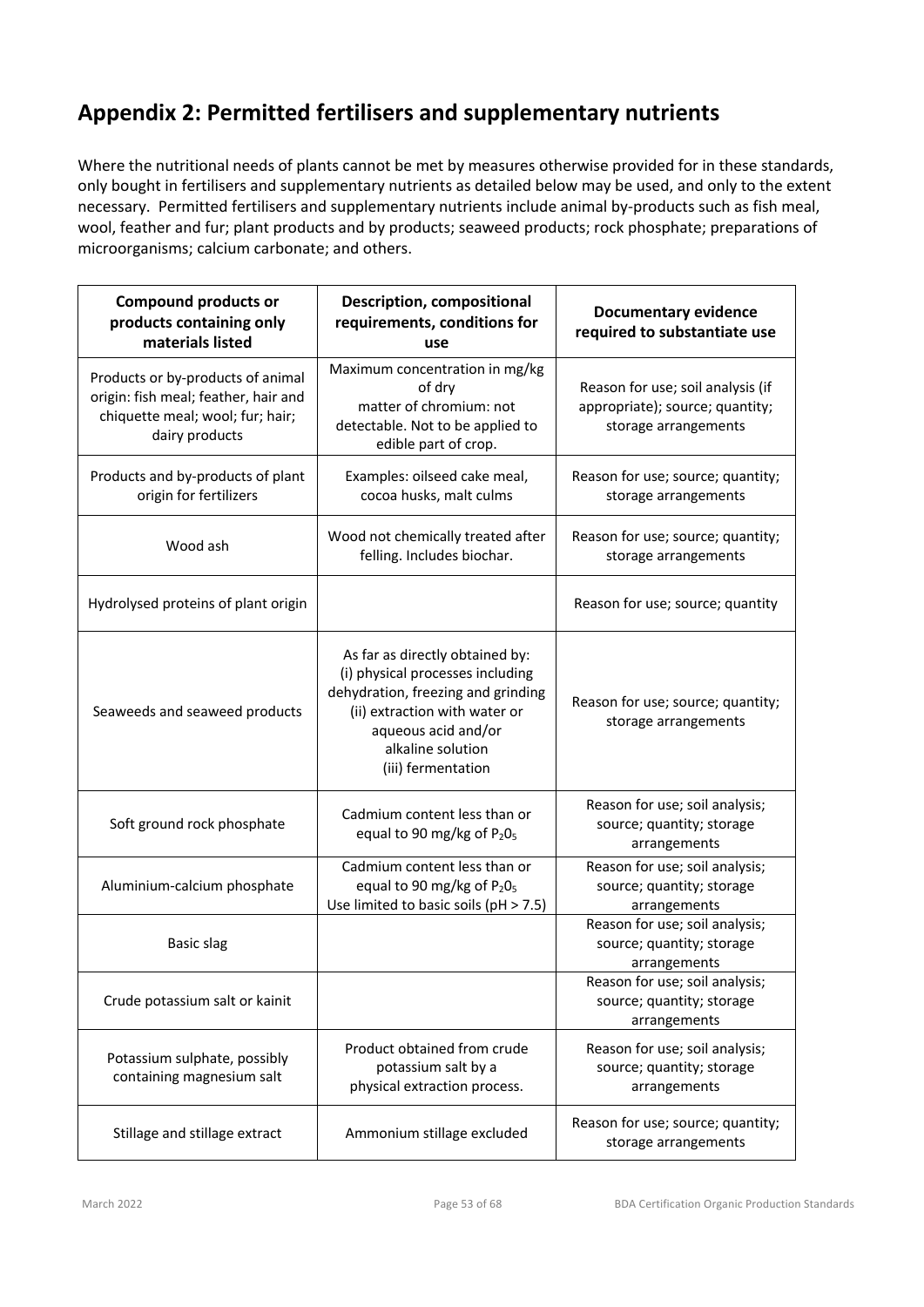| Calcium carbonate<br>(chalk, marl, ground limestone,<br>Breton ameliorant, phosphate<br>chalk)       | Only of natural origin                                                                                                                                                                                                                                                                                                      | Reason for use; source; quantity;<br>storage arrangements                   |
|------------------------------------------------------------------------------------------------------|-----------------------------------------------------------------------------------------------------------------------------------------------------------------------------------------------------------------------------------------------------------------------------------------------------------------------------|-----------------------------------------------------------------------------|
| Magnesium and calcium carbonate                                                                      | Only of natural origin e.g.<br>magnesian chalk, ground<br>magnesium, limestone                                                                                                                                                                                                                                              | Reason for use; source; quantity;<br>storage arrangements                   |
| Magnesium sulphate (kieserite)                                                                       | Only of natural origin                                                                                                                                                                                                                                                                                                      | Reason for use; soil analysis;<br>source; quantity; storage<br>arrangements |
| Calcium chloride solution                                                                            | Foliar treatment of apple trees,<br>after identification of deficit of<br>calcium                                                                                                                                                                                                                                           | Reason for use; source; quantity;<br>storage arrangements                   |
| Calcium sulphate (gypsum)                                                                            |                                                                                                                                                                                                                                                                                                                             | Reason for use; source; quantity;<br>storage arrangements                   |
| Industrial lime from sugar<br>production                                                             | By-product of sugar production<br>from sugar beet                                                                                                                                                                                                                                                                           | Reason for use; source; quantity;<br>storage arrangements                   |
| Industrial lime from vacuum salt<br>production                                                       | By-product of the vacuum salt<br>production from brine found in<br>mountains                                                                                                                                                                                                                                                | Reason for use; source; quantity;<br>storage arrangements                   |
| Elemental sulphur                                                                                    |                                                                                                                                                                                                                                                                                                                             | Reason for use; source; quantity;<br>storage arrangements                   |
| Trace elements                                                                                       | Inorganic micronutrients                                                                                                                                                                                                                                                                                                    | Reason for use; source; quantity;<br>storage arrangements                   |
| Sodium chloride                                                                                      | Only mined salt                                                                                                                                                                                                                                                                                                             | Reason for use; source; quantity;<br>storage arrangements                   |
| Stone meal and clays                                                                                 |                                                                                                                                                                                                                                                                                                                             | Reason for use; source; quantity;<br>storage arrangements                   |
| Leonardite                                                                                           | Raw organic sediment rich in humic<br>acids. Only if obtained as a by-<br>product of mining activities                                                                                                                                                                                                                      | Reason for use; source; quantity;<br>storage arrangements                   |
| Xylite                                                                                               | Only if obtained as a by-product of<br>mining activities (e.g. by-product of<br>brown coal mining)                                                                                                                                                                                                                          | Reason for use; source; quantity;<br>storage arrangements                   |
| Chitin                                                                                               | Polysaccharide obtained from the<br>shell of crustaceans. Only if<br>obtained from sustainable<br>fisheries or organic aquaculture.                                                                                                                                                                                         | Reason for use; source; quantity;<br>storage arrangements                   |
| Organic rich sediment from fresh<br>water bodies formed under<br>exclusion of oxygen (e.g. sapropel) | Only organic sediments that are by-<br>products of fresh water body<br>management or extracted from<br>former freshwater areas When<br>applicable, extraction should be<br>done in a way to cause minimal<br>impact on the aquatic system Only<br>sediments derived from sources free<br>from contaminations of pesticides, | Reason for use; source; quantity;<br>storage arrangements                   |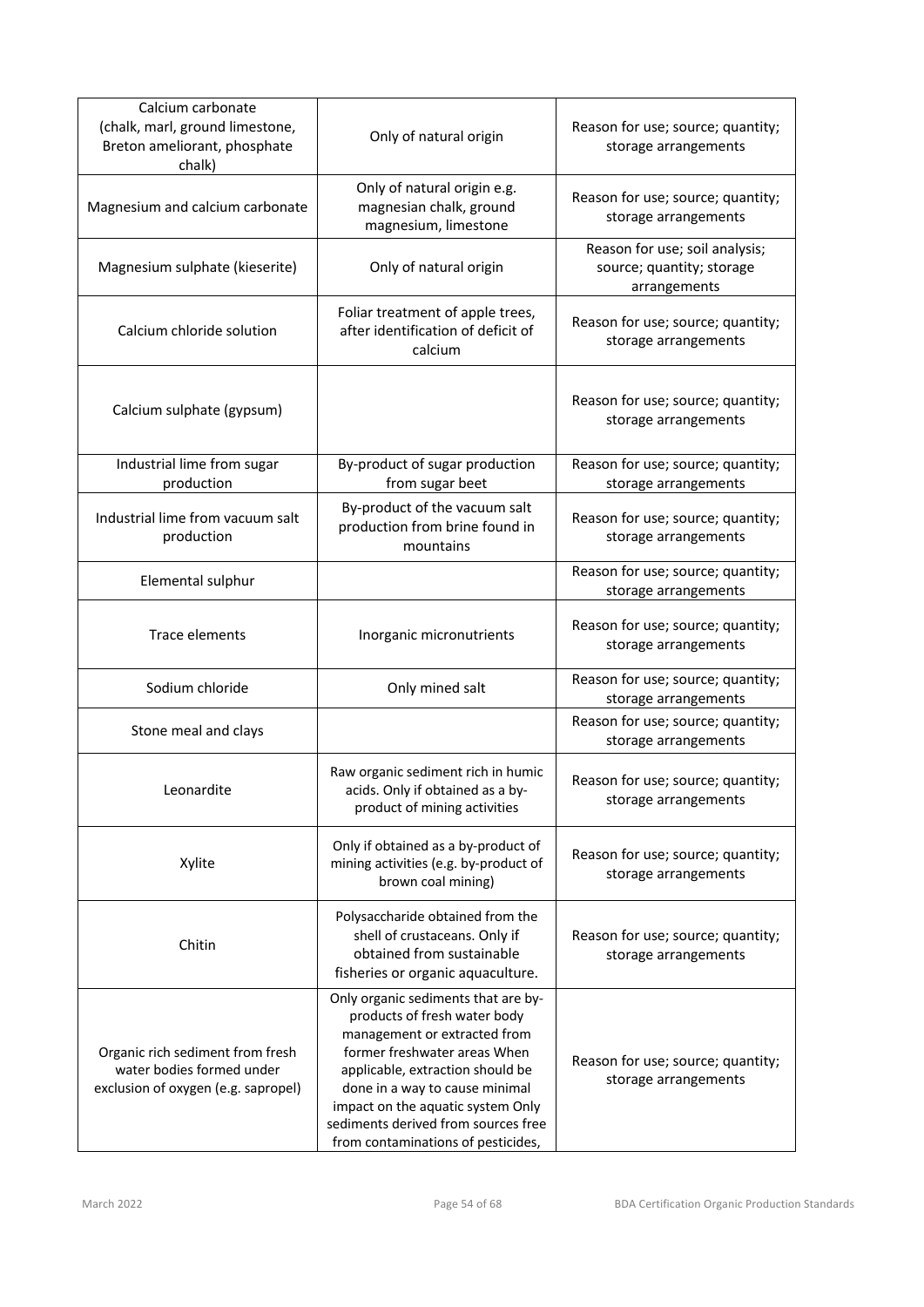|                                                                              | persistent organic pollutants and<br>petrol like substances.<br>Maximum concentrations in mg/kg<br>of dry matter: cadmium: 0,7; copper:<br>70; nickel: 25; lead: 45; zinc: 200;<br>mercury: 0,4; chromium (total): 70;<br>chromium (VI): not detectable |                                                           |
|------------------------------------------------------------------------------|---------------------------------------------------------------------------------------------------------------------------------------------------------------------------------------------------------------------------------------------------------|-----------------------------------------------------------|
| Appropriate preparations of micro-<br>organisms                              | May be used to improve the<br>overall condition of the soil or the<br>availability of nutrients in the soil<br>or in the crops.                                                                                                                         | Reason for use; source; quantity;<br>storage arrangements |
| Appropriate plant-based<br>preparations or preparations of<br>microorganisms | May be used to improve the<br>overall condition of the soil or the<br>availability of nutrients in the soil<br>or in the crops.                                                                                                                         | Reason for use; source; quantity;<br>storage arrangements |
| Biodynamic preparations                                                      |                                                                                                                                                                                                                                                         | Source; quantity; storage<br>arrangements.                |

**Note:** Only bought-in propagation composts which have been approved by an organic certification body on the EU listing of approved organic certification bodies may be used.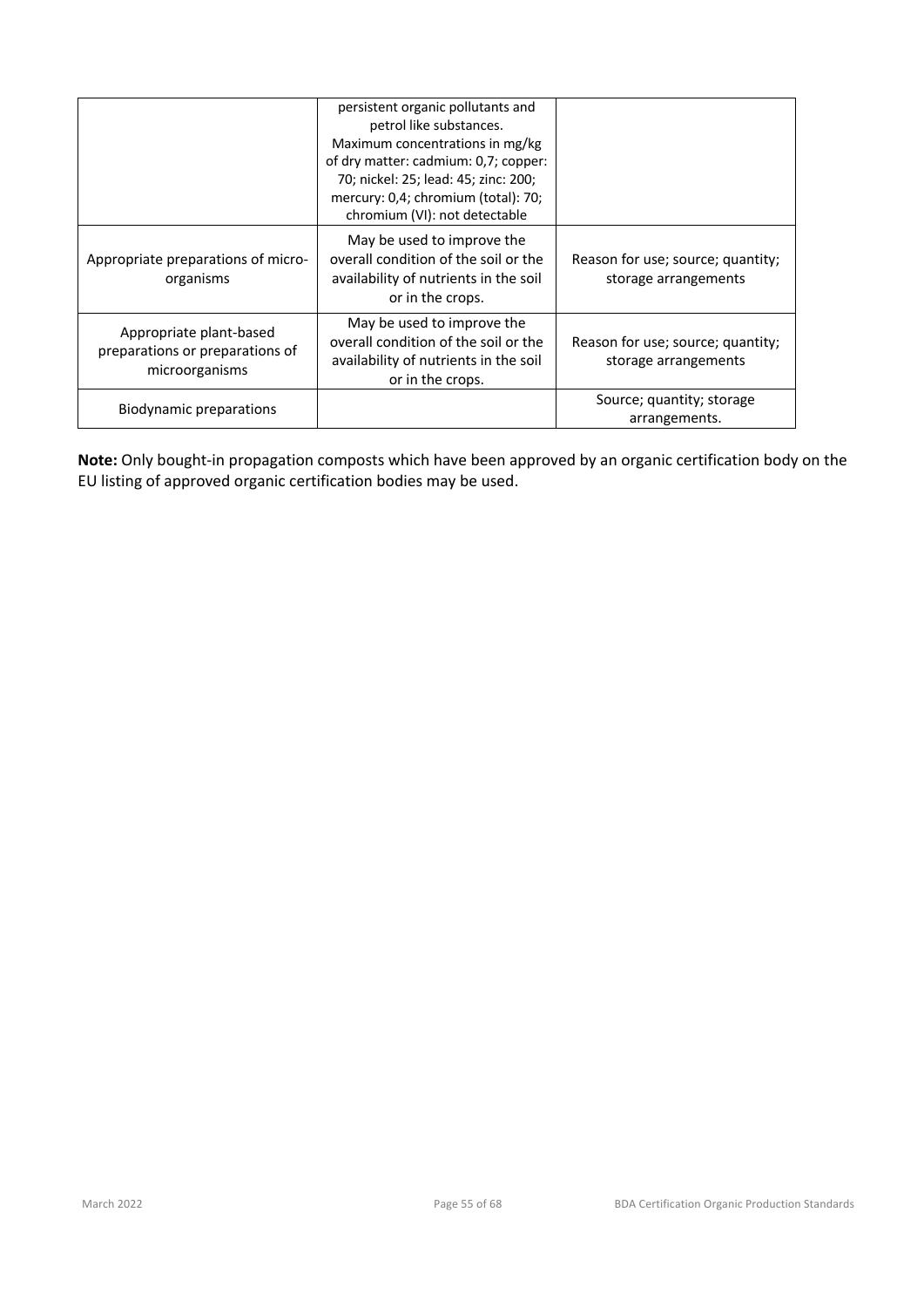# **Appendix 3: Calculating manure and nitrogen production and usage**

| <b>Class or Species</b>                                      | Kg/N /year per<br>animal | Maximum number of<br>animals per ha equivalent<br>to 170kg N/ha/year |
|--------------------------------------------------------------|--------------------------|----------------------------------------------------------------------|
| Equines over six months old                                  | 85                       | 2                                                                    |
| Bovine animals less than one year old                        | 24                       |                                                                      |
| Bovine animals from one to two years old                     | 57                       | 3                                                                    |
| Bovine animals more than two years old,<br>except dairy cows | 65                       | 2.6                                                                  |
| Dairy cows                                                   | 85                       | 2                                                                    |
| Female breeding rabbits                                      | 1.7                      | 100                                                                  |
| Mountain ewes plus lambs, and rams                           | 7                        | 24.3                                                                 |
| Lowland ewes plus lambs, and rams                            | 13                       | 13.1                                                                 |
| Goats                                                        | 9                        | 19                                                                   |
| Piglets                                                      | 2.3                      | 74                                                                   |
| <b>Breeding Sows</b>                                         | 35                       | 4.9                                                                  |
| Pigs for fattening                                           | 9.2                      | 18.5                                                                 |
| Other Pigs                                                   | 12.14                    | 14                                                                   |
| Table chickens                                               | 0.24                     | 708                                                                  |
| Laying Hens                                                  | 0.56                     | 303.5                                                                |
| Turkeys                                                      | 1                        | 170                                                                  |

# **Table 1: Annual kilograms of Nitrogen produced, by species**

# **Table 2: Amount of nutrient contained in 1m3 of slurry**

| Livestock type          | <b>Total Nitrogen (Kg)</b> | <b>Total Phosphorous (Kg)</b> |
|-------------------------|----------------------------|-------------------------------|
| Cattle                  | 5.0                        | 0.8                           |
| Pig                     |                            | 0.8                           |
| Sheep                   | 10.2                       | 1.5                           |
| Poultry – layers 30% DM | 13 7                       | 2.9                           |

(For the purposes of calculation, assume  $1m^3$  =1000 litres = 1 tonne)

# **Table 3: Approximate amount of nutrients contained in 1 tonne of organic fertilisers other than slurry**

| Livestock type                      | <b>Total Nitrogen (Kg)</b> | <b>Total Phosphorous (Kg)</b> |  |
|-------------------------------------|----------------------------|-------------------------------|--|
| Poultry manure                      |                            |                               |  |
| Broilers / Deep litter<br>a.        | 11.0                       | 6.0                           |  |
| Layers 55% DM<br>b.                 | 23.0                       | 5.5                           |  |
| Turkeys<br>c.                       | 28.0                       | 13.8                          |  |
| Cattle manure                       | 3.5                        | 0.9                           |  |
| Farmyard manure                     | 4.5                        | 1.2                           |  |
| Spent mushroom compost              | 8                          | 2.5                           |  |
| PAS 100 green waste compost         | 8                          | 3.5                           |  |
| Dairy processing residues and other | To be based on certified   | To be based on certified      |  |
| products not listed above           | analysis provided by the   | analysis provided by the      |  |
|                                     | supplier                   | supplier                      |  |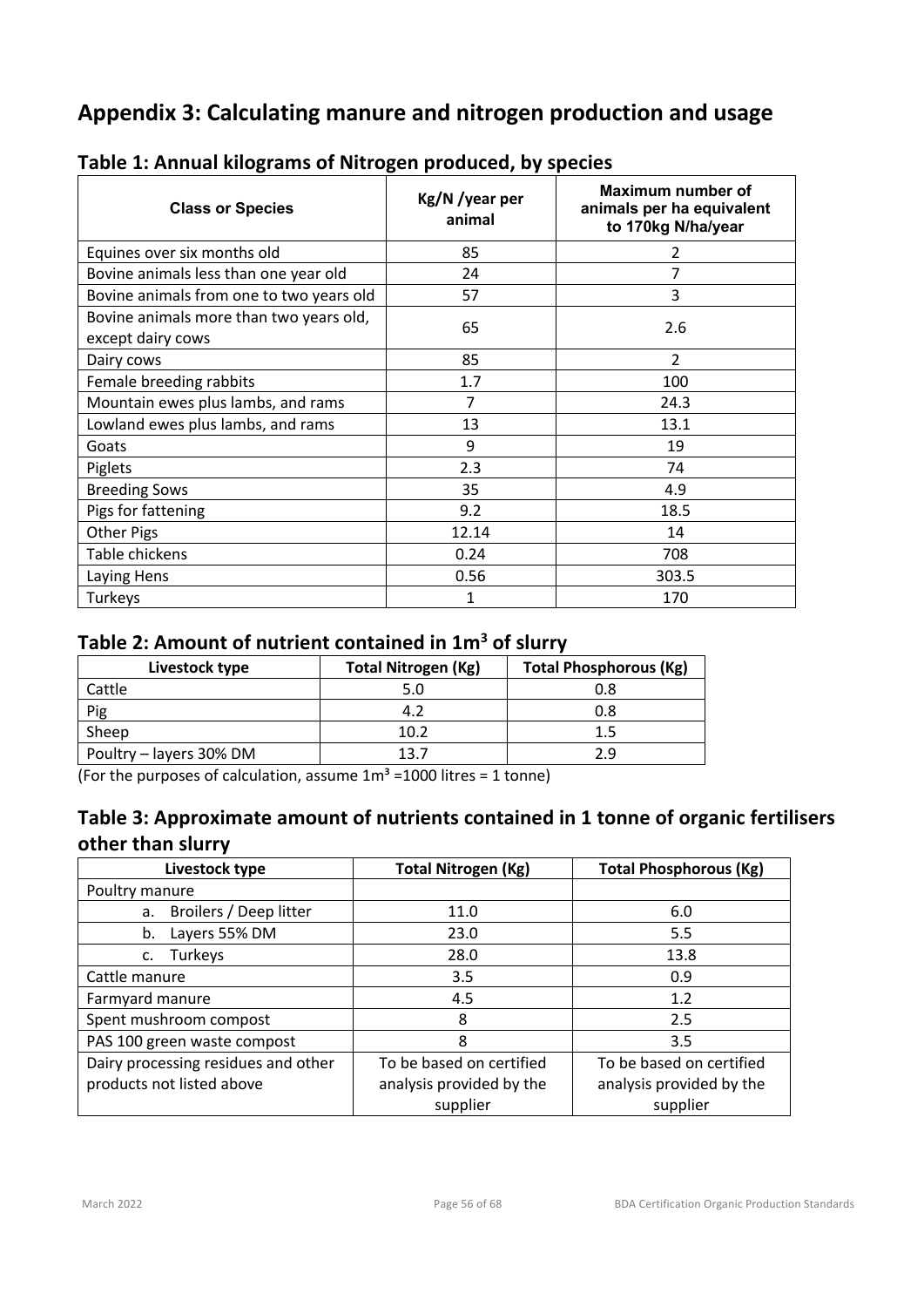# **Appendix 4: Permitted products for control of pests and diseases on plants**

Where plants cannot be adequately protected from pests and diseases by measures provided for in these Standards, only products referred to below may be used, subject to the conditions and limitations described in the table.

For products used in traps and dispensers, except pheromone dispensers, the traps and/or dispensers shall prevent the substances from being released into the environment and prevent contact between the substances and the crops being cultivated. The traps shall be collected after use and disposed of safely.

Farmers and growers must keep evidence of the need to use the product. Such evidence shall indicate the reason for use of the specific measure; its source; quantity and any applicable storage arrangements.

# **Permitted products for control of pests and diseases on plants**

**Products marked with \* can only be used with permission from BDA certification – a derogation required in advance of use**

| <b>Name</b>                                                      | Description, compositional requirements and<br>conditions for use                                                                        |  |  |  |
|------------------------------------------------------------------|------------------------------------------------------------------------------------------------------------------------------------------|--|--|--|
| <b>Plant and animal products</b>                                 |                                                                                                                                          |  |  |  |
| Azadirachtin (neem)                                              | Insecticide extracted from Azadirachta indica (Neem tree)                                                                                |  |  |  |
| <b>Beeswax</b>                                                   | Pruning agent                                                                                                                            |  |  |  |
| Hydrolysed proteins excluding<br>gelatine                        | Attractant, only in authorised applications in combination<br>with other appropriate products of this list                               |  |  |  |
| Laminarin                                                        | Only from organically grown or sustainably harvested kelp                                                                                |  |  |  |
| Plant oils                                                       | Insecticide, acaricide, fungicide and sprout inhibitor. For<br>example mint oil, pine oil, caraway oil. Not as herbicide.                |  |  |  |
| Pyrethrins                                                       | Insecticide, extracted from Chrysanthemum cinerariaefolium                                                                               |  |  |  |
| Quassia                                                          | Insecticide, repellent, extracted from Quassia amara                                                                                     |  |  |  |
| <b>Basic substances</b>                                          | Foodstuffs of plant or animal origin, not to be used as<br>herbicides                                                                    |  |  |  |
| Microorganisms and products of microorganisms                    |                                                                                                                                          |  |  |  |
| Micro-organisms                                                  | Bacteria, viruses and fungi. Includes nematodes against slugs<br>and bacillus thuringiensis against caterpillars. Not from GMO<br>origin |  |  |  |
| Spinosad                                                         | Insecticide produced by microorganisms. Only to be used<br>where measures are taken to minimise risk to key parasitoids                  |  |  |  |
| <b>Other substances</b>                                          |                                                                                                                                          |  |  |  |
| Aluminium silicate (kaolin)                                      |                                                                                                                                          |  |  |  |
| Calcium hydroxide                                                | Fungicide. Only to be used in fruit trees, including nurseries,<br>to control Nectria Galligena                                          |  |  |  |
| Carbon dioxide                                                   |                                                                                                                                          |  |  |  |
| * Copper in the form of copper<br>hydroxide, copper oxychloride, | Fungicide:                                                                                                                               |  |  |  |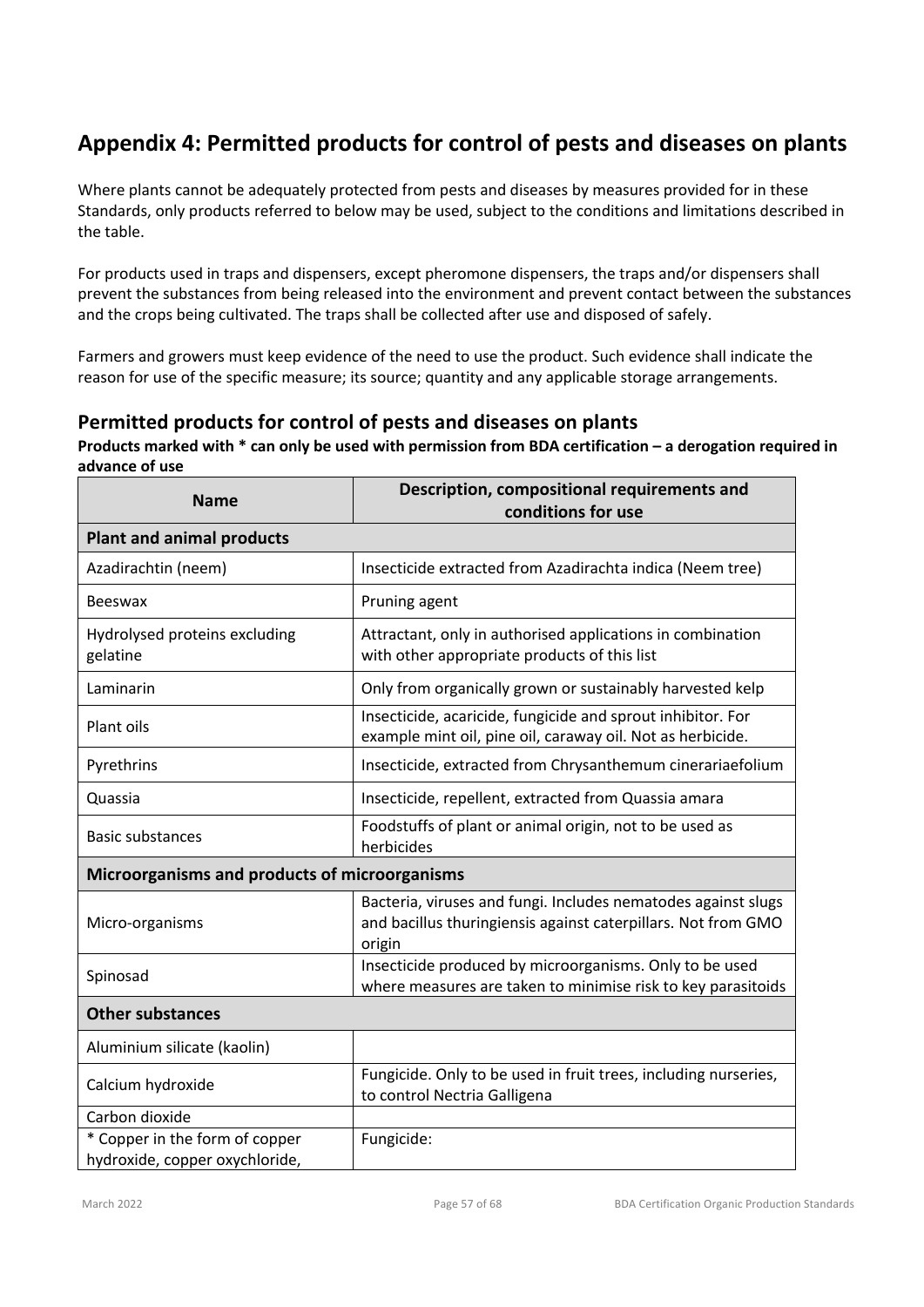| (tribasic) copper sulphate, cuprous<br>oxide, copper octanoate | Up to 6kg copper per ha per year. For perennial crops the<br>6kg copper limit may be exceeded in a given year provided<br>that the average annual quantity actually used over a 5-year<br>period consisting of that and of the 4 preceding years does<br>not exceed 6 kg per ha per year.<br>Derogation required. |
|----------------------------------------------------------------|-------------------------------------------------------------------------------------------------------------------------------------------------------------------------------------------------------------------------------------------------------------------------------------------------------------------|
| Ethylene                                                       |                                                                                                                                                                                                                                                                                                                   |
| Fatty acids                                                    | Not as herbicide                                                                                                                                                                                                                                                                                                  |
| Ferric phosphate                                               | Preparations to be surface-spread between plants                                                                                                                                                                                                                                                                  |
| Kieselgur (diatomaceous earth)                                 |                                                                                                                                                                                                                                                                                                                   |
| Lime sulphur (calcium polysulphide)                            | Fungicide, insecticide, acaricide                                                                                                                                                                                                                                                                                 |
| Paraffin oil                                                   | Insecticide, acaricide                                                                                                                                                                                                                                                                                            |
| Potassium hydrogen carbonate (aka<br>potassium bicarbonate)    | Fungicide                                                                                                                                                                                                                                                                                                         |
| Quartz sand                                                    | Repellent                                                                                                                                                                                                                                                                                                         |
| * Sulphur                                                      | Fungicide: acaricide, repellent. Derogation required.                                                                                                                                                                                                                                                             |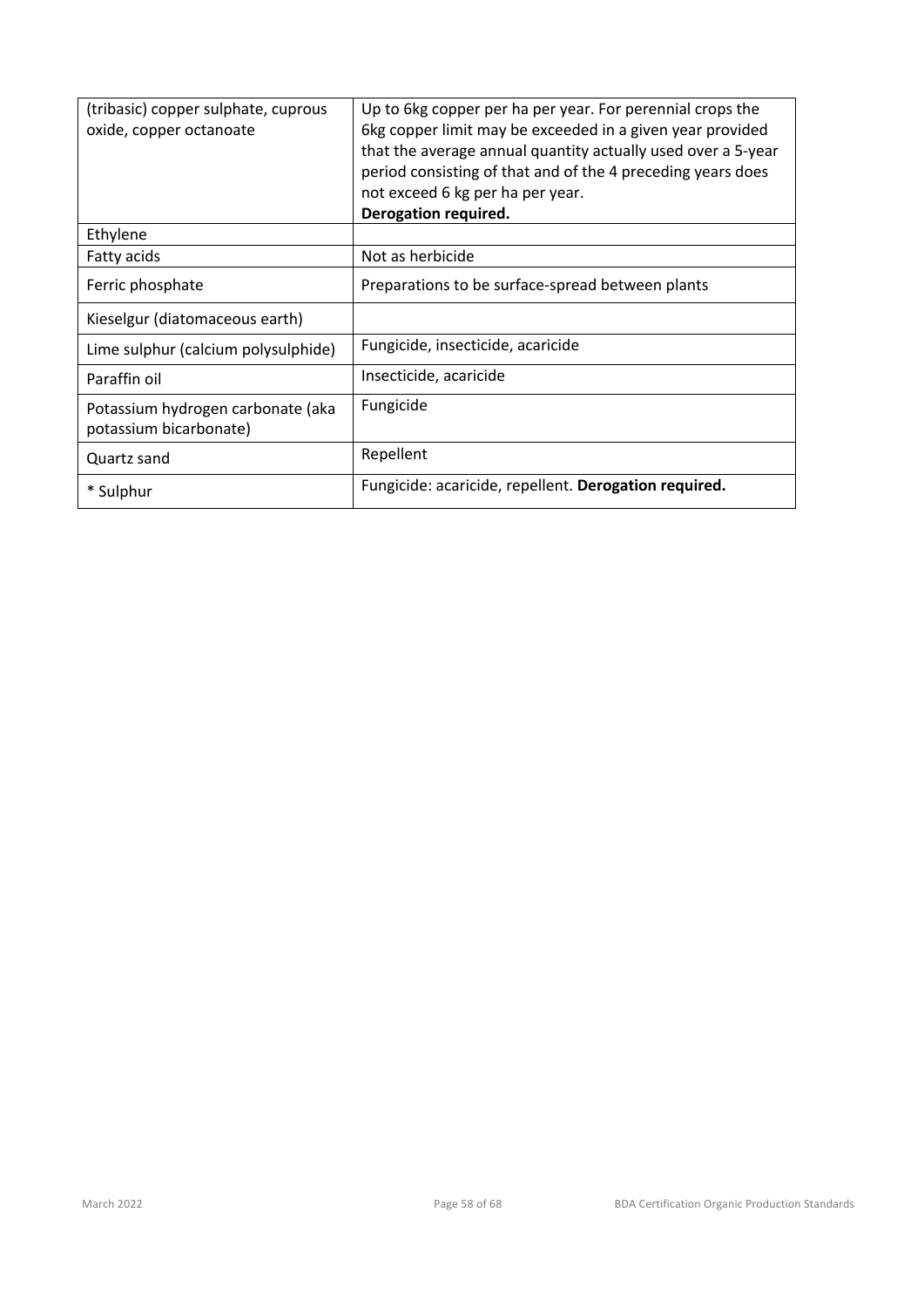# **Appendix 5: Minimum requirements for animal housing**

The way that you care for livestock, including stocking densities and housing conditions, must ensure that the needs of the animals are met. **Housing for livestock is not required at all if the climate, soils and landscape allow livestock to live outdoors all year round. Suitable natural shelter must be available.**

The stocking density in buildings must provide for the comfort, wellbeing and species specific needs of the animals. In particular you must ensure that your stock have space to stand naturally, lie down easily, turn round, groom themselves, assume all natural postures, and make all natural movements such as stretching and wing flapping.

# **Minimum housing areas for cattle, sheep, goats and pigs**

|                                                                                                                                                                                                     | Indoors area<br>(net area available to animals) |                                                                                            | <b>Outdoors area</b><br>(eg exercise area) | <b>Total area</b><br>(combined indoor<br>and outdoor) |  |  |  |
|-----------------------------------------------------------------------------------------------------------------------------------------------------------------------------------------------------|-------------------------------------------------|--------------------------------------------------------------------------------------------|--------------------------------------------|-------------------------------------------------------|--|--|--|
|                                                                                                                                                                                                     | Live weight<br>minimum (kg)                     | $M^2$ /head                                                                                | $M^2$ / head                               | $M^2$ / head                                          |  |  |  |
| For cattle, sheep and goats grazing on pasture during the summer, it is only necessary to provide the<br>minimum indoor housing area; the requirement for an outdoors area in winter can be waived. |                                                 |                                                                                            |                                            |                                                       |  |  |  |
|                                                                                                                                                                                                     | Up to 100                                       | 1.5                                                                                        | 1.1                                        | 2.6                                                   |  |  |  |
| <b>Breeding and</b><br>fattening cattle                                                                                                                                                             | <b>Up to 200</b>                                | 2.5<br>1.9                                                                                 |                                            | 4.4                                                   |  |  |  |
|                                                                                                                                                                                                     | <b>Up to 350</b>                                | $\overline{3}$<br>4                                                                        |                                            | 7.0                                                   |  |  |  |
|                                                                                                                                                                                                     | <b>Over 350</b>                                 | 5 (min $1m^2/100$ kg)                                                                      | 3.7 (min $0.75m^2/100$ kg)                 |                                                       |  |  |  |
| <b>Dairy cows</b>                                                                                                                                                                                   |                                                 | 6                                                                                          | 4.5                                        | 10.5                                                  |  |  |  |
| <b>Bulls for breeding</b>                                                                                                                                                                           |                                                 | 10                                                                                         | 30                                         | 40                                                    |  |  |  |
|                                                                                                                                                                                                     |                                                 | 1.5 per sheep/goat                                                                         | 2.5                                        | 4.0                                                   |  |  |  |
| <b>Sheep and Goats</b>                                                                                                                                                                              |                                                 | 0.35 lamb/kid                                                                              | 0.5                                        | 0.85                                                  |  |  |  |
| For pigs housed at any time both the indoor and outdoor areas must be provided                                                                                                                      |                                                 |                                                                                            |                                            |                                                       |  |  |  |
| <b>Farrowing Sows</b><br>with piglets up to<br>40 days old                                                                                                                                          |                                                 | 7.5 per sow                                                                                | 2.5                                        | 10                                                    |  |  |  |
| <b>Fattening pigs</b>                                                                                                                                                                               | Up to 50                                        | 0.8                                                                                        | 0.6                                        | 1.4                                                   |  |  |  |
|                                                                                                                                                                                                     | Up to 85                                        | 1.1                                                                                        | 0.8                                        | 1.9                                                   |  |  |  |
|                                                                                                                                                                                                     | Up to 110                                       | 1.3                                                                                        | $\mathbf{1}$                               | 2.3                                                   |  |  |  |
|                                                                                                                                                                                                     | <b>Over 110</b>                                 | 1.5                                                                                        | 1.2                                        | 2.7                                                   |  |  |  |
| <b>Piglets</b>                                                                                                                                                                                      | Over 40 days old<br>and up to 30 kg             | 0.6                                                                                        | 0.4                                        | 1.0                                                   |  |  |  |
| <b>Breeding Pigs</b>                                                                                                                                                                                |                                                 | 2.5 for sows<br>6 for boars.<br>If pens are used for<br>natural service: 10 m <sup>2</sup> | 1.9 for sows<br>8.0 for boars.             | 4.4 for sows<br>14 for boars                          |  |  |  |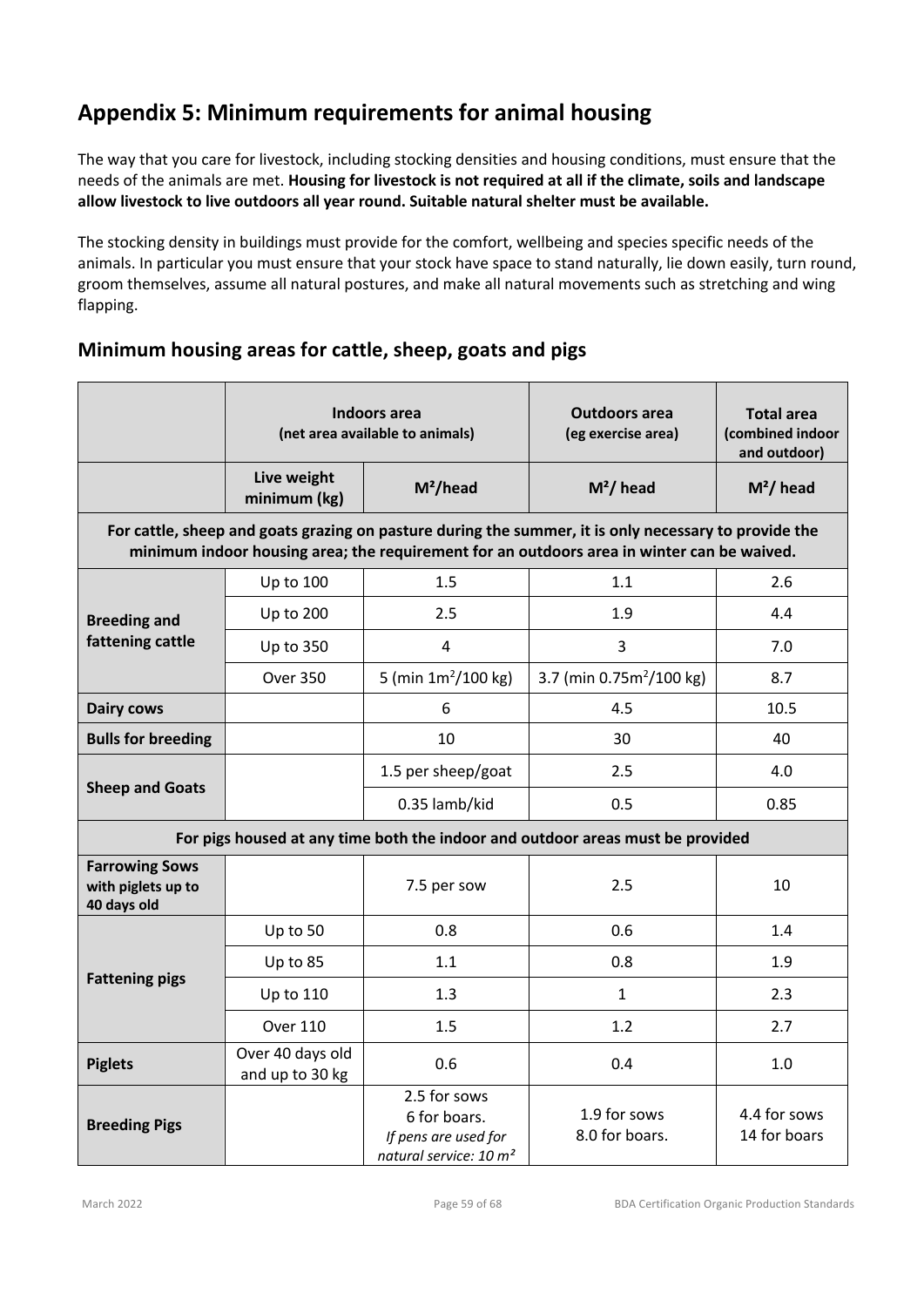# **Minimum and maximum housing requirements for poultry**

|                                                                                                                                                              | <b>Minimum indoors area</b><br>(net area available to birds)                              |                                   |                                                                  | Minimum outdoors area<br>Area available in rotation/head.                                  |  |
|--------------------------------------------------------------------------------------------------------------------------------------------------------------|-------------------------------------------------------------------------------------------|-----------------------------------|------------------------------------------------------------------|--------------------------------------------------------------------------------------------|--|
|                                                                                                                                                              | No poultry/ $m^2$                                                                         | cm<br>perch/per<br>bird           | nest                                                             | In all cases the limit of 170kg of<br>N/ha/year must not be<br>exceeded.                   |  |
| <b>Laying hens</b>                                                                                                                                           | 6                                                                                         | 18                                | 7 laying hens<br>per nest or if<br>common nest<br>120 $cm2/bird$ | 4m <sup>2</sup>                                                                            |  |
| <b>Fattening</b><br>poultry<br>(in fixed<br>housing)                                                                                                         | 10 with a<br>maximum of 21kg<br>liveweight/m <sup>2</sup>                                 | $20$ (for<br>guinea fowl<br>only) |                                                                  | 4m <sup>2</sup> broilers and guinea fowl<br>$4.5m2$ ducks<br>$10m2$ turkey<br>$15m2$ geese |  |
| <b>Fattening</b><br>poultry<br>(in mobile<br>housing)                                                                                                        | 16 in mobile<br>poultry houses,<br>with a maximum<br>of 30kg<br>liveweight/m <sup>2</sup> |                                   |                                                                  | 2.5 <sup>2</sup>                                                                           |  |
| To qualify as mobile, the housing:<br>must be moved to fresh ground, at a minimum, after each batch of birds<br>have a maximum 150m <sup>2</sup> floor space |                                                                                           |                                   |                                                                  |                                                                                            |  |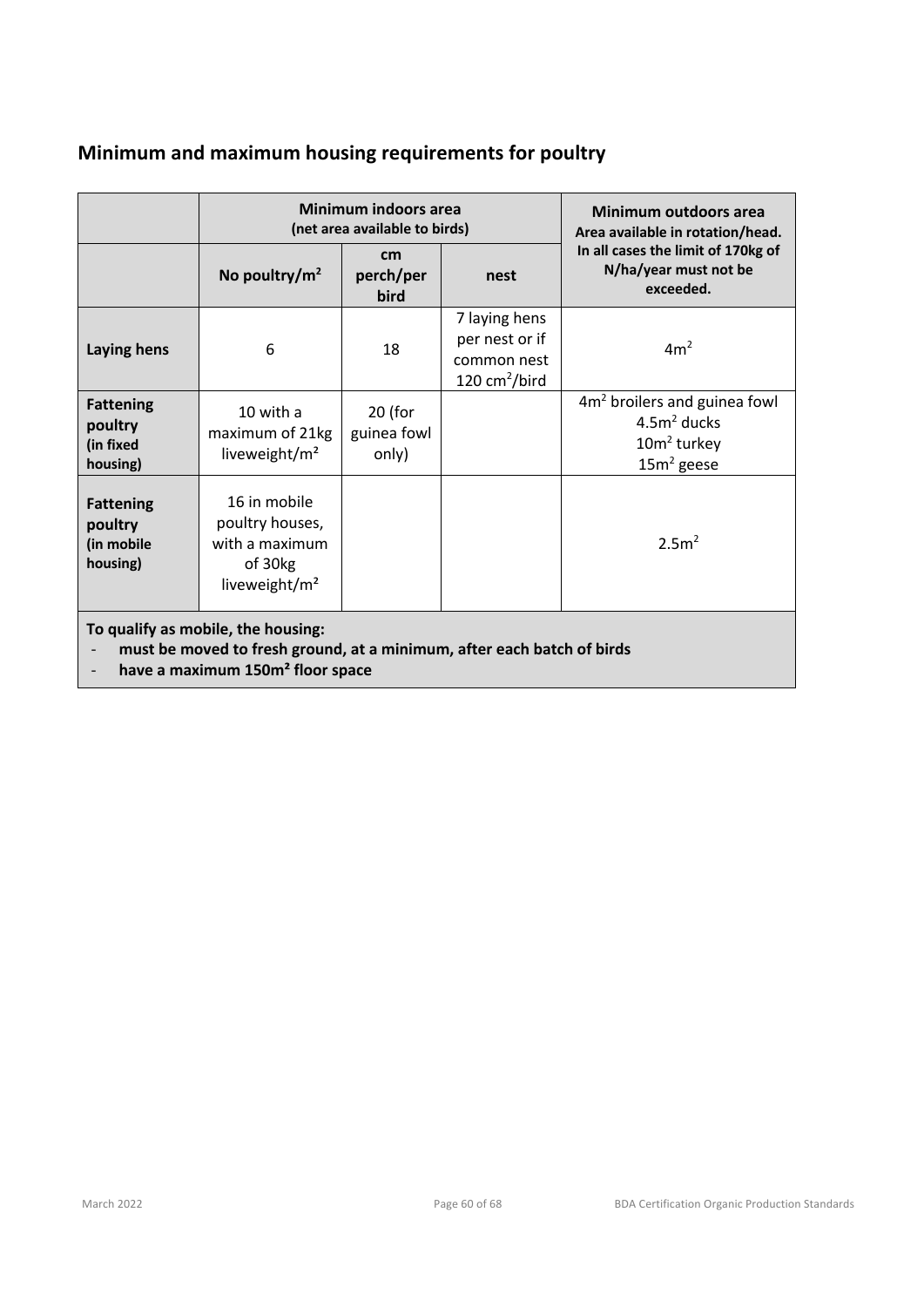# **Appendix 6: Permitted substances in animal feed**

Non-organic feed materials from plant origin, feed materials from animal and mineral origin, feed additives, certain products used in animal nutrition and processing aids may be used only if they have been authorised for use in organic production, as listed here and in Appendix 7.

Only the following substances may be used in the processing of organic feed, and feeding organic animals:

- a) non-organic feed materials of plant or animal origin in the case of catastrophic circumstances leading to non-availability of organic feed; only if they are produced or prepared without chemical solvents; and only with prior permission from BDA Certification.
- b) non-organic spices, herbs, and molasses, provided that their organic form is not available; they are produced or prepared without chemical solvents; and their use is limited to 1 % of the feed ration of a given species, calculated annually as a percentage of the dry matter of feed from agricultural origin
- c) organic feed materials of animal origin
- d) feed materials of mineral origin that are listed below
- e) products from sustainable fisheries, provided that they are produced or prepared without chemical solvents; their use is restricted to non-herbivores; and the use of fish protein hydrolysate is restricted solely to young animals
- f) salt as sea salt, coarse rock salt
- g) feed additives listed in Appendix 7
- h) other feed materials listed below

#### **Non organic feed materials of mineral origin**

Calcareous marine shells Maerl Lithotamn Calcium gluconate and Calcium carbonate Defluorinated monocalciumphosphate and dicalciumphosphate Magnesium oxide (anhydrous magnesia) Magnesium sulphate Magnesium chloride Magnesium carbonate Calcium magnesium phosphate Magnesium phosphate Monosodium phosphate Calcium sodium phosphate Sodium chloride Sodium carbonate, bicarbonate and sulphate Potassium chloride

#### **Other feed materials**

Fermentation (by-)products from microorganisms the cells of which have been inactivated or killed Saccharomyces cerevisiae Saccharomyces carlsbergiensis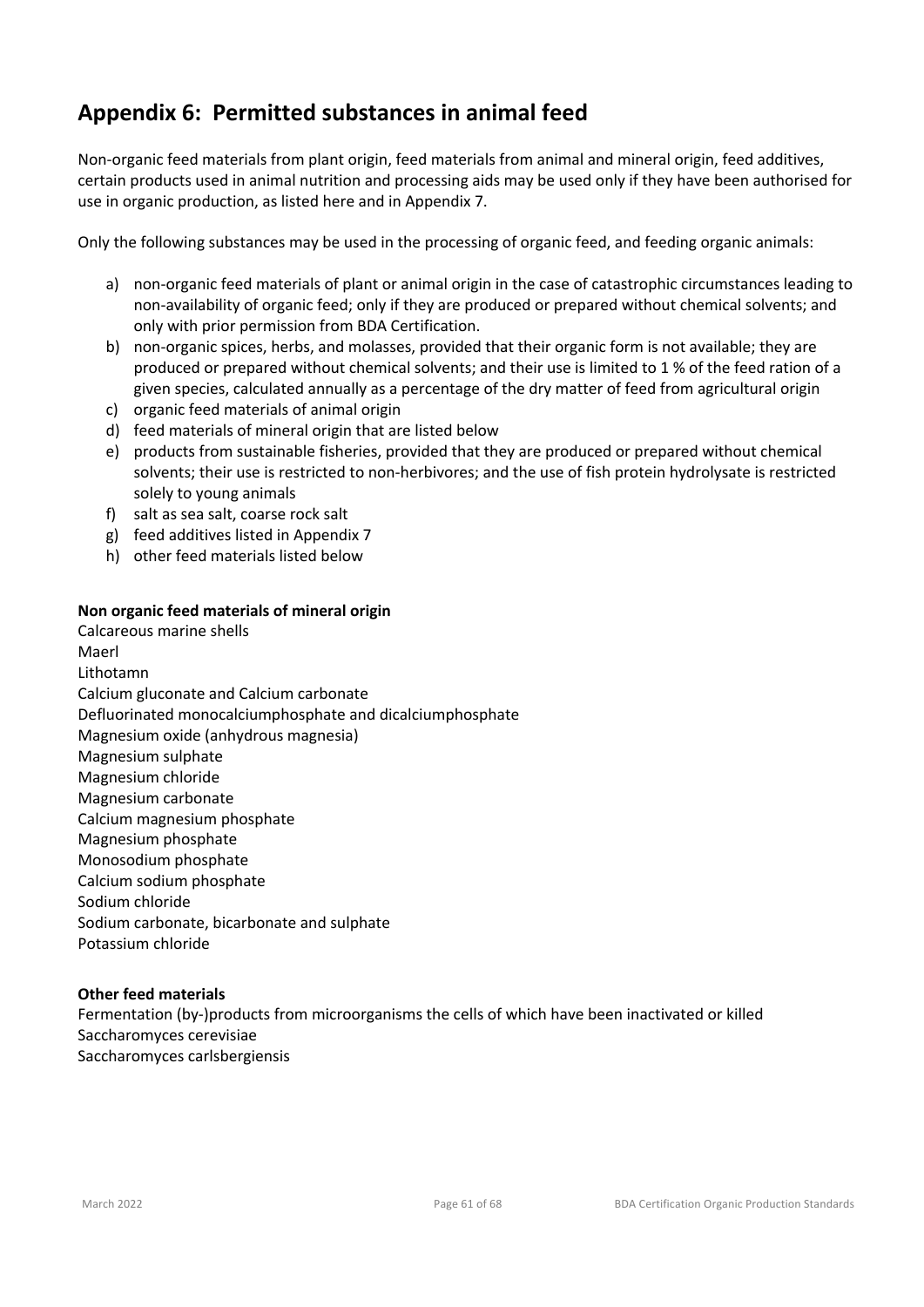# **Appendix 7: Feed additives and certain substances used in animal nutrition**

Feed additives, certain products used in animal nutrition and processing aids may be used in organic production only if they are listed below.

#### **1.1 Nutritional additives**

#### **(a) Vitamins:**

Vitamins derived from agricultural origin Synthetic vitamins identical to natural vitamins for monogastric animals Synthetic vitamins A, D, and E identical to natural vitamins for ruminants with prior authorisation of the Member States based on the assessment of the possibility for organic ruminants to obtain the necessary quantities of the said vitamins through their feed rations.

#### **(b) Trace elements**

#### E1 **Iron:**  Ferrous (II) carbonate Ferrous (II) sulphate monohydrate and/or heptahydrate Ferric (III) oxide; E2 **Iodine:**  Calcium iodate, anhydrous Calcium iodate, hexahydrate Potassium iodide; E3 **Cobalt:**  Cobalt(II) acetate tetrahydrate Cobalt(II) carbonate Cobalt(II) carbonate hydroxide (2:3) monohydrate Cobalt(II) sulphate heptahydrate E4 **Copper:**  Basic cupric carbonate, monohydrate Cupric oxide Cupric sulphate, pentahydrate Dicopper chloride trihydroxide E5 **Manganese:**  Manganous (II) carbonate Manganous oxide and Manganic oxide Manganous (II) sulfate, monohydrate; E6 **Zinc:**  Zinc chloride hydroxide monohydrate Zinc oxide Zinc sulphate mono- and/or heptahydrate; E7 **Molybdenum:**  Sodium molybdate; E8 **Selenium:**  Sodium selenate Sodium selenite

Selenised yeast, inactivated

#### **1.2. Zoo-technical additives:**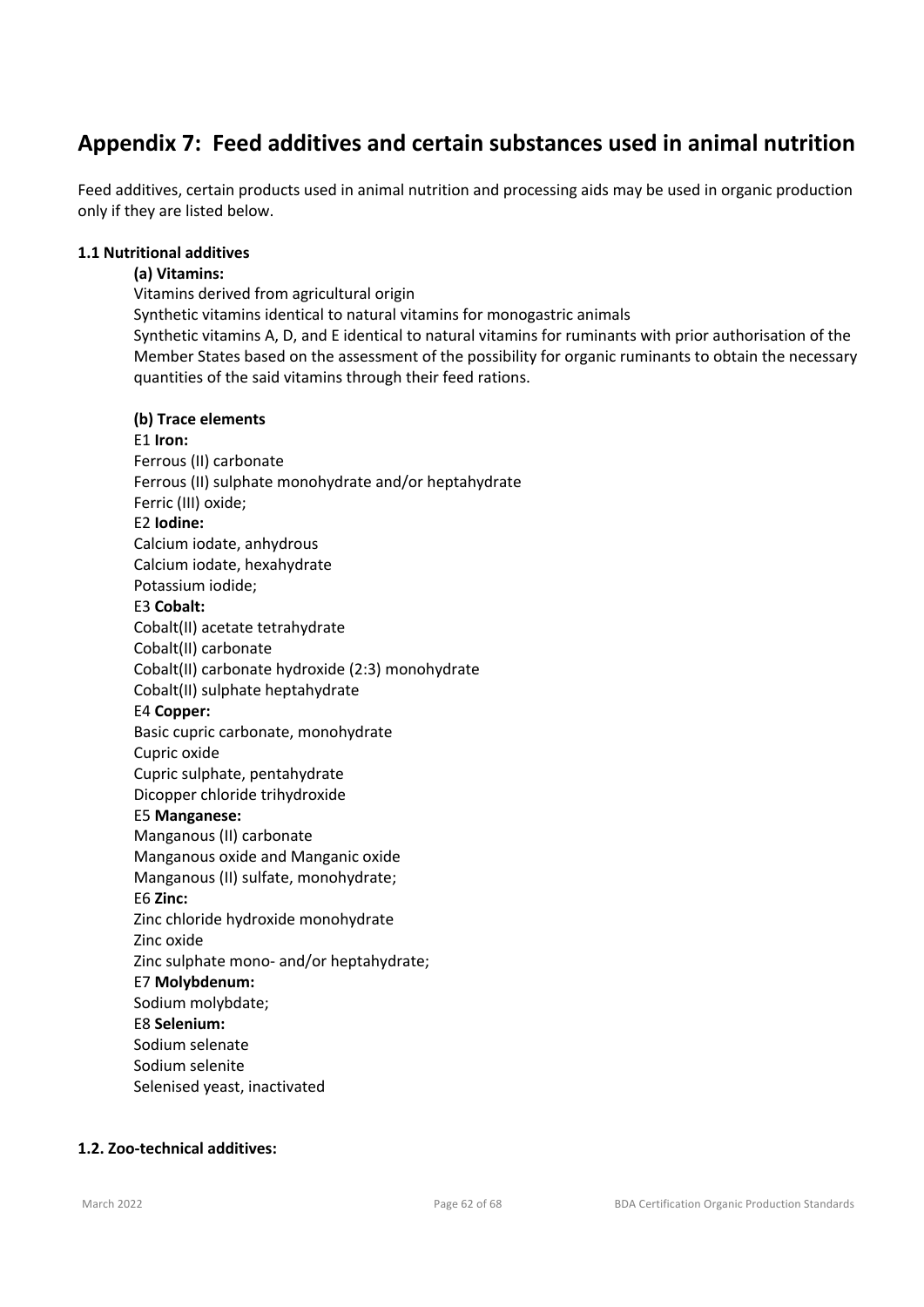Enzymes and micro-organisms

#### **1.3. Technological additives:**

(a) **Preservatives**  E200 Sorbic acid E236 Formic acid E237 Sodium formate E260 Acetic acid E270 Lactic acid E280 Propionic acid E330 Citric acid

#### (b) **Antioxidant substances:**

Tocopherol extracts from vegetable oils

#### (c) **Binders and anti-caking agents:**

E 535 Sodium ferrocyanide (Maximum dose rate of 20 mg/kg NaCl calculated as ferrocyanide anion.) E551b Colloidal silica E551c Kieselgur (diatomaceous earth) E558 Bentonite E559 Kaolinitic clays, free of asbestos E560 Natural mixtures of stearites and chlorite E561 Vermiculite E562 Sepiolite E 566 Natrolite-Phonolite 1g568 Clinoptilolite of sedimentary origin E599 Perlite

#### (d) **Silage additives:**

Enzymes and micro-organisms can be used as silage additives - only permitted when weather conditions do not allow for adequate fermentation

#### (e) **Emulsifying and stabilising agents**

Lecithin of organic sources (use restricted to feed for aquaculture).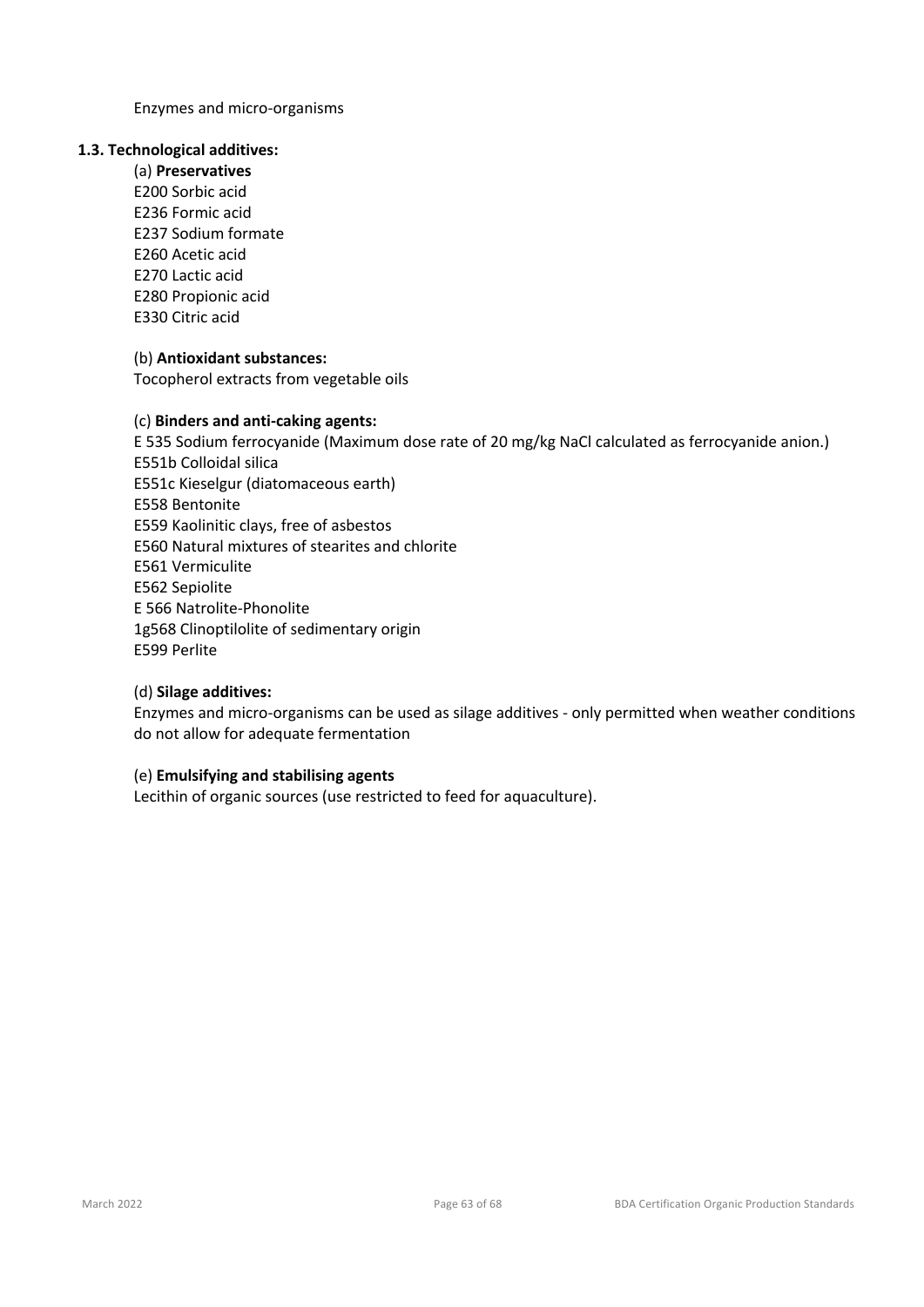# **Appendix 8: Products for cleaning, disinfection and pest control**

Products approved for cleaning and disinfection of buildings and installations for livestock production:

Potassium and sodium soap Water and steam Milk of lime Lime Quicklime Sodium hypochlorite (e.g. as liquid bleach) Caustic soda Caustic potash Hydrogen peroxide Natural essences of plants Citric, peracetic acid, formic, lactic, oxalic and acetic acid Alcohol Nitric acid (dairy equipment) Phosporic acid (dairy equipment) Formaldehyde Cleaning and disinfection products for teats and milking facilities Sodium carbonate

Permitted treatments for pest prevention and control:

- Freezing, heating, vacuuming, nitrogen and carbon dioxide
- Physical and mechanical barriers,
- Sound, light and electrical barriers (including UV electrical insect killers, electric fencing and electrical barriers against rodents)
- Legally approved rodenticides (where there is no risk of contamination)
- Pheromone traps and sticky boards (not containing pesticides), sticky boards for insect monitoring only.
- Dessicant dust from naturally occurring sources (where there is no risk of contamination)

Restricted treatments (only to be used with permission after a problem has been identified)

- Synthetic pyrethroids (only for enclosed and sealed units or band application around entrances and external apertures)
- Ozone under restricted use in stores, not for treating products
- Natural pyrethrins, as a surface spray or fog. Organic products must be removed before and kept away for 24 hours after treatment, only to be returned after ventilation and washing of surfaces.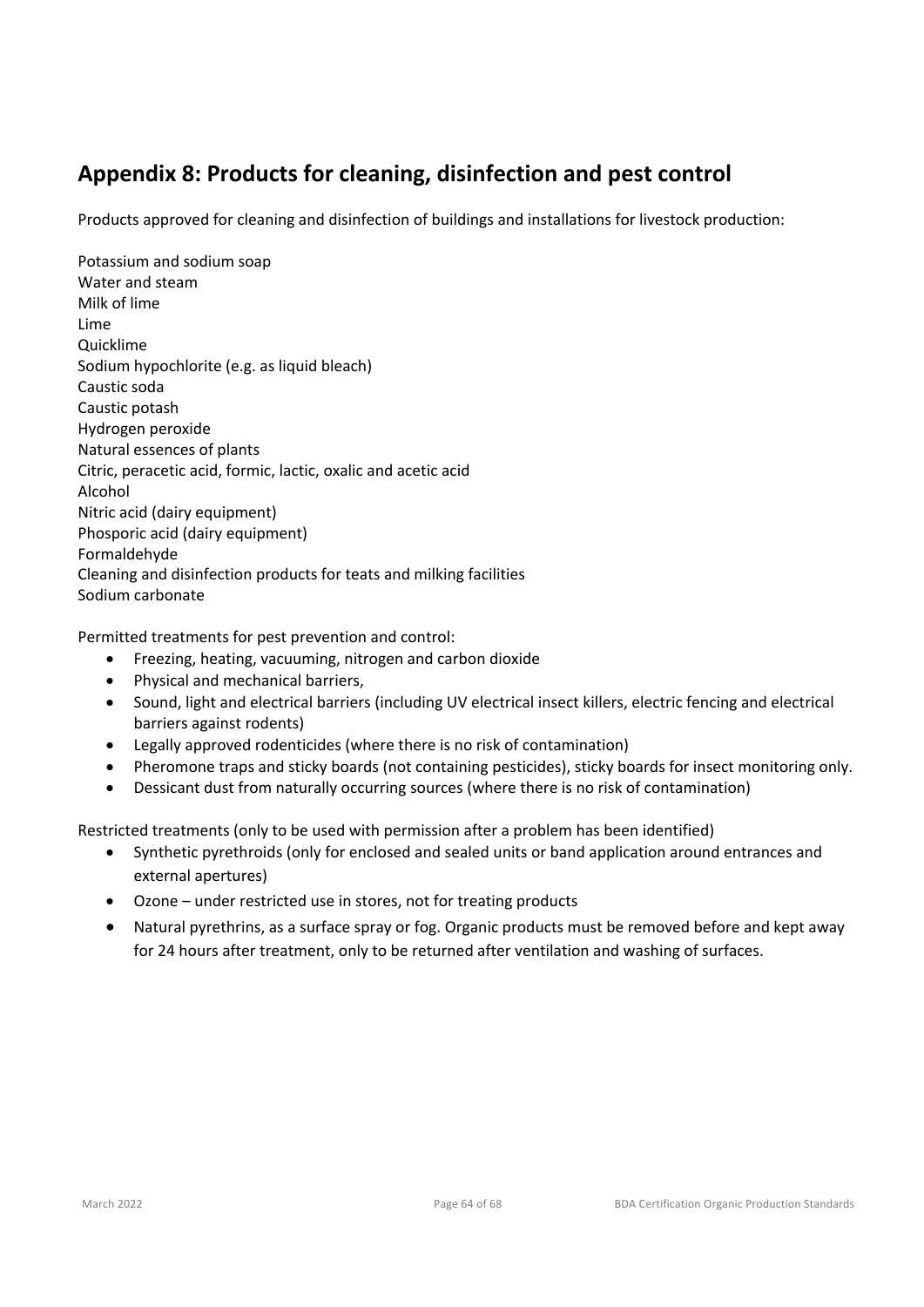# **Appendix 9: Beekeeping**

At present it is very difficult to keep bees to the organic standards in the UK. Under the current UK interpretation of the regulations, the bees must be sited so that they have a 3km forage radius that is entirely organic certified, or wild land, or otherwise managed 'with low environmental impact'. This is clearly very difficult to achieve in the UK.

#### **Management of beekeeping units for the purpose of pollination**

For the purpose of pollination actions an operator may run organic and non-organic beekeeping units on the same holding, provided that all the requirements of the organic production rules are fulfilled, with the exception of the provisions for the siting of the apiaries. In that case the non-organic product cannot be sold as organic.

The operator shall keep documentary evidence of the use of this provision

#### **Use of non-organic beeswax**

In the case of new installations or during the conversion period, non-organic beeswax may be used only:

- (a) Where beeswax from organic beekeeping is not available on the market;
- (b) Where it is proven free of contamination by substances not authorised for organic production; and
- (c) Provided that it comes from the cap.

#### **Origin of organic bees**

Preference shall be given to the use of *Apis mellifera* and their local ecotypes.

Apiaries must be constituted by means of the division of colonies or the acquisition of swarms or hives from organic units.

For the renovation of apiaries, 10 % per year of the queen bees and swarms may be replaced by non-organic queen bees and swarms in the organic production unit provided that the queen bees and swarms are placed in hives with combs or comb foundations coming from organic production units.

The replacement of the queen bees involving the killing of the old queen **is** permitted.

BDA Certification may authorise on a temporary basis, in case of high mortality of bees caused by health or catastrophic circumstances, the reconstitution of the apiaries with non-organic bees, when organic apiaries are not available.

#### **Conversion**

Beekeeping products can be sold with references to the organic production method only when the organic production rules have been complied with for at least one year. Existing hives can be converted and the honey marketed as organic after a period of 12-months under full organic management according to these standards.

The conversion period for apiaries does not apply in the case of application of paragraph 16.3 (10% non-organic bees) above.

During the conversion period the wax shall be replaced with wax coming from organic beekeeping.

#### **Siting of apiaries**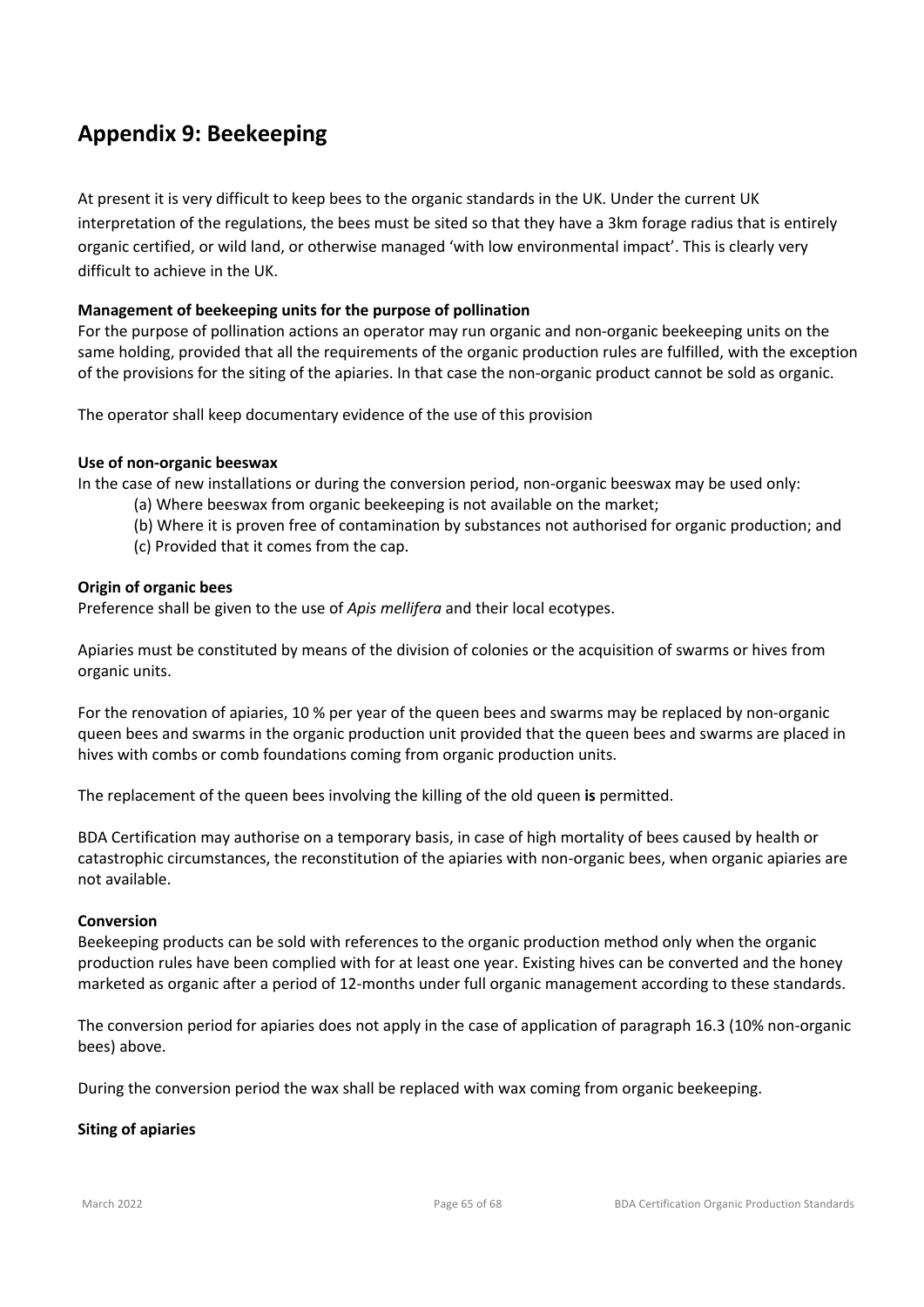Apiaries shall be placed in areas which ensure nectar and pollen sources consisting essentially of organically produced crops or, as appropriate, of spontaneous vegetation or non-organically managed forests or crops that are only treated with low environmental impact methods. Apiaries shall be kept at sufficient distance from sources that may lead to the contamination of beekeeping products or to the poor health of the bees.

The siting of the apiaries shall be such that, within a radius of 3 km from the apiary site, nectar and pollen sources consist essentially of organically produced crops and/or spontaneous vegetation and/or crops treated with low environmental impact methods which cannot affect the qualification of beekeeping production as being organic. The above mentioned requirements do not apply where flowering is not taking place, or the hives are dormant.

BDA Certification may designate regions or areas where beekeeping complying with organic production rules is not practicable.

The beekeeper must provide BDA Certification with:

(a) A map on an appropriate scale identifying the location of apiaries and the details of their foraging;

(b) Documentary evidence demonstrating that the areas accessible to the colonies meet the conditions required in these standards.

#### **Welfare**

The destruction of bees in the combs as a method associated with the harvesting of beekeeping products is prohibited

Mutilation such as clipping the wings of queen bees is prohibited.

The use of chemical synthetic repellents is prohibited during honey extractions operations.

The use of brood combs is prohibited for honey extraction.

#### **Housing**

Hives and materials used in beekeeping shall be mainly made of natural materials, presenting no risk of contamination to the environment or the apiculture products.

The bees wax for new foundations shall come from organic production units.

Only natural products such as propolis, wax and plant oils can be used in the hives.

#### **Feed**

At the end of the production season hives shall be left with sufficient reserves of honey and pollen to survive the winter.

The feeding of bee colonies shall only be permitted where the survival of the hives is endangered due to climatic conditions and only between the last honey harvest and 15 days before the start of the next nectar or honeydew flow period. Feeding shall be with organic honey, organic sugar syrup, or organic sugar.

#### **Feed in catastrophic circumstances**

BDA Certification may authorise on a temporary basis the feeding of bees with organic honey, organic sugar or organic sugar syrup in case of long lasting exceptional weather conditions or catastrophic circumstances, which hamper the nectar or honeydew production.

#### **Disease prevention and veterinary treatments**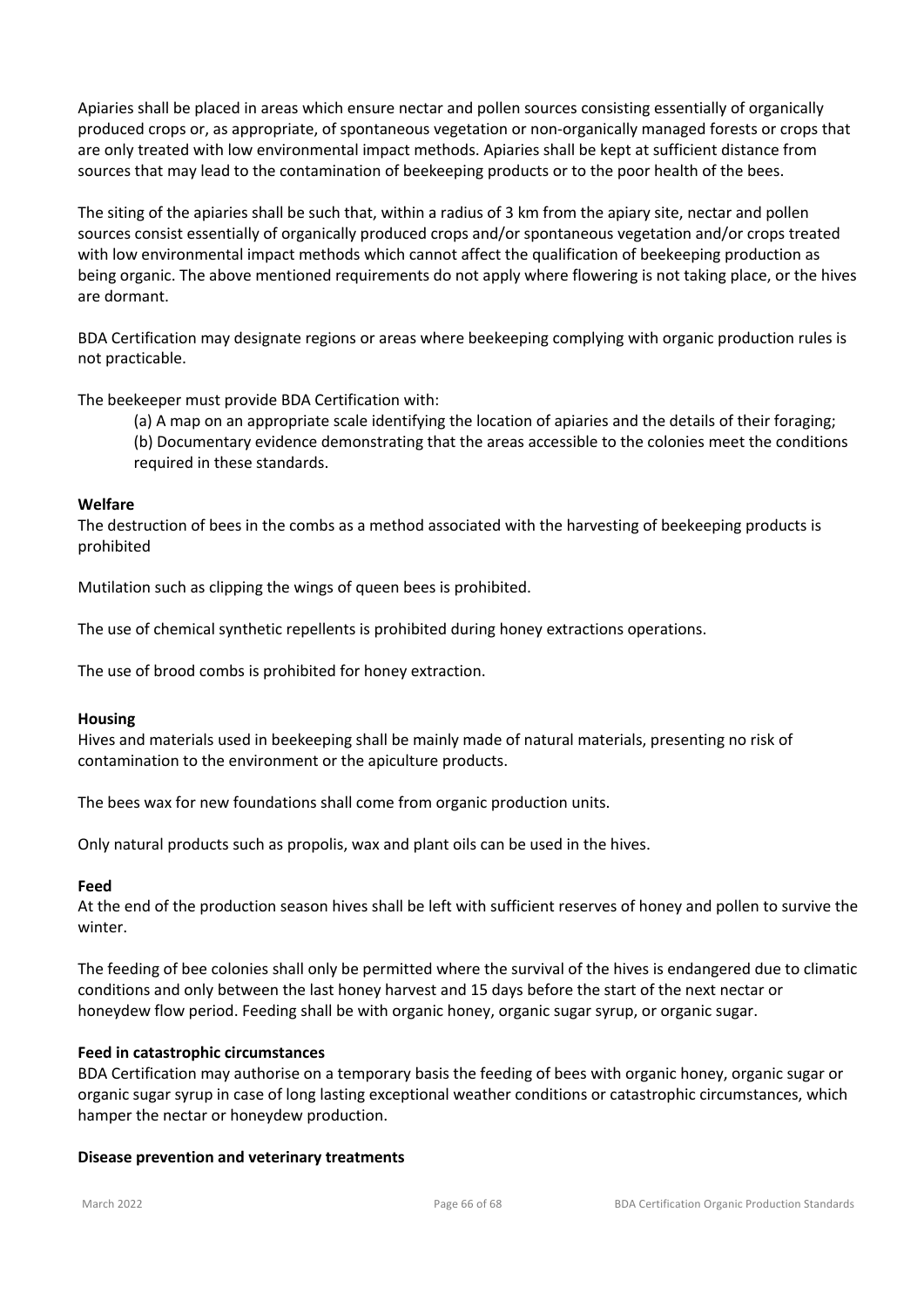For the purposes of protecting frames, hives and combs, in particular from pests, only rodenticides (to be used only in traps), and appropriate products listed in Appendix 4, are permitted.

Physical treatments for disinfection of apiaries such as steam or direct flame are permitted.

The practice of destroying the male brood is permitted only to isolate the infestation of *Varroa destructor*.

If despite all preventive measures, the colonies become sick or infested, they shall be treated immediately and, if necessary, the colonies can be placed in isolation apiaries.

Veterinary medicinal products may be used in organic beekeeping in so far as the corresponding use is authorised in the UK.

Formic acid, lactic acid, acetic acid and oxalic acid as well as menthol, thymol, eucalyptol or camphor may be used in cases of infestation with *Varroa destructor*. The use of allopathic chemically synthesised veterinary medicinal products for preventative treatments is prohibited.

If a treatment is applied with chemically synthesized allopathic products, during such a period, the colonies treated shall be placed in isolation apiaries and all the wax shall be replaced with wax coming from organic beekeeping. Subsequently, the conversion period of one year will apply to those colonies.

Bees treated shall be clearly identified by hive.

Whenever veterinary medicinal products are used, BDA Certification must be notified before products are marketed as organically produced.

#### **Documentary records and accounts**

Beekeepers must be keep careful records of location of apiaries, forage areas for bees, use of veterinary products, origin and transport of bees, and any use of organic feeds.

#### **Control arrangement for beekeeping**

A map on an appropriate scale listing the location of hives shall be provided to the BDA Certification by the beekeeper. The beekeeper shall provide the BDA Certification with appropriate documentation and evidence, including suitable analyses if necessary, that the areas accessible to their colonies meet the conditions required in these Standards.

The following information shall be entered in the register of the apiary with regard to the use of feeding: type of product, dates, quantities and hives where it is used.

Whenever veterinary medicinal products are to be used, the type of product, including the indication of the active pharmacological substance, together with details of the diagnosis, the posology (*dosage and dosage rate appropriate to the condition*), the method of administration, the duration of the treatment and the legal withdrawal period shall be recorded clearly and declared to BDA Certification before the products are marketed as organically produced.

The zone where the apiary is situated shall be registered together with the identification of the hives. BDA Certification shall be informed of the moving of apiaries by a deadline agreed in advance.